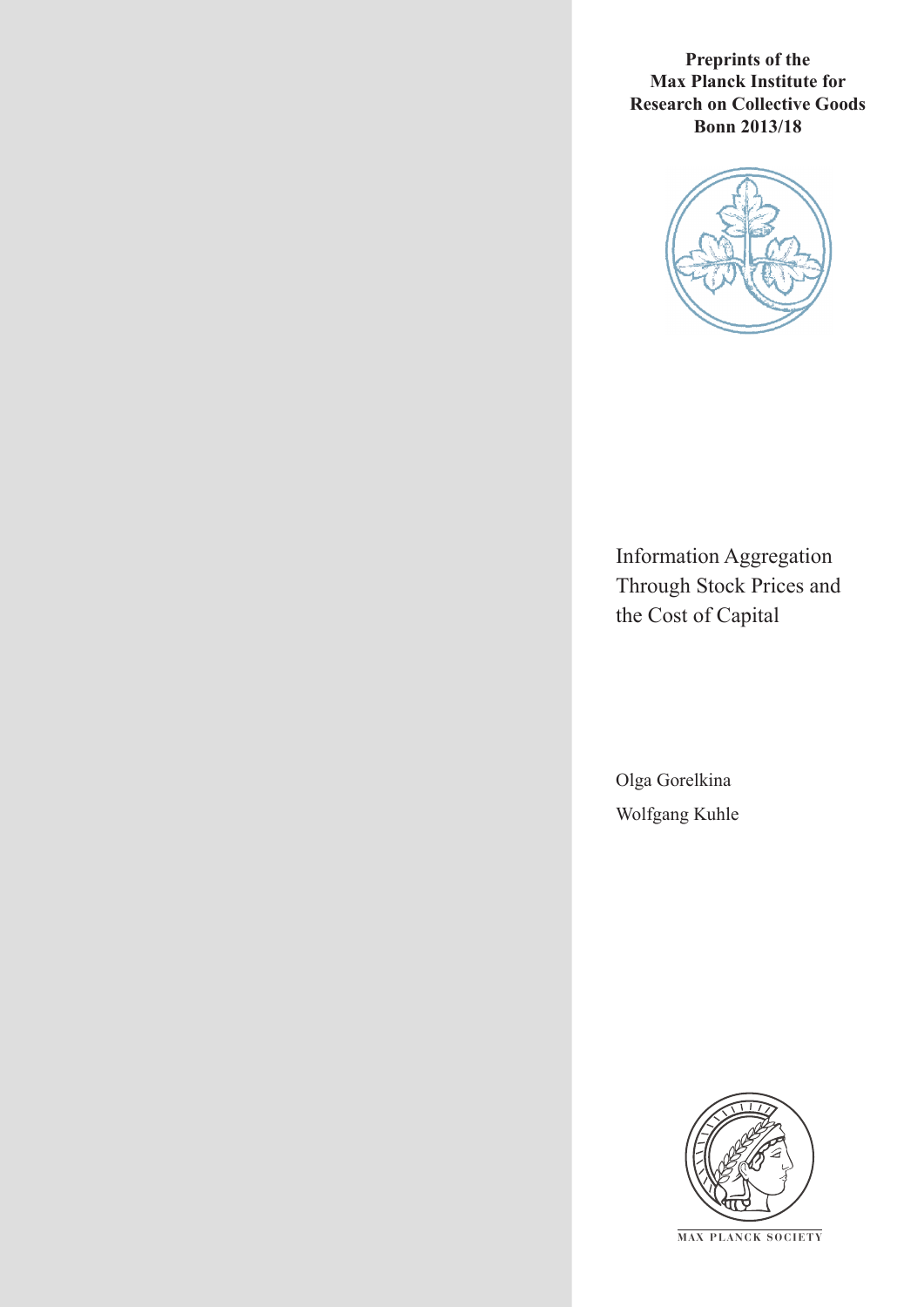

# **Information Aggregation Through Stock Prices and the Cost of Capital**

Olga Gorelkina / Wolfgang Kuhle

October 2013

Max Planck Institute for Research on Collective Goods, Kurt-Schumacher-Str. 10, D-53113 Bonn http://www.coll.mpg.de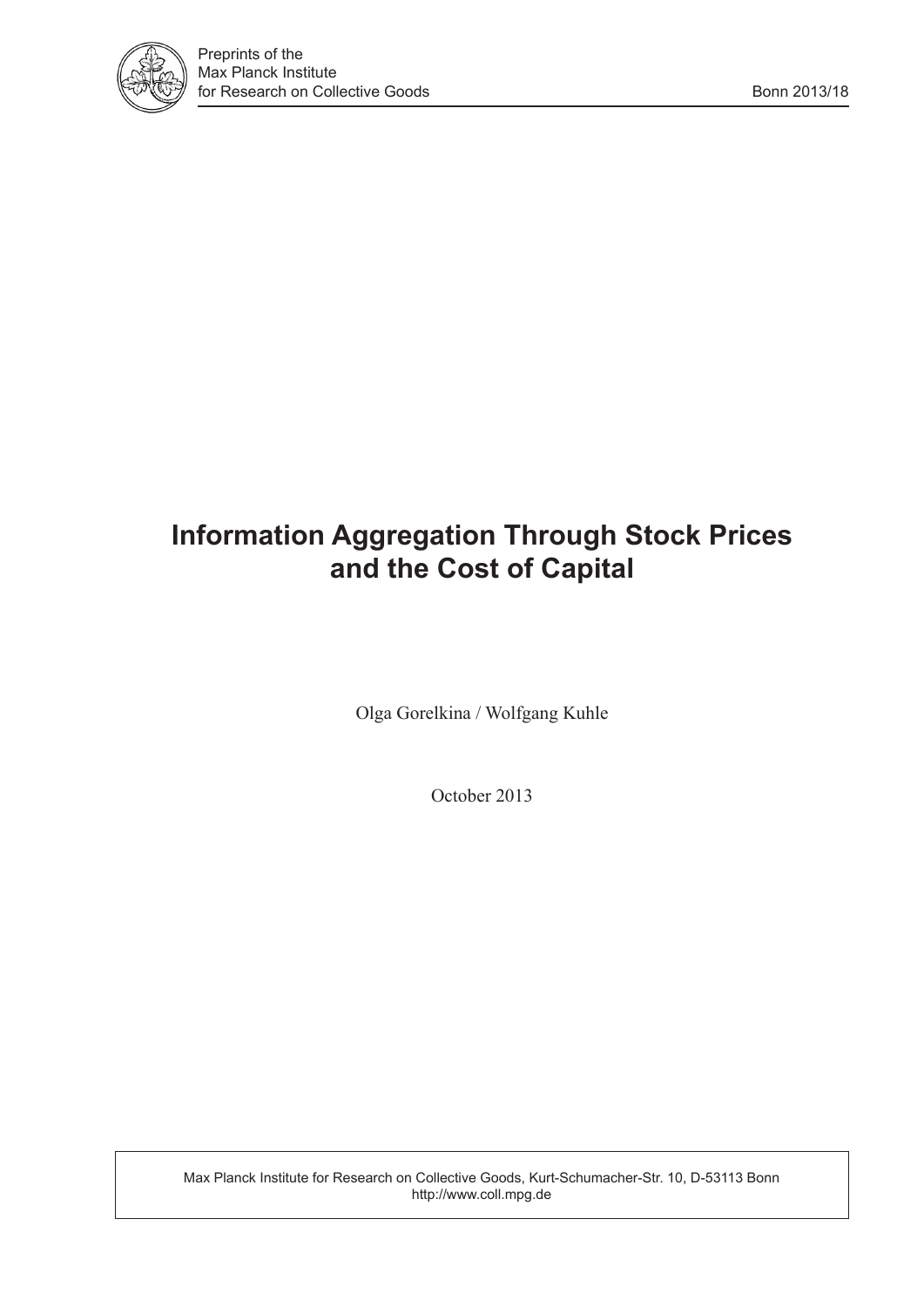# Information Aggregation Through Stock Prices and the Cost of Capital<sup>∗</sup>

Olga Gorelkina, Wolfgang Kuhle†

October 1, 2013

#### Abstract

This paper studies a firm's optimal capital structure in an environment, where the firm's stock price serves as a public signal for its credit worthiness. In equilibrium, equity investors choose how much information to acquire privately, which induces a positive relation between the amount of equity issued and the stock price signal's precision. Thus, through its capital structure, the firm can internalize the informational externality that stock prices exert on bond yields. Firms with a strong fundamental therefore issue more equity and less debt than they would if the informational spill-over did not exist.

Keywords: Information Aggregation, Capital Structure, Sequential Markets, Market Depth.

JEL: C73 D83 G10 G32

# <span id="page-2-0"></span>1 Introduction

Lehman's 2008 bankruptcy may have come as a surprise to those bondholders who believed in its A-ratings. It was less of a surprise to the bondholder who observed that Lehman's stock price had fallen from 62.19 at the beginning of 2008 to its 3.65 low on September 12, 2008, the

<sup>∗</sup>We thank Martin Hellwig for his suggestion to think about information spill-overs between stock prices and bond yields. We thank Alia Gizatulina, Dominik Grafenhofer, Kristoffel Grechenig, George Lukyanov, and Martin Szydlowski for comments which improved this paper. The paper also benefited from questions we received in Bonn, CORE Louvain-la-Neuve, and at the PET 2012 and EEA-ESEM 2013 conferences.

<sup>†</sup>Max Planck Institute for Research on Collective Goods, Kurt-Schumacher-Str. 10 53113 Bonn, Germany.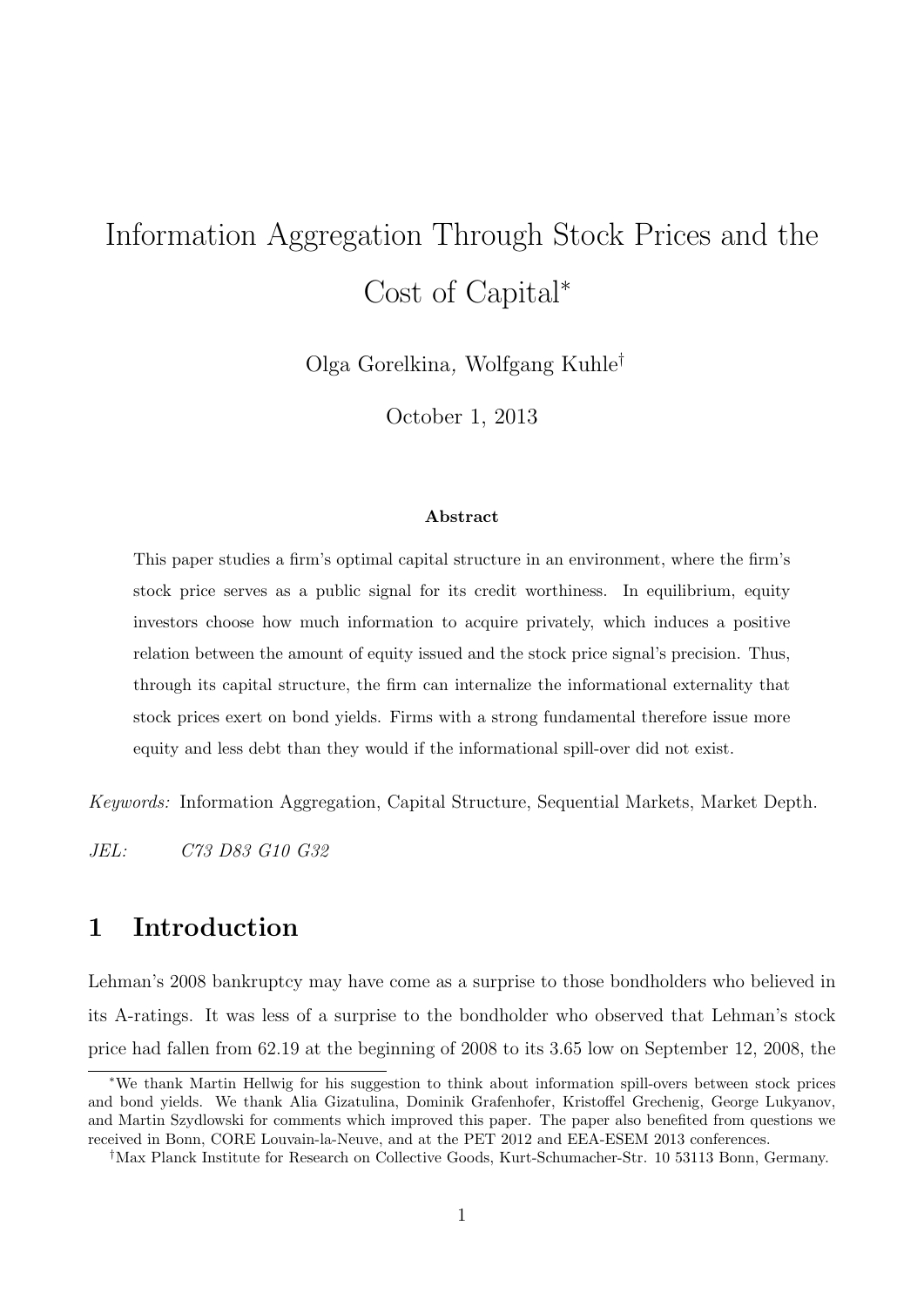day before Lehman's bankruptcy. Similarly, AIG's A-ratings were not more informative during the days before its bail-out. Again, the stock price, which had fallen by more than 90 percent in that year, provided a more informative signal. In both cases, the stock price served as a timely, costless, and arguably unbiased monitoring device for bondholders.

The present paper studies the informational externality that stock prices exert on equilibrium bond yields. Since stock price and bond yield are both related to a firm's cost of capital, we assume the perspective of a firm which chooses its capital structure to minimize its expected cost of capital. In the present model, this firm will have an incentive to internalize the informational externality that stock prices have on equilibrium bond yields through an optimal choice of its capital structure. The main finding indicates that the informational spill-over from stock price signals to equilibrium bond yields makes it optimal for firms which are financially strong to issue more equity and less debt than they would in a world without the information spill-over. This finding relies on a positive relation between the informativeness of a firm's stock price and the amount of equity issued: as the firm issues more equity, it incentivises equity investors to acquire more private information on the firm's financial health. As a consequence, the firm's stock price becomes more informative and communicates the true financial health of the firm more clearly to Bayesian bond investors. In turn, these bond investors use the information contained in the stock price to calculate the firm's default risk, and the corresponding equi-librium bond yield. Compared to capital structure models<sup>[1](#page-3-0)</sup> where the management's choice of an optimal capital structure communicates insider knowledge to outside investors, the present paper analyzes how different capital structures facilitate/optimize the information exchange between outside investors.

More precisely, we study a framework where a firm issues bonds  $B$  and sells a number of shares  $K$  to raise a given target revenue  $I$ . The firm's objective is to minimize the capital cost  $C = K(\theta - p) + RB$  subject to the revenue requirement. The pay-out to equity investors  $\theta$ represents the firms financial strength. The model is sequential and at the beginning of time, the firm announces a capital structure  $(K, B)$ . Subsequently, the stock market opens and the shares K are sold at a market-clearing price  $p$  to risk-averse investors who possess private information on the firm's health  $\theta$ . This stock price aggregates the stock investor's dispersed

<span id="page-3-0"></span><sup>1</sup>See [Harris and Raviv](#page-28-0) [\(1991\)](#page-28-0), pp. 306-315, for a survey of models where various aspects of asymmetric information shape optimal capital structures.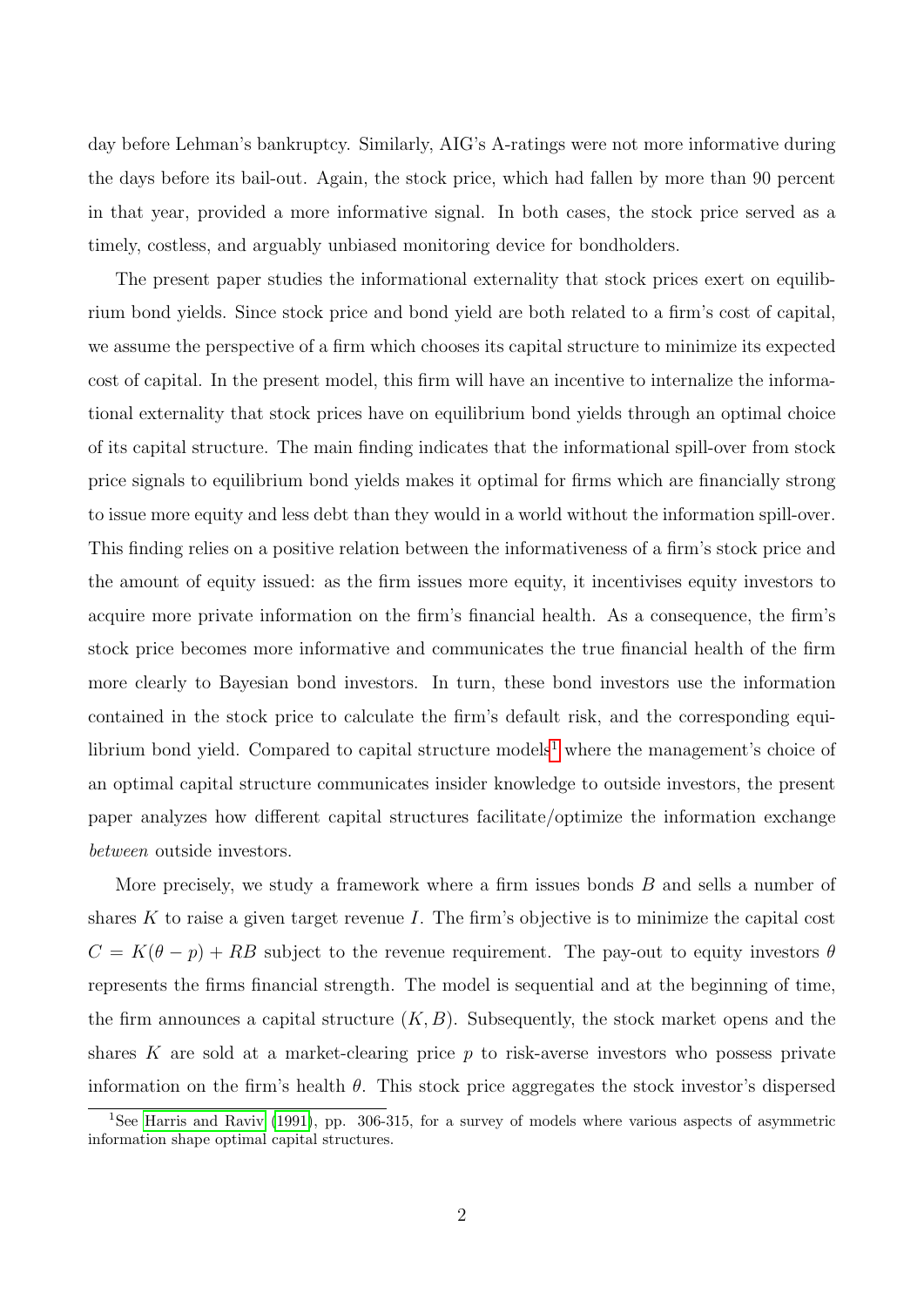private knowledge and partially reveals the firm's health  $\theta$ . In turn, the bond market opens and risk averse investors, who observe the price signal  $p$ , buy the firm's bonds at a market-clearing net interest rate  $R(p)$ . Bondholders and investors receive their respective pay-outs in the final period when the true strength  $\theta$  of the firm is revealed. Bonds pay the net return R if the firms' financial strength is sufficient. Otherwise the firm declares bankruptcy, in which case bond investors incur a loss L on each bond.

The predictions of our model will rely on two main components. First, we assume that the stock market is "more liquid than the bond market", in the sense that there always exists a recent stock price which serves as a noisy signal for bond investors when the bond market opens.[2](#page-4-0) In our two-period model, this is captured by the assumption that the stock market opens earlier than the bond market. The second main element of our analysis concerns the information acquisition of the Bayesian stock investors who buy shares to maximize expected utility. At a cost, these investors can improve the precision of the information which they learn. As the firm issues more equity  $K$ , the equity investors' equilibrium net position in the firm increases and investors find it optimal to acquire more information. As a consequence, the price equilibrium, which publicly reveals the information collected by private investors through the market clearing price  $p$ , becomes more informative. That is, as the firm issues more equity K, which reduces its indebtedness  $B$ , the market price p communicates the firm's fundamental  $\theta$  more clearly. In turn, the expected equilibrium bond yield will be lower (higher) if the firm's fundamental is strong (weak) and firms will have an incentive to issue more (less) equity than they would without the informational externality.

Compared to the literature, our analysis of the stock market builds on the [Grossman and](#page-28-1) [Stiglitz \(1976,](#page-28-1) [1980\)](#page-28-2), [Green \(1975\)](#page-28-3), and [Hellwig \(1980\)](#page-28-4) models of imperfect information aggregation in competitive markets. Unlike these studies, however, the present model does not rely on noise traders to prevent prices from being perfectly revealing. Instead, we present a specification where uncoordinated information acquisition by investors induces an endogenous correlation of the agents' signals. Due to this correlation, prices reveal the true strength of the firm  $\theta$  only partially. One assumption in our baseline setting is that equity investors cannot condition their demands on the informational content of prices. In Section [4.4,](#page-20-0) we show that

<span id="page-4-0"></span><sup>&</sup>lt;sup>2</sup>In support of this assumption, we note that the financial data provided by Google Finance, Reuters, or Bloomberg make it straightforward to receive stock price information, but difficult to inquire bond yields. That is, stock prices seem to be the main source of aggregate information.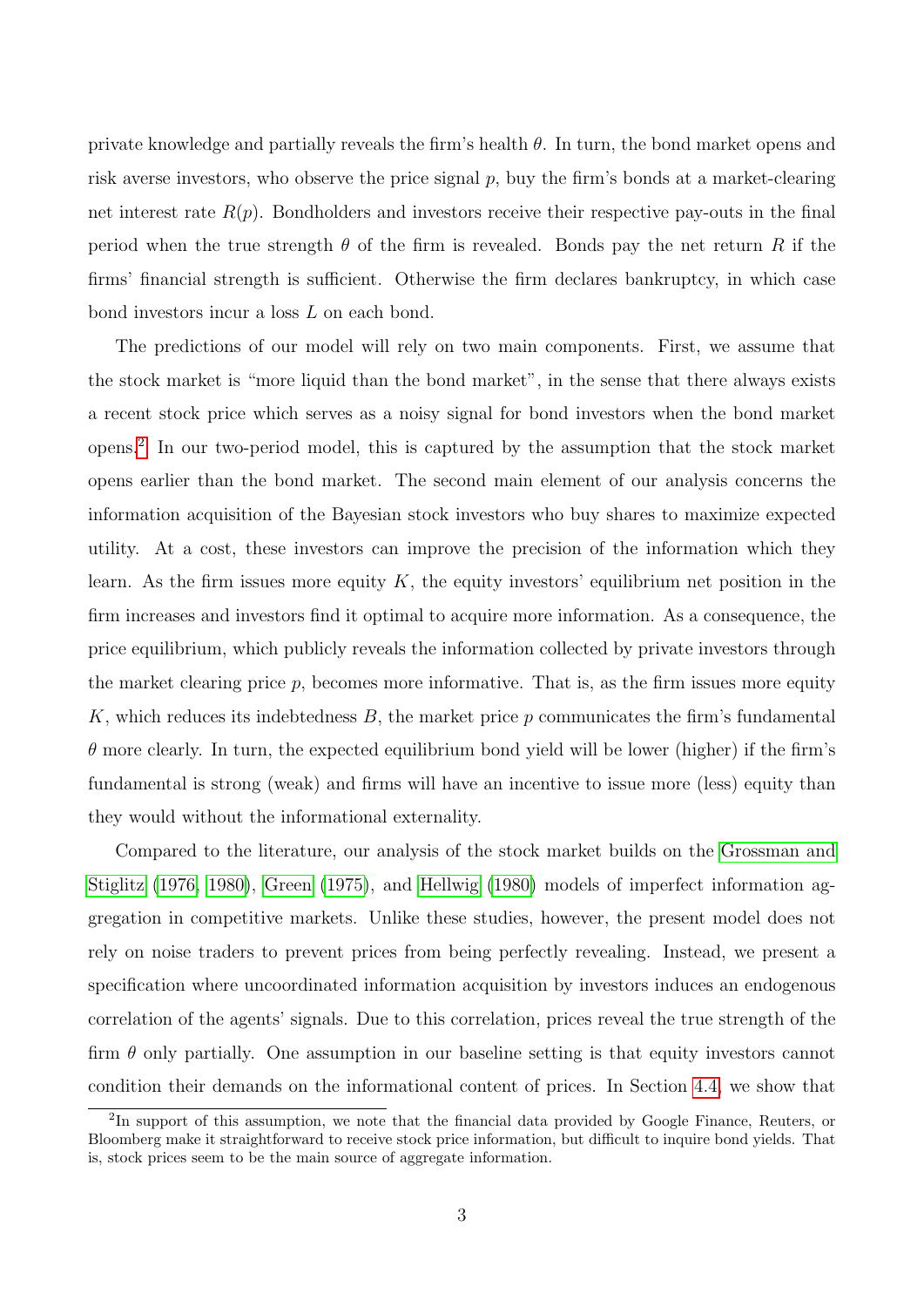our results also obtain under the alternative assumption which allows for such conditioning.<sup>[3](#page-5-0)</sup>

In turn, this price signal influences the equilibrium rate of return on the firm's debt. This spill-over, which is the main contribution of the paper, influences the firm's optimal capital structure and induces healthy firms to issue more equity than they would if the informational spill-over did not exist. The characterization of this spill-over provides a new aspect to the literature on optimal capital structures in models with default. That is, we add informational spill-overs from stock prices to bond yields to aspects such as agency costs, corporate control considerations, or the tax-shield-default tradeoff.[4](#page-5-1) In terms of the survey on capital structures by [Harris and Raviv \(1991\)](#page-28-0), the present analysis is closest to models of asymmetric information, where the management's choice of a capital structure transmits insider information to outside investors. However, instead of a transfer of information from insiders to outsiders, the present analysis focuses on the transfer of information *between* outsiders, i.e., bond and stock investors.<sup>[5](#page-5-2)</sup> Concerning this information exchange between outside investors, we may compare the present paper to the model of [Harris and Raviv \(1990\)](#page-28-5), where debt (i) helps outside investors to acquire information<sup>[6](#page-5-3)</sup> on the firm's financial health and (ii) allows outside investors to "discipline" the firm's management.[7](#page-5-4) Concerning the aspect of information revelation, the present model and the framework by [Harris and Raviv \(1990\)](#page-28-5) have in common that the asset which reveals information is chosen by assumption. To vindicate our assumption, namely the focus on stock prices rather than equilibrium interest rates as information aggregates, we show that it is the coarseness (smoothness) of the debt's (stock's) pay-out profile which induces bond (stock) investors to invest a small (large) amount of resources into information acquisition.[8](#page-5-5)

<span id="page-5-0"></span><sup>&</sup>lt;sup>3</sup>In the absence of a unified theory of information aggregation in competitive markets, it seems best to consider both specifications. See [Hellwig](#page-29-0) [\(1982\)](#page-29-0) for a comparison of both approaches.

<span id="page-5-2"></span><span id="page-5-1"></span><sup>&</sup>lt;sup>4</sup>See [Myers](#page-29-1) [\(2001\)](#page-29-1) for a survey which emphasizes the tax-shield-default tradeoff.

<sup>5</sup> More precisely, we will assume that the management's knowledge of the firm carries no information. An extension of our setting to a model where the management's optimal decision  $(K^*, B^*)$  also carries information in itself is possible. Instead of such an extended model, where both effects coexist, we work with a reduced framework to isolate our contribution.

<span id="page-5-3"></span><sup>&</sup>lt;sup>6</sup>In the model of [Harris and Raviv](#page-28-5) [\(1990\)](#page-28-5), it is the mere fact that a firm can meet its debt obligations at certain points in time which signals to outside investors that the firm's health is at least sufficient to pay the debt's interest. The channel through which information is revealed and the coarseness of that information therefore differ fundamentally from the present setting.

<span id="page-5-4"></span><sup>7</sup>See [Calomiris and Kahn](#page-28-6) [\(1991\)](#page-28-6) for a related model. See [Admati et al.](#page-28-7) [\(2010\)](#page-28-7), pp. 28-31, for a reflection on the governance and informational role of a firm's debt. [Albagli et al.](#page-28-8) [\(2011\)](#page-28-8) develop a model where a firm's management interacts with stock prices that aggregate investors' dispersed private information. In their model, however, firms issue no debt.

<span id="page-5-5"></span><sup>8</sup>See [Dang et al.](#page-28-9) [\(2009\)](#page-28-9) for a similar result. In a different context, they find that, due to the coarseness of the pay-out profile of debt, risk-neutral bond investors have the least incentive to acquire information.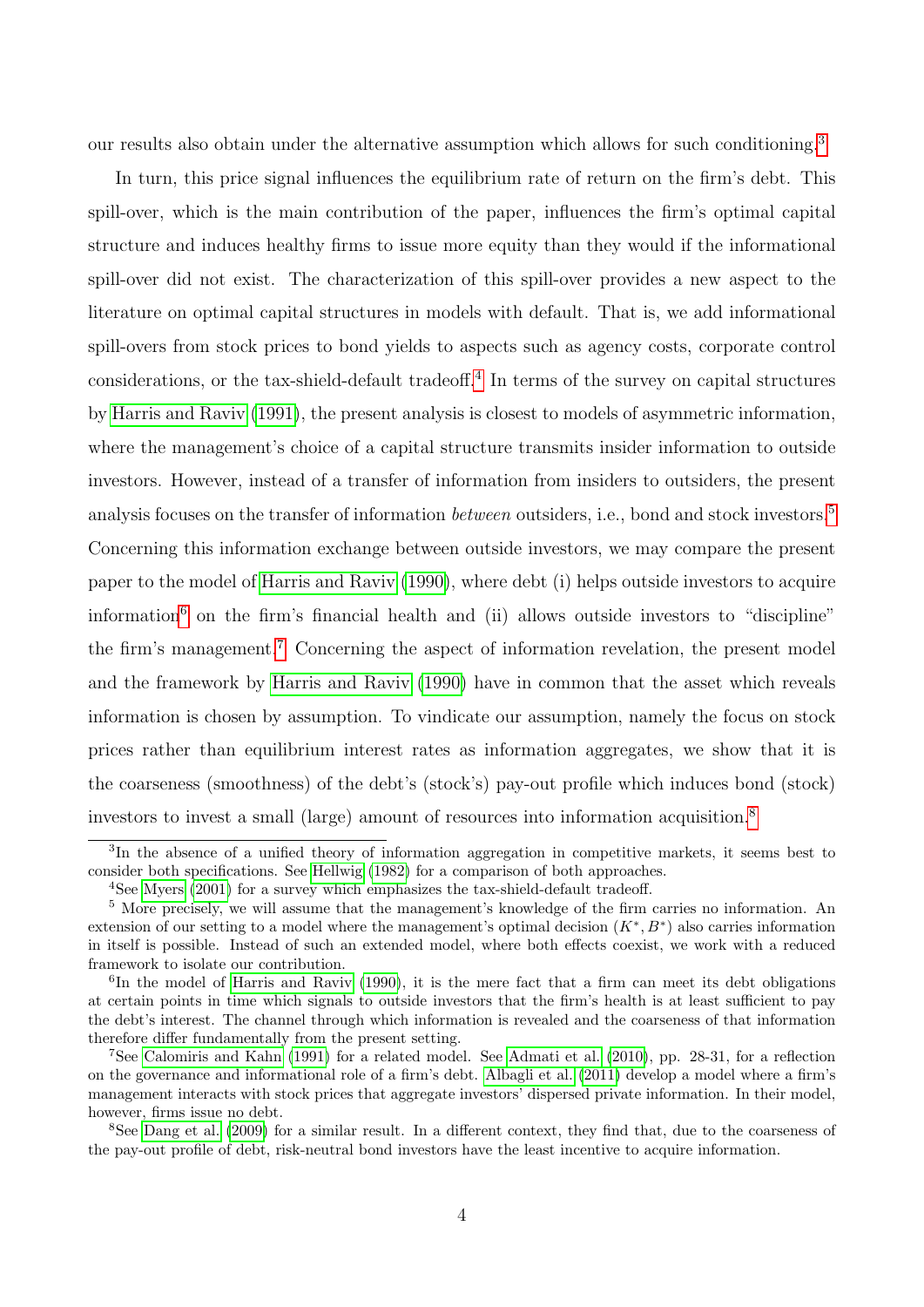In a more remote interpretation, the present paper provides an alternative perspective on the analysis of [Morris and Shin \(2000,](#page-29-2) [2004\)](#page-29-3), [Atkeson \(2000\)](#page-28-10), and [Angeletos and Werning](#page-28-11) [\(2006\)](#page-28-11), who study the informational role of public signals, such as stock prices, in the context of coordination games. Suitably interpreted, these models describe a firm's debt rollover problem. In contrast to these studies, we allow for an endogenous bond yield which equalizes demand and supply in the bond market. Moreover, [Morris and Shin \(2000,](#page-29-2) [2004\)](#page-29-3) and [Angeletos and Werning](#page-28-11) [\(2006\)](#page-28-11) study models where the quality of the agent's private information is exogenous, while the present model emphasizes that larger/deeper markets generate more informative signals since they incentivise more private information acquisition.

The rest of the paper is structured as follows. In Section 2, we lay out the model. In Section 3, we derive the main results. In a separate Section [4,](#page-17-0) we reflect on our assumptions and replace some of them to demonstrate the robustness of our findings. First, we discuss the timing of trades, which implies that it is the stock market, rather than the bond market, which aggregates information. Second, we show that the firm's strength  $\theta$  can be derived from a consistent budget constraint. Third, we present a more general specification for the bond market. Finally, we show that our findings also obtain for the standard CARA-normal noisetrader equilibrium, where equity investors can condition their demands on stock prices. Section 5 offers concluding remarks.

## 2 The Model

Our model consists of the firm's management, a unit measure of stock investors, and a unit measure of bond investors. Their interaction is characterized by the following timeline:

- Period 0: The firm's management holds a prior f over the unknown fundamental  $\theta$ . Based on these expectations, the firm decides on the optimal capital structure  $(K, B)$ which minimizes the expected cost of capital  $\mathbb{E}^{f}[C] = \mathbb{E}^{f}[K(\theta - p) + BR]$  subject to the revenue constraint  $I = \mathbb{E}^{f}[p]K + B$ . After the firm has announced a particular plan,  $(K, B)$ , equity investors choose their optimal information acquisition strategy. Finally, equity investors receive information and submit equity demand schedules.
- Period 1: The equity market opens and an equilibrium stock price  $p$  is observed. The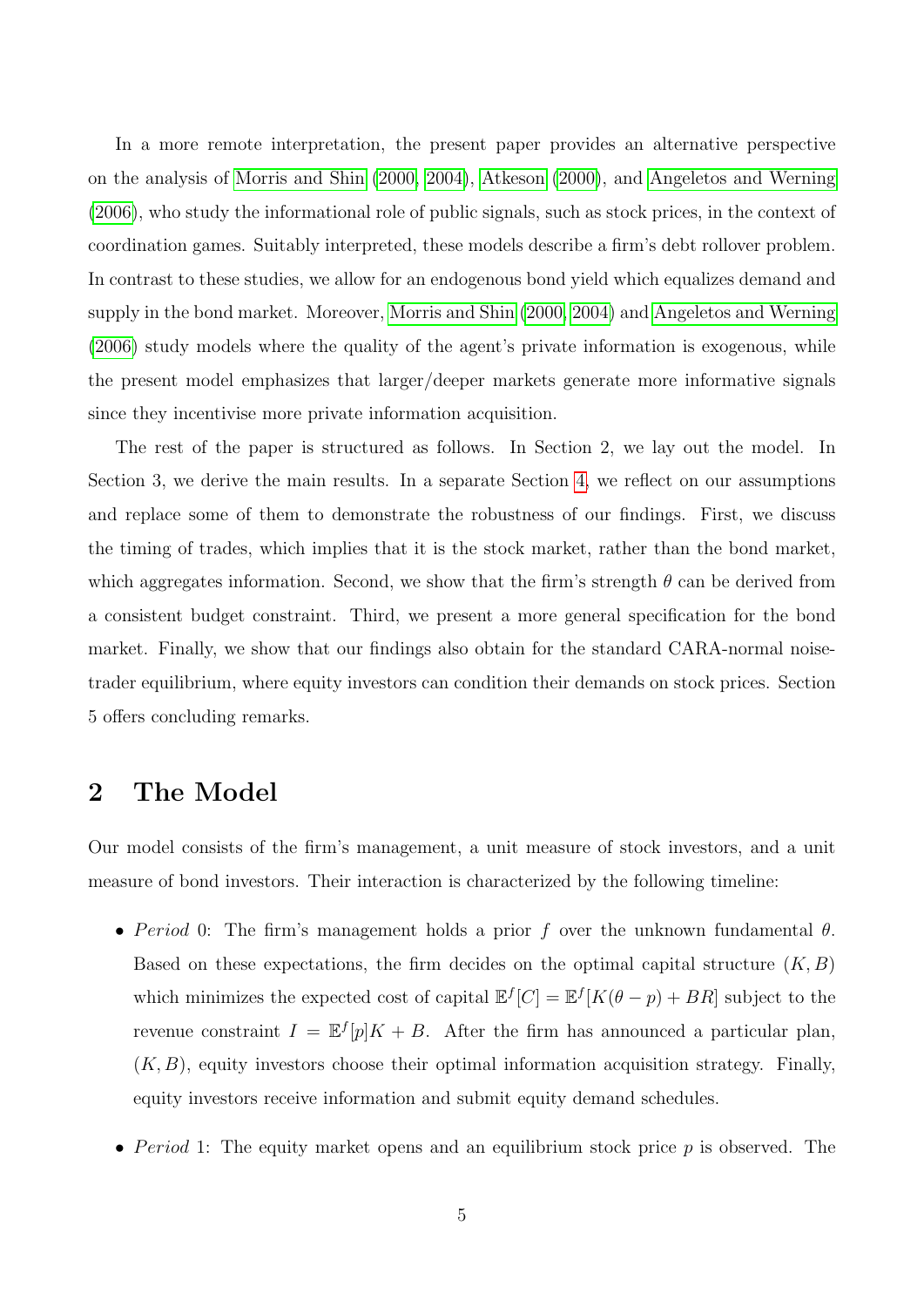| Period 0                                                        |                   |                      | Period 1             |                        | Period 2                   |               |
|-----------------------------------------------------------------|-------------------|----------------------|----------------------|------------------------|----------------------------|---------------|
| $\theta$                                                        | $\theta_0$        | $\theta_i$           | р                    | R                      | θ                          | time          |
| fundamental<br>is drawn                                         | initial<br>signal | private<br>signals   | price                | return                 | fundamental<br>is revealed | [Information] |
| (K, B)                                                          | $\alpha(K)$       |                      |                      |                        |                            | time          |
| capital structure information stategy<br>is chosen<br>is chosen |                   | equity $K$<br>traded | $debt$ $B$<br>traded | payoffs<br>materialize | [Actions]                  |               |

debt market opens after the equity market and bonds are traded at the equilibrium yield  $R(p).$ 

• Period 2: The firm's unknown fundamental  $\theta$  is revealed and all payoffs are realized.

Due to the correspondence between stock and bond market, we begin the description of our model with the equity market; subsequently, we introduce the bond market and, finally, we analyze the ex-ante decision of the firm's management, which is influenced by the interaction between both markets.

Fundamental and Returns The returns earned by equity and bond investors depend on the unknown strength of the firm  $\theta$ . In our baseline specification, this fundamental  $\theta$  is exogenous and independent of the capital structure.<sup>[9](#page-7-0)</sup> The left-hand side of Figure [1](#page-8-0) indicates that the firm pays bond investors a return R if the firm is strong enough, i.e.,  $\theta > 0$ . If the firm defaults,  $\theta$  < 0, investors incur a loss L. Regarding the returns to equity investment, which are depicted on the right-hand side of Figure [1,](#page-8-0) we study a CARA-normal model, where  $(\theta - p)k_i$  is the absolute amount of consumption goods available to an agent who invested  $k_i$ ; p and  $\theta$  are the asset's price and pay-out, respectively.[10](#page-7-1)

<span id="page-7-0"></span><sup>9</sup>We show in Section [4.2](#page-19-0) that this fundamental can be derived from the firm's resource constraint. In our baseline model, we abstract from such a resource constraint, since it links the firm's capital structure in a non-trivial way to its default probability, and the dividends paid to equity holders. In Section [4.2,](#page-19-0) we return to this omission and show that the incorporation of a resource constraint strengthens the effects that we derive for the simplified setting.

<span id="page-7-1"></span> $10$ In a different interpretation, which avoids negative prices, we discuss a CRRA-lognormal model. In this interpretation, agent *i* derives utility from the return,  $\ln(\frac{V}{P})k_i = (\theta - p)k_i$ , that she earns on her investment  $k_i$ ;  $p = \ln(P)$  and  $\theta = \ln(V)$  are the natural logarithms of a primitive price  $P > 0$  and a lognormal fundamental  $V > 0$ , respectively.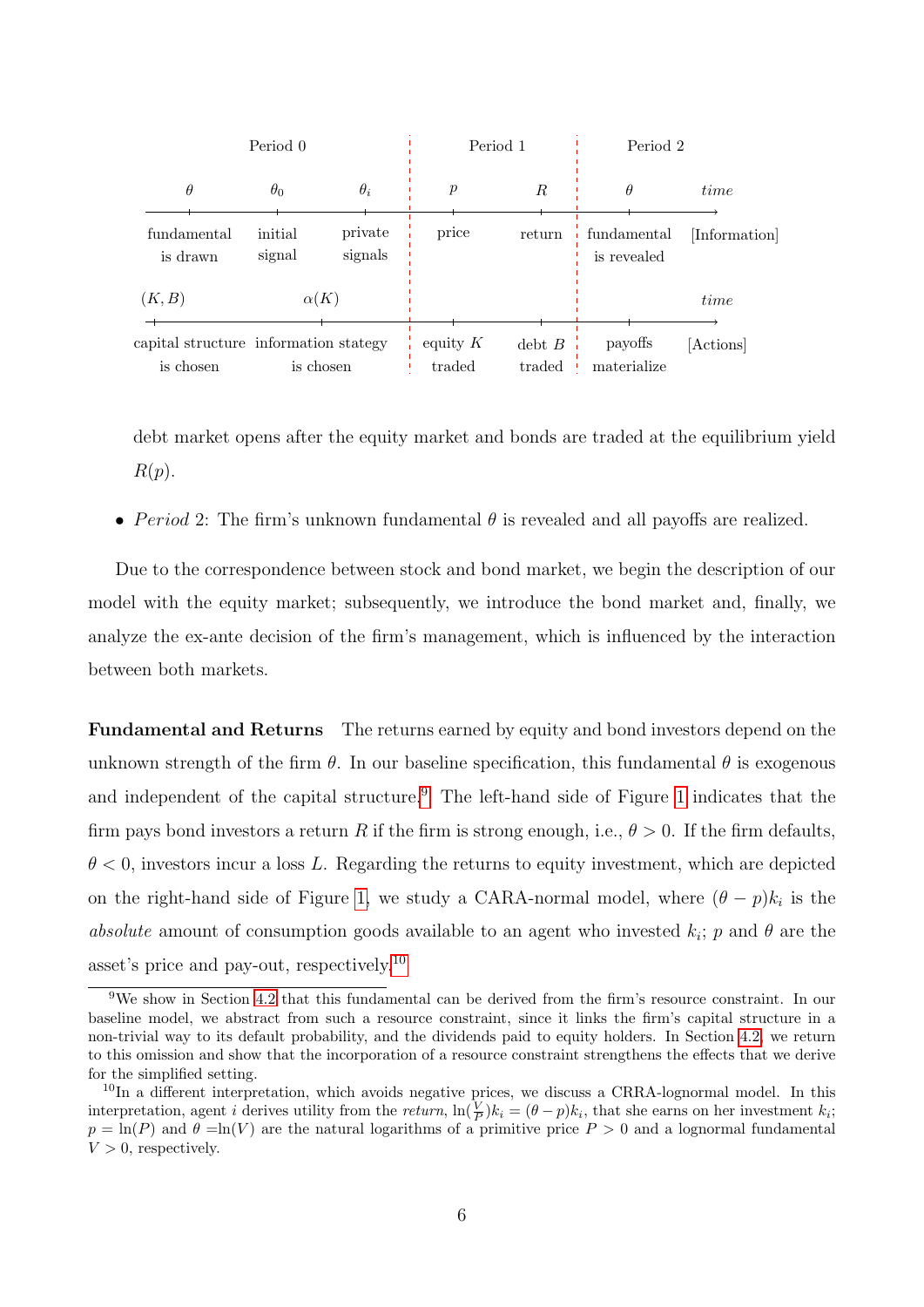

<span id="page-8-0"></span>Figure 1: Net return on debt and equity as functions of  $\theta$ .

### 2.1 The Equity Market

Equity investors receive CARA utility from their portfolio return  $x$ :

<span id="page-8-3"></span>
$$
U_i(x) = -e^{-\gamma x},\tag{1}
$$

where  $\gamma$  represents the coefficient of absolute risk aversion.

#### 2.1.1 Information

At the outset, equity investors receive a noisy signal  $\theta_0$ , which is centered around the true fundamental  $\theta$ . This signal  $\theta_0$  contains a number of errors  $\xi_n$  relative to the true state  $\theta$ . Formally,

<span id="page-8-1"></span>
$$
\theta_0 = \theta + \sum_{n \in N} \xi_n \tag{2}
$$

where  $\xi_n \sim \mathcal{N}\left(0, \frac{1}{\vert \Lambda \vert}\right)$  $\frac{1}{|N|}\sigma^2$  are i.i.d. errors independent of  $\theta$ . To improve the quality of their signal, equity investors can collect information privately to eliminate the errors contained in  $\theta_0$ . By collecting and processing the information on a certain "bit" of information  $\hat{n}$ , the agent recovers the value of  $\xi_{\hat{n}}$ . She can then correct her estimate, and obtain  $\theta + \sum_{n \in N/\hat{n}} \xi_n$ , which has a lower variance around  $\theta$ . If agent i processes a subset  $N_i \subseteq N$  of errors, her estimate becomes

<span id="page-8-2"></span>
$$
\theta_i = \theta + \sum_{n \in N/N_i} \xi_n. \tag{3}
$$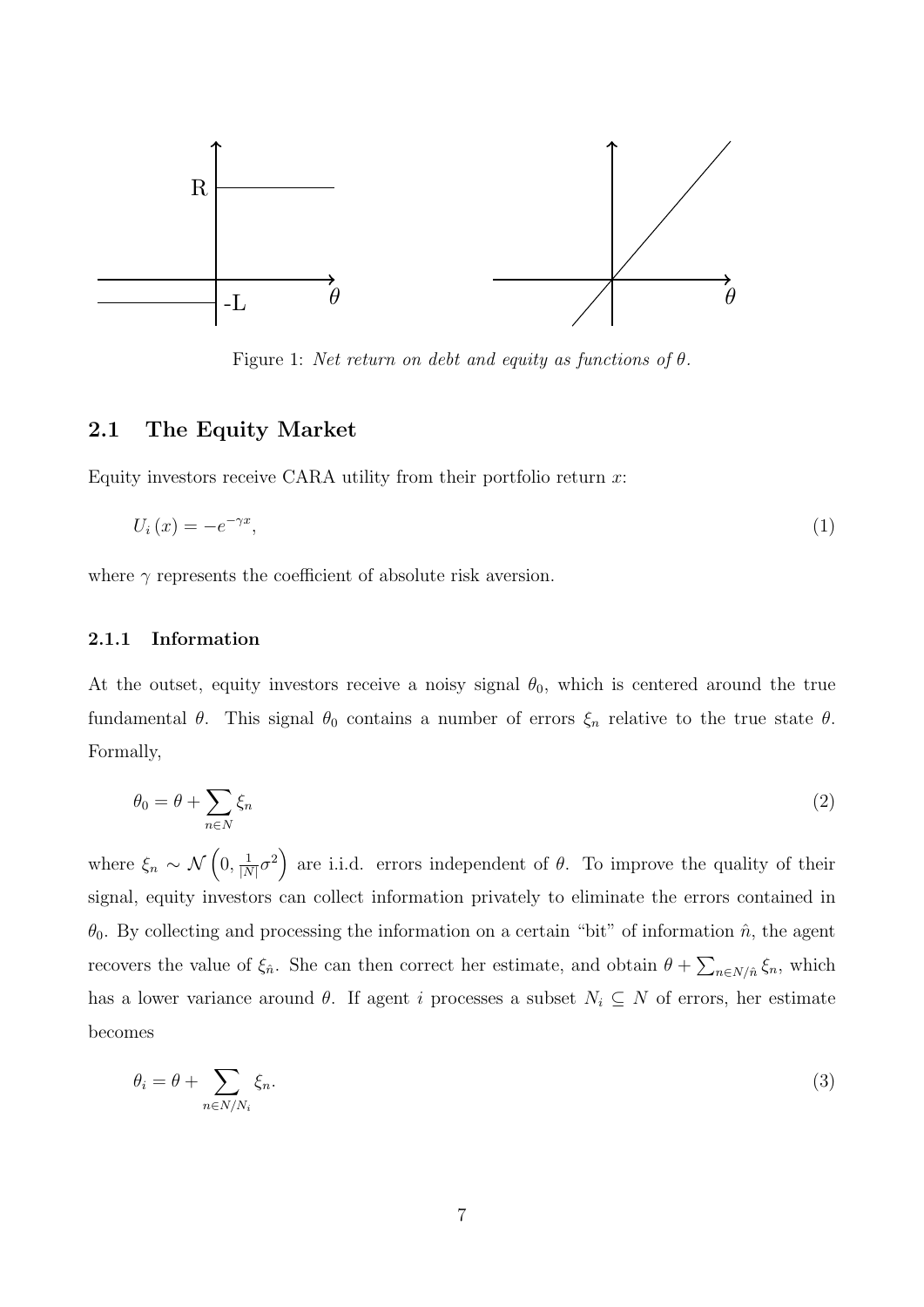Since  $\theta_i$  dominates the initial signal  $\theta_0$  in [\(2\)](#page-8-1), agents will base their investment decision on  $\theta_i$ only. That is, given  $\theta_i$ , the initial signal  $\theta_0$  becomes fully redundant.<sup>[11](#page-9-0)</sup>

All agents process information independently of each other, such that each  $N_i$  is an independent random sample of  $N$ . To characterize the quality of agent is signal, we define  $\alpha_i \equiv \frac{|N_i|}{|N|}$  $\frac{|N_i|}{|N|}$ . The posterior signal variance, after a share  $\alpha_i$  of errors was removed from  $\theta_0$ , is therefore  $\text{Var}\sum_{n\in N/N_i}\xi_n = \sum_{n\in N/N_i}\text{Var}\xi_n = (|N| - |N_i|)\frac{1}{|N_i|}$  $\frac{1}{|N|}\sigma^2 = (1-\alpha_i)\sigma^2$ . Hence, the distribution of the noisy component is  $\mathcal{N}(0, (1 - \alpha_i)\sigma^2)$ , and for the entire signal we have  $\theta_i \sim \mathcal{N}(\theta, (1-\alpha_i)\sigma^2)$ . In the rest of the paper, we treat  $\alpha_i$  as continuous for the sake of employing differential calculus which reduces the exposition.

The monetary cost of information acquisition is denoted by a monotonously increasing function  $C(\alpha_i)$ . Moreover, to ensure that the information acquisition decision, which we study in Section [2.1.3,](#page-11-0) has an interior solution, we assume that a complete elimination of the noise is prohibitively costly at the margin:  $\lim_{\alpha_i \to 1} \frac{C(1) - C(\alpha_i)}{1 - \alpha_i}$  $\frac{1-C(\alpha_i)}{1-\alpha_i}=\infty.$ 

Imperfect information is the only friction in the equity market, and equity investors can choose optimal capital investment  $k_i$  without short-selling constraints. The net return on capital investment equals  $(\theta - p) k_i$ , where p is the market price. Given the private signal  $\theta_i$ , agent i's posterior distribution for  $\theta$  is normal with mean  $\theta_i$  and variance  $(1 - \alpha_i)\sigma^2$ . Recalling

<span id="page-9-0"></span><sup>11</sup>To see that  $\Pr(\theta | \theta_i, \theta_0) = \Pr(\theta | \theta_i)$  we note that  $\Pr(\theta | \theta_i, \theta_0) = \frac{\Pr(\theta_i, \theta_0 | \theta) \Pr(\theta)}{\int_{[0,1]} \Pr(\theta_i, \theta_0 | \theta) \Pr(\theta) d\theta}$  $\Pr(\theta_i|\theta) \Pr\left(\sum_{n \in N_i} \xi_n = \theta_0 - \theta_i|\theta\right) \Pr(\theta)$  $\int_{[0,1]} \Pr(\theta_i | \theta) \Pr\left( \sum_{n \in N_i} \xi_n = \theta_0 - \theta_i | \theta \right) \Pr(\theta) d\theta$ Due to the independence of errors from  $\theta$ , we have  $\Pr\left(\sum_{n\in\mathbb{N}_i} \xi_n = \theta_0 - \theta_i | \theta\right) = \Pr\left(\sum_{n\in\mathbb{N}_i} \xi_n = \theta_0 - \theta_i\right)$  and thus  $\Pr\left(\sum_{n\in\mathbb{N}_i} \xi_n = \theta_0 - \theta_i\right)$  cancels such that  $\Pr(\theta|\theta_i, \theta_0) = \frac{\Pr(\theta_i|\theta) \Pr(\theta)}{\int_{[0,1]} \Pr(\theta_i|\theta) \Pr(\theta) d\theta} = \Pr(\theta|\theta_i).$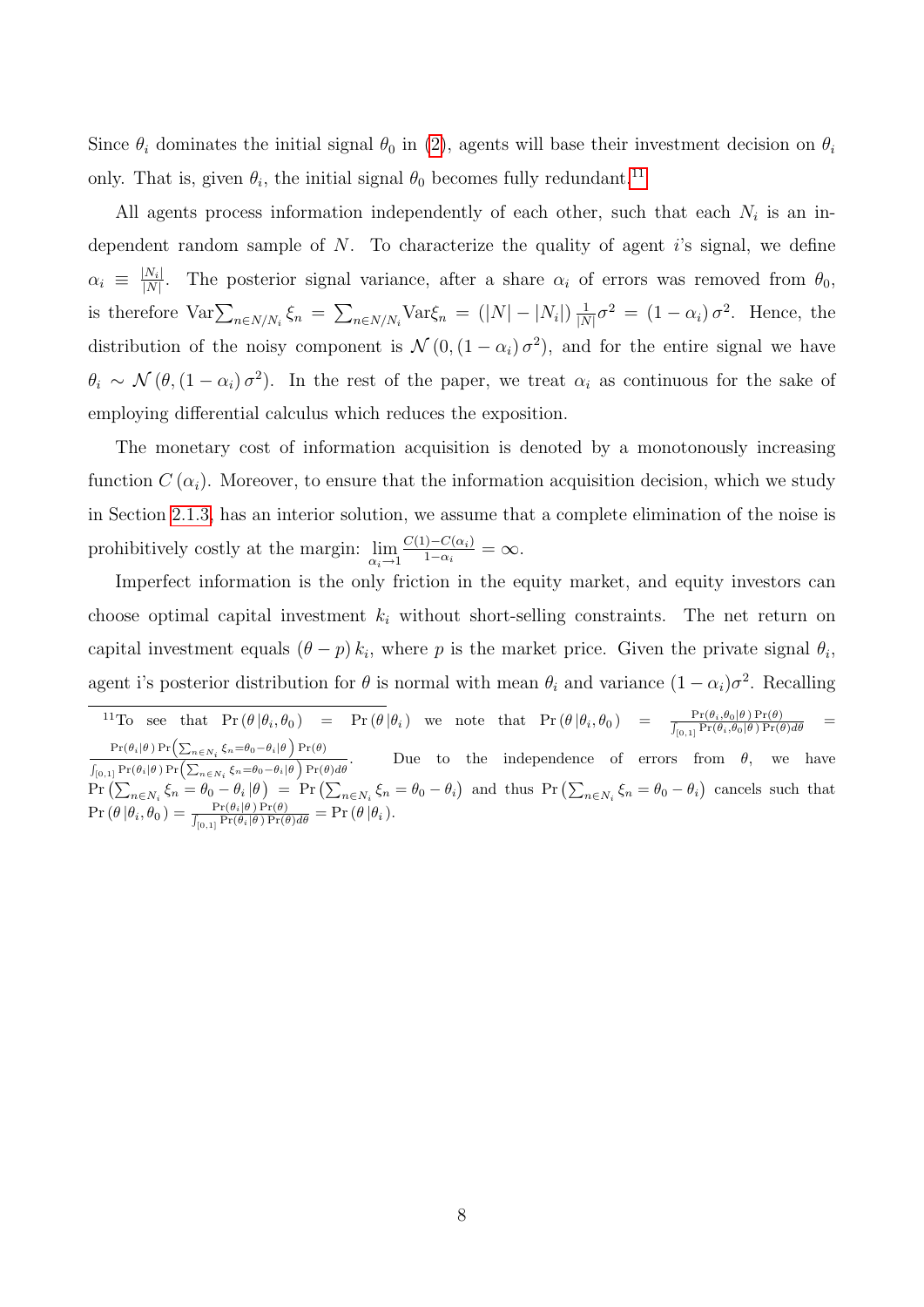$(2)$ , the investment decision is therefore:<sup>[12](#page-10-0)</sup>

<span id="page-10-1"></span>
$$
k_i^d(p) = \underset{k_i}{\arg \max} \{ \mathbb{E}[-e^{-\gamma(\theta - p)k_i}|\theta_i] \}
$$
  
=  $\underset{k_i}{\arg \max} \{ \gamma \mathbb{E}[(\theta - p)k_i|\theta_i] - \frac{\gamma^2}{2}Var[(\theta - p)k_i|\theta_i] \}$   
=  $\underset{k_i}{\arg \max} \{ \gamma (\theta_i - p) k_i - \frac{\gamma^2}{2}k_i^2 (1 - \alpha_i) \sigma^2 \},$ 

and the demand function writes:

$$
k_i^d(p) = \frac{\theta_i - p}{(1 - \alpha_i)\gamma \sigma^2}.
$$
\n<sup>(4)</sup>

Demand increases in the agent's signal about the fundamental  $\theta_i$ . Risk aversion makes demand less elastic, whereas the precision of the signal,  $((1 - \alpha_i)\sigma^2)^{-1}$ , increases elasticity.

So far, we have characterized the optimal investment decision for a given signal quality (1−  $\alpha_i$ ). To describe investor behavior fully, it remains to solve for the ex-ante optimal information acquisition strategy. This strategy, however, depends on the ex-ante distribution of prices which is endogenous. Hence, we calculate the market equilibrium for a given information acquisition strategy  $\alpha$  first. In a second step, we add the information acquisition decision and solve for the overall equity market equilibrium.

#### 2.1.2 Equity Market Equilibrium

The supply of the stock at  $t = 1$  is fixed at K such that the equilibrium condition reads:  $\int_{[0,1]} k_i^d(p) di = K$ . Given the individual demand function, [\(4\)](#page-10-1), this equilibrium condition writes:

$$
\int_{[0,1]} \frac{\theta_i - p}{(1 - \alpha_i)\gamma \sigma^2} di = K. \tag{5}
$$

<span id="page-10-0"></span> $12$ For simplicity we follow [Hellwig](#page-29-0) [\(1982\)](#page-29-0) and deviate from [Grossman and Stiglitz](#page-28-2) [\(1980\)](#page-28-2), in the sense that we do not allow stock investors to use the equilibrium price, which does not yet exist at the point in time when they submit their demand schedule, to make inference on the fundamental  $\theta$ . That is, demand writes  $k_i^d(p) = \arg \max$  $k_i$  $\{\mathbb{E}[-e^{-\gamma(\theta-p)k_i}|\theta_i]\}\)$  rather than  $k_i^d(p) = \arg \max$  $k_i$  $\{\mathbb{E}[-e^{-\gamma(\theta-p)k_i}|\theta_i,p]\}.$  This simplification allows us to bypass the well-known fix-point problem associated with the linear price equilibrium for CARAnormal economies where agents can condition on prices. While this shortens the exposition, it is not crucial to our analysis. We illustrate this in Section [4.4,](#page-20-0) where we show that the same results obtain for the alternative setting of [Grossman and Stiglitz](#page-28-1) [\(1976,](#page-28-1) [1980\)](#page-28-2), [Green](#page-28-3) [\(1975\)](#page-28-3), [Hellwig](#page-28-4) [\(1980\)](#page-28-4), and [Angeletos and Werning](#page-28-11) [\(2006\)](#page-28-11) in which equity investors can condition on prices.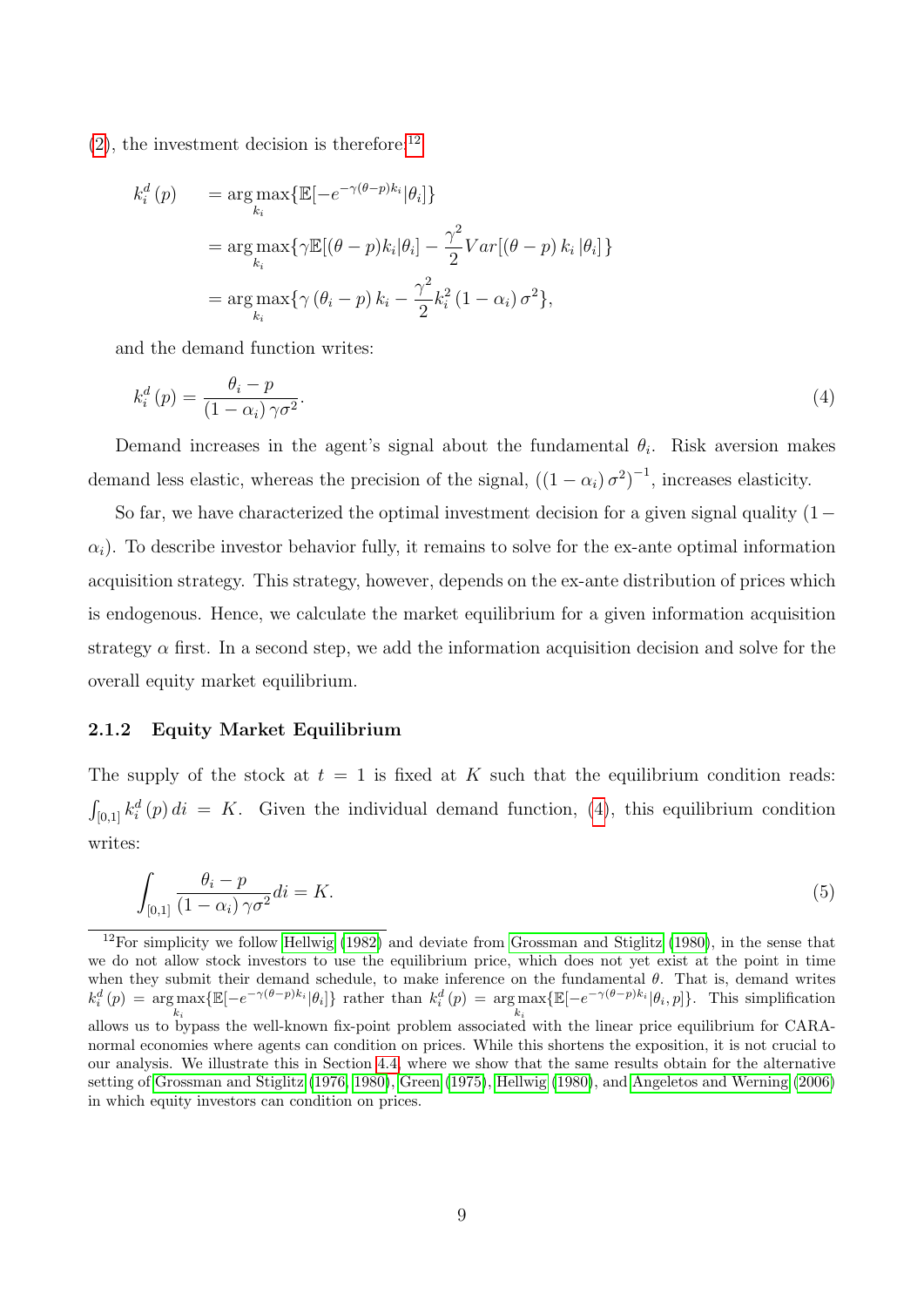In the symmetric equilibrium, where  $\alpha_i = \alpha$  for all  $i,$ <sup>[13](#page-11-1)</sup> we thus have:

<span id="page-11-2"></span>
$$
\int_{[0,1]} \theta_i di - p = (1 - \alpha) \gamma \sigma^2 K,
$$

and the equilibrium price equals the average estimate of the fundamental, less a fraction of the stock supply:

$$
p = \theta_p - (1 - \alpha)\gamma\sigma^2 K,\tag{6}
$$

where  $\theta_p = \int_{[0,1]} \theta_i di$  is the average estimate in the population of traders. Moreover, [\(6\)](#page-11-2) reflects that, given  $\theta_p$ , increases in stock supply and risk aversion reduce the price while increased information acquisition increases prices. Recalling the definition of  $\theta_i$  in [\(3\)](#page-8-2) and the fact that  $N_i$  is sampled from N independently of  $i, 14$  $i, 14$  we have the following equivalence:

$$
\theta_p = \int_{[0,1]} \theta_i di = \int_{[0,1]} \left( \theta + \sum_{n \in N/N_i} \xi_n \right) di
$$
  
=  $\theta + \sum_{n \in N} \xi_n - \int_{[0,1]} \sum_{n \in N_i} \xi_n di = \theta + \sum_{n \in N} \xi_n - \frac{|N_j|}{|N|} \sum_{n \in N} \xi_n = \theta + \sum_{n \in N} \xi_n - \alpha \sum_{n \in N} \xi_n$   
=  $\theta + (1 - \alpha) \sum_{n \in N} \xi_n$  (7)

such that the average estimate  $\theta_p$ , and thus the observable variable  $p + (1 - \alpha) \gamma \sigma^2 K$ , are normally distributed around the true value of the fundamental:  $\theta_p \sim \mathcal{N}(\theta, (1-\alpha)^2 \sigma^2)$ .<sup>[15](#page-11-4)</sup> Put differently, the market aggregates dispersed private information in the sense that prices are more informative than any individual signal  $\theta_i$  alone, i.e., in the symmetric equilibrium where  $\alpha_i = \alpha$ , we have  $\theta_i \sim \mathcal{N}(\theta, (1-\alpha)\sigma^2)$  and  $(1-\alpha)^2 < 1-\alpha < 1^{16}$  $(1-\alpha)^2 < 1-\alpha < 1^{16}$  $(1-\alpha)^2 < 1-\alpha < 1^{16}$  To close the equity market equilibrium, it remains to characterize the ex-ante information acquisition strategy  $\alpha_i$ .

#### <span id="page-11-0"></span>2.1.3 Equilibrium in Information Acquisition

Agent *i* chooses the signal's informativeness  $\alpha_i$  to maximize her ex-ante utility. To obtain a first-order condition which allows to show that an increase in the equity market's size,  $K$ , leads to more information acquisition in equilibrium, it is convenient to express the ex-ante utility function in terms of means and variances. In Appendix [A,](#page-22-0) we show that, given the firm's stock

<span id="page-11-1"></span> $13$ See section [2.1.3.](#page-11-0)

<span id="page-11-3"></span><sup>&</sup>lt;sup>14</sup>That is, each given error  $\xi_n$  is removed from an agent's private signal with probability  $\frac{|N_i|}{|N|}$ 

<span id="page-11-4"></span> $15 \text{Var}\theta_p = \text{Var}((1-\alpha)\sum_{n\in N} \xi_n) = (1-\alpha)^2 \sigma^2.$ 

<span id="page-11-5"></span><sup>&</sup>lt;sup>16</sup>Recall that agents cannot remove all errors from their signals, i.e.,  $\alpha \in (0,1)$ .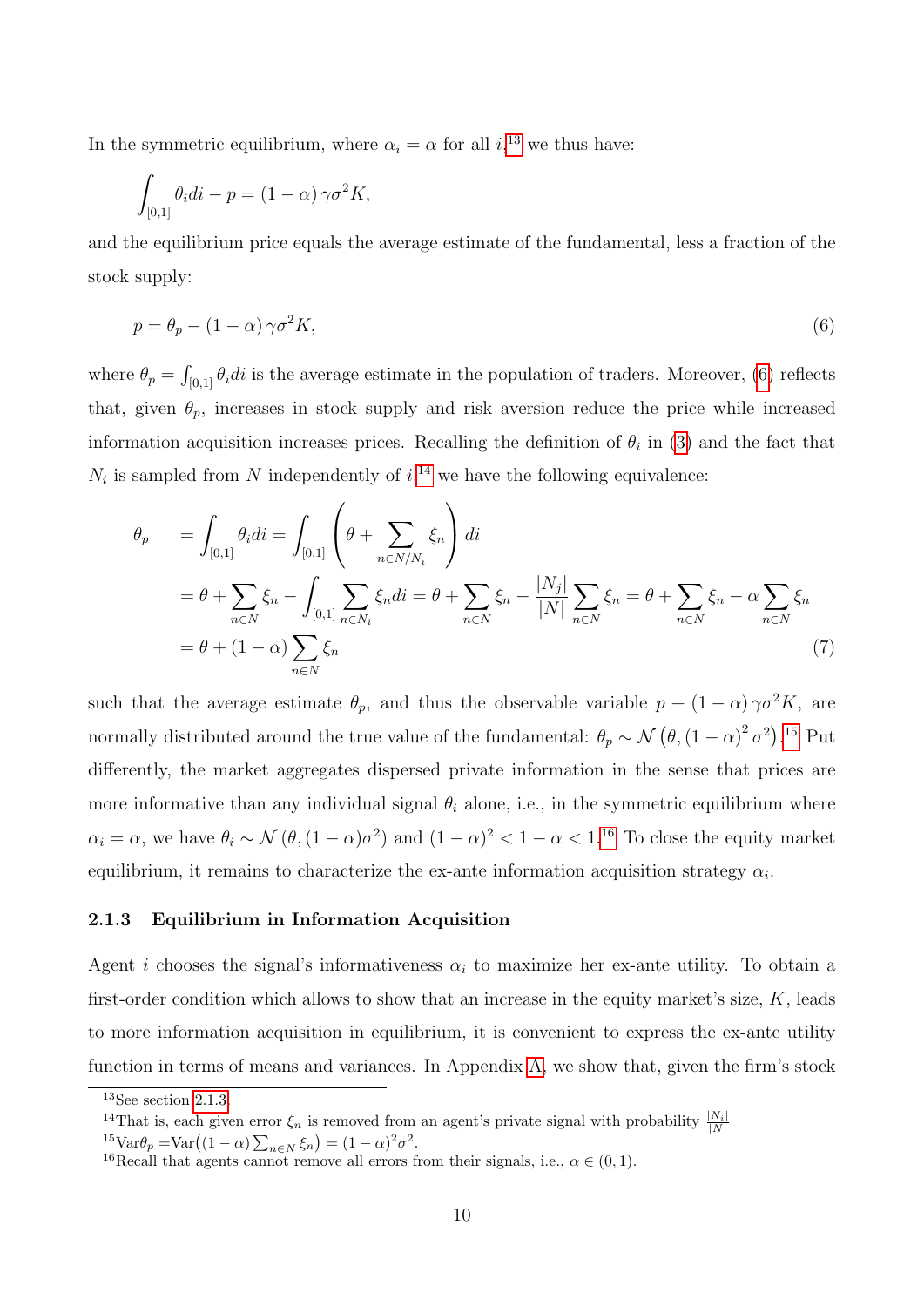supply K, ex-post asset demand [\(4\)](#page-10-1), and the distribution of equilibrium prices implied by  $(6)$ , the agent's ex-ante choice of an optimal information acquisition strategy,  $\alpha_i$ , can be written as:

<span id="page-12-0"></span>
$$
\min_{\alpha_i} \mathbb{E} e^{-\frac{(\theta_i - p)^2}{2(1 - \alpha_i)\sigma^2} + \gamma C(\alpha_i)}.
$$
\n
$$
(8)
$$

In Appendix [B,](#page-23-0) we characterize the comparative statics of information acquisition implied by [\(8\)](#page-12-0):

<span id="page-12-1"></span>**Lemma 1.** Increases in the equity market's depth  $|K|$  raise private information acquisition,  $\alpha(|K|)$ , and the price signal's precision  $\frac{1}{(1-\alpha(|K|))^2\sigma^2}$ .

Lemma [1](#page-12-1) describes how the announcement of different capital plans  $(K, B)$  influences the price signal's precision and therefore the strength of the informational externality.<sup>[17](#page-12-2)</sup>

## 2.2 Debt Market

Analogous to the equity market, the bond market has a unit measure of CARA investors, and prices are determined by market clearing.[18](#page-12-3) The debt holders' return on the portfolio equals  $b_i \rho(\theta)$ , where  $\rho(\cdot)$  is the net return on debt. If the true fundamental,  $\theta$ , is greater than 0, implying that the firm is solvent, the net return is  $R$ . If the true fundamental is less than  $0$ , debt holders get the fire-sale/liquidation value incurring a loss L:

$$
\rho(\theta) = \begin{cases} R & \text{if } \theta \ge 0 \\ -L & \text{if } \theta < 0. \end{cases}
$$

Demand  $b_j^d(\cdot)$  for bonds solves the utility maximization problem conditional on the available information:

$$
b_j^d(R) = \underset{b_j}{\arg \max} \mathbb{E}[-e^{-\gamma b_j(R)\rho(\theta)}|p]
$$
  
= 
$$
\underset{b_j}{\arg \max} \left(-\Pr(\theta \ge 0 | p)e^{-\gamma R b_j} - \Pr(\theta < 0 | p)e^{\gamma L b_j}\right).
$$

That is, agents rely on the stock price signal to calculate the bankruptcy probability  $1 - \pi_p$ , which depends on the unknown value of the fundamental. Let us denote the firms' survival

<span id="page-12-2"></span><sup>&</sup>lt;sup>17</sup>Note that Lemma [1](#page-12-1) allows for negative values of K (equity buy-out) and implies that the effect on information acquisition is symmetric. In equilibrium, the optimal capital structure always involves positive levels of K, as we show in Lemma [4.](#page-25-0)

<span id="page-12-3"></span><sup>18</sup>We provide a more general specification of the bond market in Section [4.3.](#page-19-1)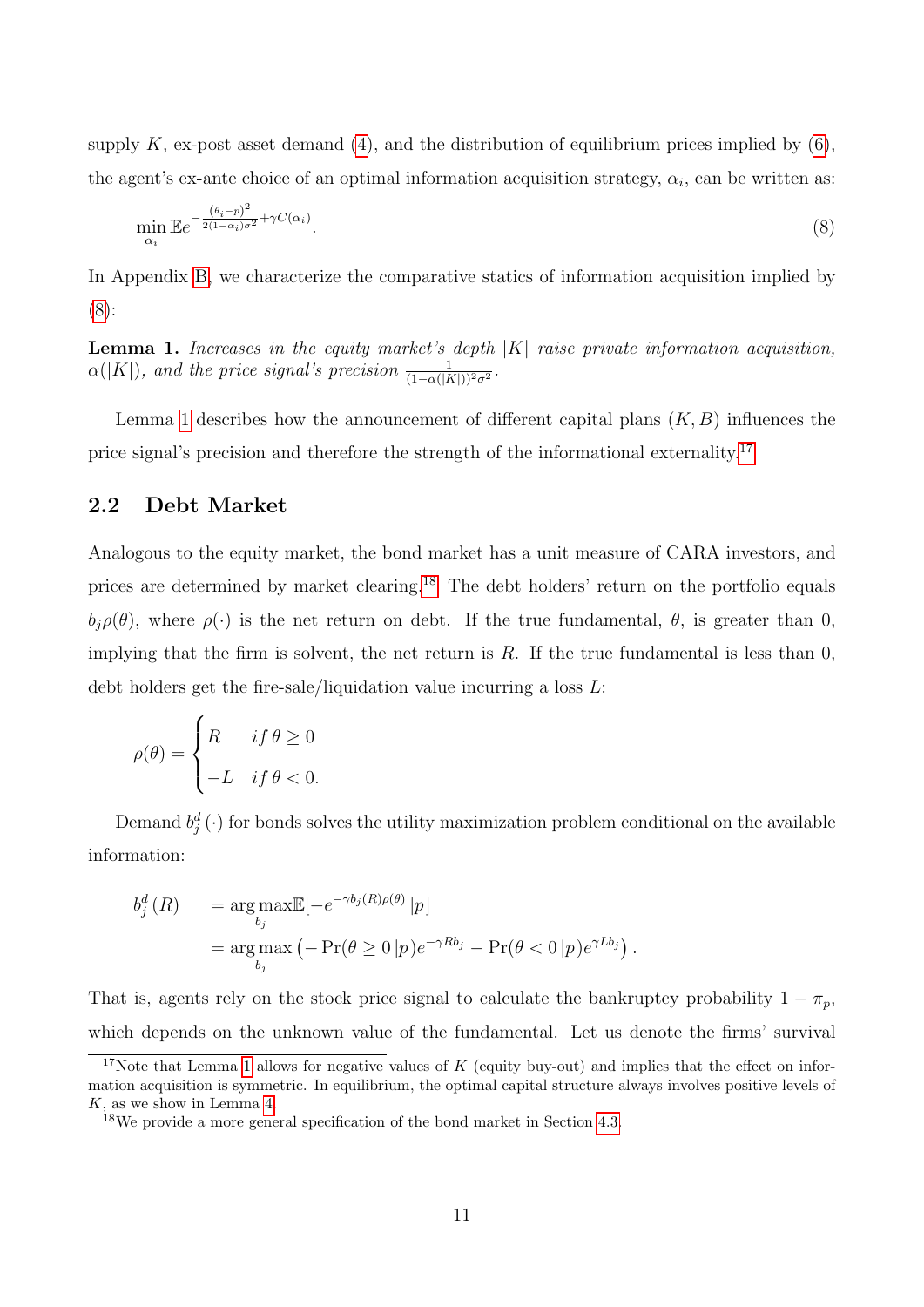probability conditional on the price signal by  $Pr(\theta \ge 0 | p) \equiv \pi_p$ . Thus

$$
\mathbb{E}\left[-e^{-\gamma \rho(\theta)b_j}\right] = -\pi_p e^{-\gamma R b_j} - (1 - \pi_p) e^{\gamma L b_j}.
$$
\n
$$
(9)
$$

We solve the first-order condition

$$
\pi_p \gamma R e^{-\gamma R b_j} - (1 - \pi_p) \gamma L e^{\gamma L b_j} = 0
$$

to obtain the demand function

$$
b_j^d(R) = \frac{1}{\gamma(R+L)} \ln \frac{\pi_p R}{(1-\pi_p)L}.
$$
\n
$$
(10)
$$

The demand for bond decreases in risk aversion  $(\gamma)$ , the loss due to liquidation  $(L)$ , and the conditional probability of bad outcome  $(1 - \pi_p)$ . The influence of R is twofold: its increase implies higher returns on debt, on the one hand, but higher risks, on the other.

#### 2.2.1 Debt Market Equilibrium

For a given supply of bonds, B, the debt markets' equilibrium condition writes:

<span id="page-13-0"></span>
$$
\int_{j\in[0,1]} b_j^d(R) = B
$$
\n
$$
\Leftrightarrow \frac{1}{\gamma(R+L)} \ln \frac{\pi_p R}{(1-\pi_p)L} = B
$$
\n
$$
\Leftrightarrow \ln \frac{R}{L} + \ln \frac{\pi_p}{1-\pi_p} = \gamma B(R+L).
$$
\n(11)

From  $(11)$  we have the implicit expression for the equilibrium return on debt:

<span id="page-13-1"></span>
$$
\ln R = \gamma B \left( R + L \right) + \ln L - \ln \frac{\pi_p}{1 - \pi_p}.\tag{12}
$$

Figure [2](#page-14-0) illustrates that the equilibrium condition [\(12\)](#page-13-1) has two solutions  $R_1$  and  $R_2$ . Where the lower interest rate equilibrium,  $R_1$ , is stable while the high interest rate equilibrium,  $R_2$ , is unstable.[19](#page-13-2)[20](#page-13-3) In what follows, we focus on the stable equilibrium. Regarding the stable

<span id="page-13-2"></span> $19$ It is possible to check that increases in the rate of return increase (reduce) demand in the low (high) interest equilibrium. Hence, the low (high) interest equilibrium is Walrasian stable (unstable). See [Samuelson](#page-29-4) [\(1941\)](#page-29-4), pp. 102-106, for a discussion of the Walrasian market mechanism.

<span id="page-13-3"></span><sup>&</sup>lt;sup>20</sup>If the price signal is negative and sufficiently low, or the bond supply is sufficiently high, the bond market may not clear at all. That is, the ex-ante plan  $(K, B)$  of the firm, may be ex-post infeasible. This possibility, could be incorporated in the firm's ex-ante optimization problem. It would, however, be unrelated to the informational spill-over which we emphasize in this paper, and we omit it therefore.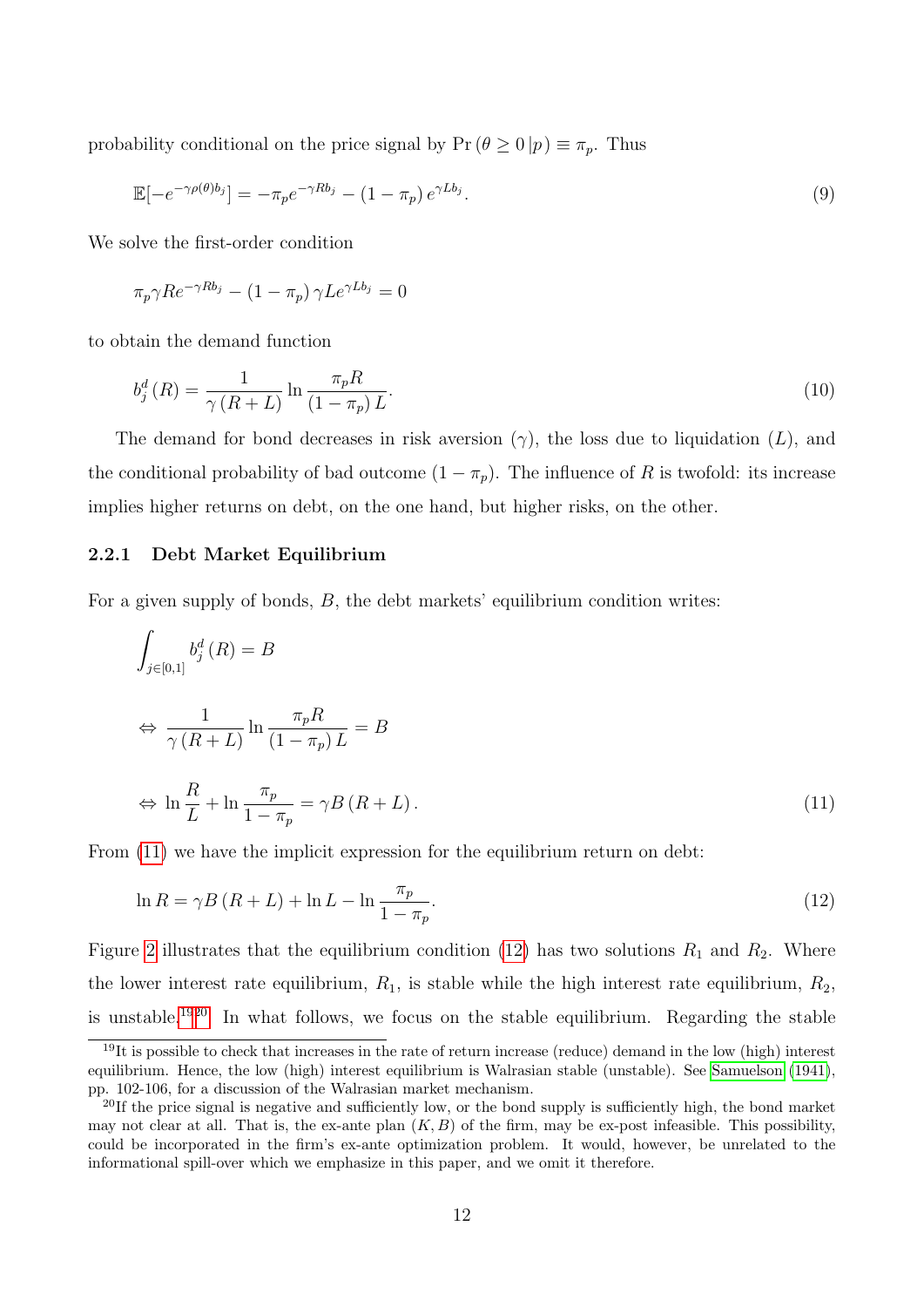

<span id="page-14-0"></span>Figure 2: Debt market equilibria: for a financially stable firm  $(\theta > 0)$ , increases in the stock price signal's precision ( $\alpha$ ) increase the inferred survival probability ( $\pi_p' > \pi_p$ ) and reduce the interest rate  $(R'_1 < R_1)$  in the stable equilibrium.

<span id="page-14-2"></span>low-interest equilibrium, we immediately obtain

**Lemma 2.** The stable equilibrium rate of return  $R$  decreases in the firm's survival probability  $\pi_p$ , and increases in the loss L, debt supply B and risk aversion  $\gamma$ .

#### 2.2.2 Effect of the Stock Price Signal

 $\theta_p = \theta + (1 - \alpha) \sum_{n \in \mathbb{N}} \xi_n$  more informative. Consequently, we have the following We recall that increases in stock investors' information acquisition  $\alpha$  make the price signal

<span id="page-14-1"></span>Proposition 1. The cost of debt decreases (increases) in the amount of acquired information  $\alpha$  when the fundamental  $\theta$  is positive (negative).

*Proof.* For the stable equilibrium we have 
$$
\frac{\partial R}{\partial \pi} < 0
$$
 and therefore  $\frac{\partial R}{\partial \pi} \frac{\partial \pi}{\partial \alpha} = \frac{\partial R}{\partial \pi} \phi \left( \frac{\theta}{(1-\alpha)\sigma} + \frac{\sum_{n \in N} \xi_n}{\sigma} \right) \frac{\theta}{(1-\alpha)^2 \sigma} \geq 0$  if  $\theta \geq 0$ .

Figure [2](#page-14-0) illustrates that, if  $\theta > 0$ , increases in the stock investors' information acquisition reduce borrowing costs.

## 3 Capital Structure

In this section, we study how the informational spill-over relates to the choice of an optimal capital structure. We analyze the general equilibrium, where agents choose their information acquisition strategy as described in Section [2.1.3,](#page-11-0) such that the informativeness of the price signal varies with different capital structures. In this setting, every capital structure choice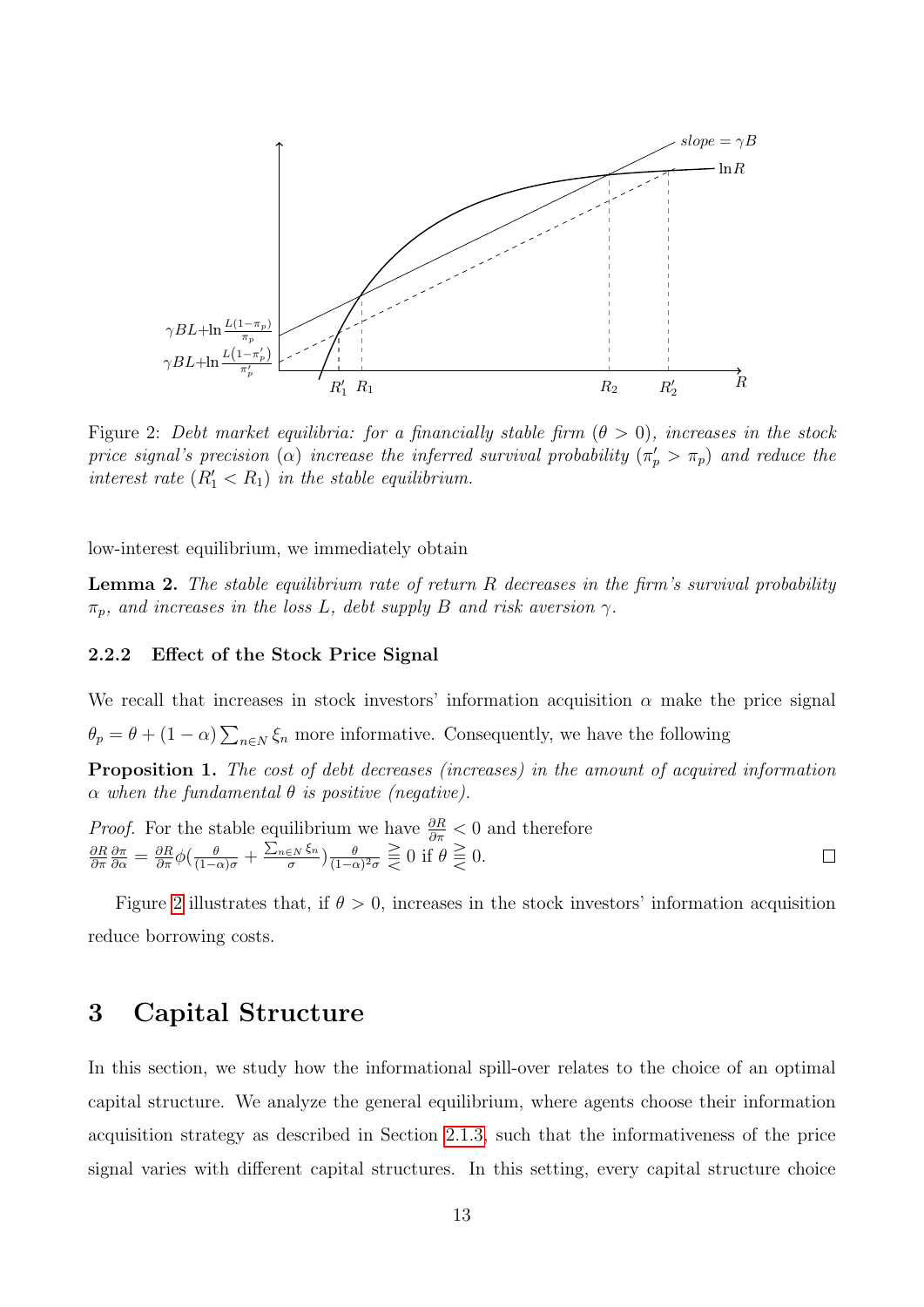implies a distinct informational environment. This endogeneity induces the firm's management to issue more equity and less debt than it would if the informational spill-over was exogenous. That is, an optimizing firm chooses its capital structure to amplify the price-signal's precision, which reduces its expected borrowing costs.

The firm's management is assumed to be risk-neutral. Moreover, it requires external financing  $I > 0$  which it can attract by selling equity/shares K and debt B. The firm announces its ex-ante optimal capital structure  $K, B$  at  $t = 0$ , before markets open. That is, the firm will choose its optimal capital structure subject to the anticipated informational interaction between both markets described above. We study a management that believes with certainty that the firm will not default  $(\theta > 0)$  and place no further restrictions on beliefs. The expectation operator associated with the management's beliefs is denoted  $\mathbb{E}^{f}$ , where the superscript f refers to the firm.<sup>[21](#page-15-0)</sup>

## 3.1 Optimal Capital Structure with Endogenous Information

The firm minimizes expected capital costs  $C = (\mathbb{E}^f[\theta] - \mathbb{E}^f[p]) K + \mathbb{E}^f[R]B$  subject to the financing constraint  $I$  and the financial market equilibrium. In particular, the firm chooses its capital structure in anticipation of the positive relation between the market depth K and the informativeness of the price signal described in Lemma [1.](#page-12-1) Taking into account the equilibria in bond and equity market, the firm's optimization problem reads:

<span id="page-15-1"></span>
$$
\min_{K,B} C\left(K, \mathbb{E}^f[p], \mathbb{E}^f[R], \alpha\right) = \min_{K,B} \mathbb{E}^f[(\theta - p)K + RB] \tag{13}
$$

subject to:

<span id="page-15-2"></span>

| $revenue$ $constraint$                                    | $\mathbb{E}^f[p]K + B = I$                                 |      |  |
|-----------------------------------------------------------|------------------------------------------------------------|------|--|
| equilibrium in formation acquisition $\alpha = \alpha(K)$ |                                                            |      |  |
| $\equiv$ equity market equilibrium                        | $p = \theta_n - (1 - \alpha)\gamma\sigma^2 K$              | (14) |  |
| $\int$ debt market equilibrium                            | $\ln R = \gamma B (R + L) + \ln \frac{L(1-\pi_p)}{\pi_p},$ |      |  |

<span id="page-15-0"></span><sup>&</sup>lt;sup>21</sup>In equilibrium, stock and bond investors can invert the optimal plan  $(K^*, B^*)$  and solve for the management's prior  $E^f[\theta]$ . As we point out in the introduction, we assume that the management's prior is uninformative (to investors), to separate the impact of information spill-overs from stock prices from the signalling effects (Footnote [5\)](#page-5-2) that were studied in previous papers.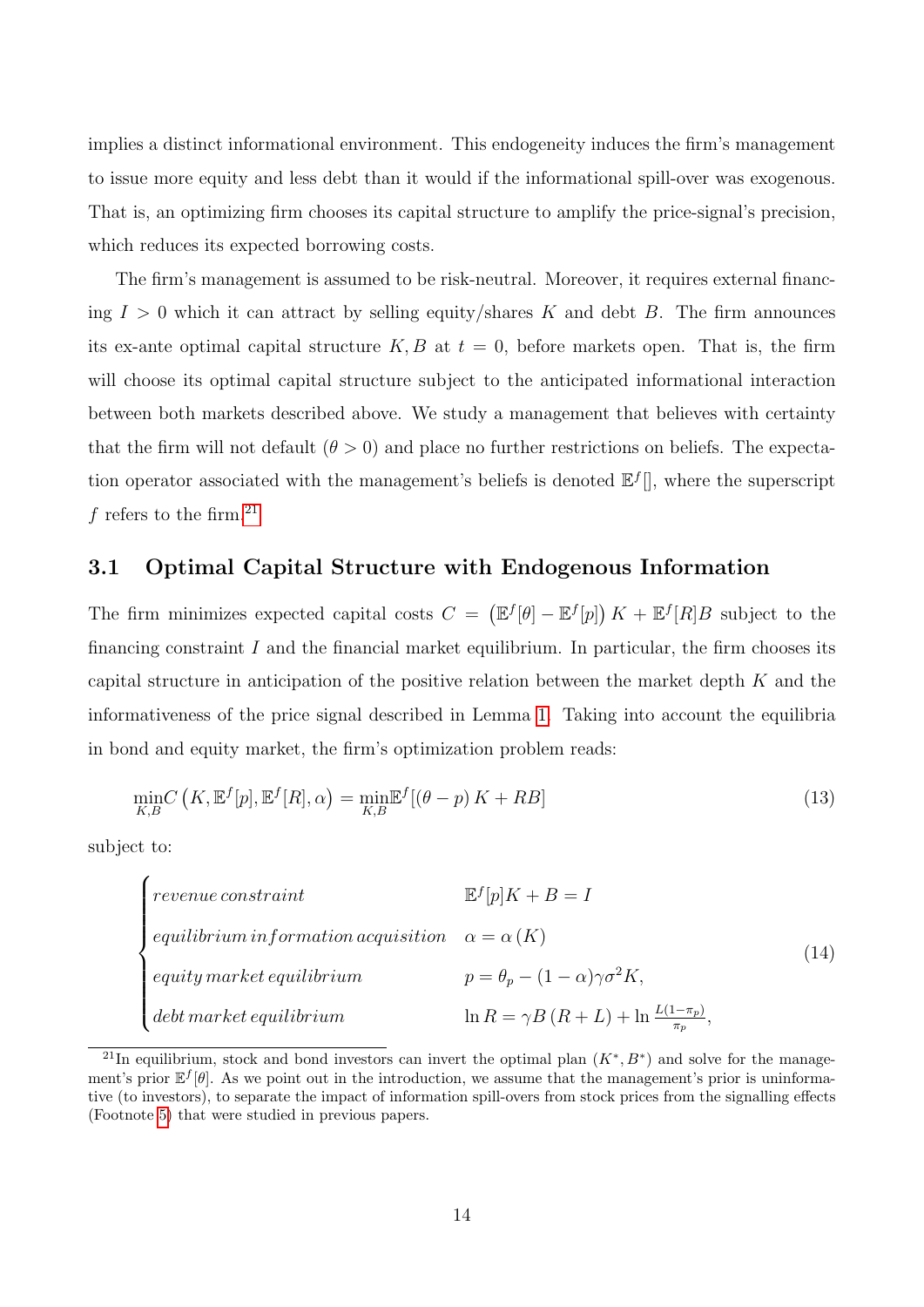where the conditional survival probability for the firm is  $\pi_p = \Phi\left(\frac{\theta_p}{(1-\epsilon_p)^2}\right)$  $\frac{\theta_p}{(1-\alpha)\sigma}$ . To study [\(13\)](#page-15-1) we reduce it to a problem in K:

$$
\min_{K} C(K, p, R, \alpha), \quad s.t. \quad p = p(K, \alpha), \quad R = R\left(I - \mathbb{E}^f[p]K, \alpha\right), \quad \alpha = \alpha(K), \tag{15}
$$

which yields the main result:

**Proposition 2.** In the endogenous information setting the firm issues more equity and less debt to internalize the informational externality that stock prices exert on bond yields.

Proof. The first order condition:

$$
\frac{dC}{dK} = \frac{\partial C}{\partial K} + \frac{\partial C}{\partial \alpha} \frac{\partial \alpha}{\partial K},\tag{16}
$$

shows that the capital cost minimization problem consists of a direct effect  $\frac{\partial C}{\partial K}$ , and an indirect effect  $\frac{\partial C}{\partial \alpha}$  $\frac{\partial \alpha}{\partial K}$ , which represents how the informational content of prices changes with the capital structure. In Appendix [C,](#page-24-0) we characterize the properties of the direct effect,  $\frac{\partial C}{\partial K}$ , which describes the capital structure problem for any exogenously given information structure  $\alpha$ . In particular, we show that, if the revenue requirement I is sufficiently high, there exist values  $K^* > 0$  and  $B^* > 0$ , for which  $\frac{\partial C}{\partial K} = 0$ ; and  $K^* > 0$  and  $B^* > 0$  represent a global cost minimum. To prove that the firm issues more equity and less debt in the endogenous information optimum, such that  $K^{**} > K^*$ , it remains to show that to show that  $\frac{\partial C}{\partial \alpha}$  $\frac{\partial \alpha}{\partial K}$  < 0 at K<sup>\*</sup>. That is, if  $\frac{dC}{dK}_{|K^*}$  = 0 +  $\frac{\partial C}{\partial \alpha}$  $\frac{\partial \alpha}{\partial K}$  < 0, then the firm issues more equity and less debt to internalize the informational externality. Regarding this externality, we note that

$$
\frac{\partial C}{\partial \alpha} \frac{\partial \alpha}{\partial K} = \left( \frac{\partial C}{\partial \mathbb{E}^f[p]} - \frac{\partial C}{\partial \mathbb{E}^f[R]} \frac{\partial \mathbb{E}^f[R]}{\partial B} K \right) \frac{\partial \mathbb{E}^f[p]}{\partial \alpha} \frac{\partial \alpha}{\partial K} + \frac{\partial C}{\partial \alpha} \frac{\partial \alpha}{\partial K}.
$$

Differentiation of the constraints in [\(14\)](#page-15-2) yields a more explicit expression:

<span id="page-16-0"></span>
$$
\frac{\partial C}{\partial \alpha} \frac{\partial \alpha}{\partial K} = \mathbb{E}^f [1 + R + \frac{\partial R}{\partial B} B] K \gamma \sigma^2 \frac{\partial \alpha}{\partial K} + B \mathbb{E}^f [\frac{\partial R}{\partial \alpha} \frac{\partial \alpha}{\partial K}]. \tag{17}
$$

From Proposition [1,](#page-14-1) Lemma [4,](#page-25-0) and Lemma [2,](#page-14-2) we know that (i)  $K^* > 0$  such that information acquisition is increasing in  $K: \frac{\partial \alpha}{\partial K} > 0$ , and (ii) the expected equilibrium rate of return on debt decreases in the price signal's precision:  $\frac{\partial R}{\partial \alpha} < 0$ . Thus we can estimate the sign of [\(17\)](#page-16-0), at the exogenous information optimum  $K^*$  where  $\frac{\partial C}{\partial K} = 0$ , as:

<span id="page-16-1"></span>
$$
-\underbrace{(1+\mathbb{E}^f[R+\frac{\partial R}{\partial B}B^*])\gamma\sigma^2\frac{\partial\alpha}{\partial K}K^*}_{+}+\underbrace{\mathbb{E}^f[\frac{\partial R}{\partial\alpha}\frac{\partial\alpha}{\partial K}]B^*}_{-}<0,
$$
\n(18)

where the negative sign in  $(18)$  is ensured if the financing requirement I is sufficiently high, such that, by Lemma [4,](#page-25-0)  $B^*$  is positive. Hence, at the exogenous information optimum we have  $\frac{dC^{**}}{dK}(K^*)$  < 0, and an increase in K from  $K^*$  towards  $K^{**}$  decreases capital costs.  $\Box$ 

That is, [\(18\)](#page-16-1) reflects that if the firm takes into account that every capital structure is associated with a particular information structure, it issues more equity and less debt since a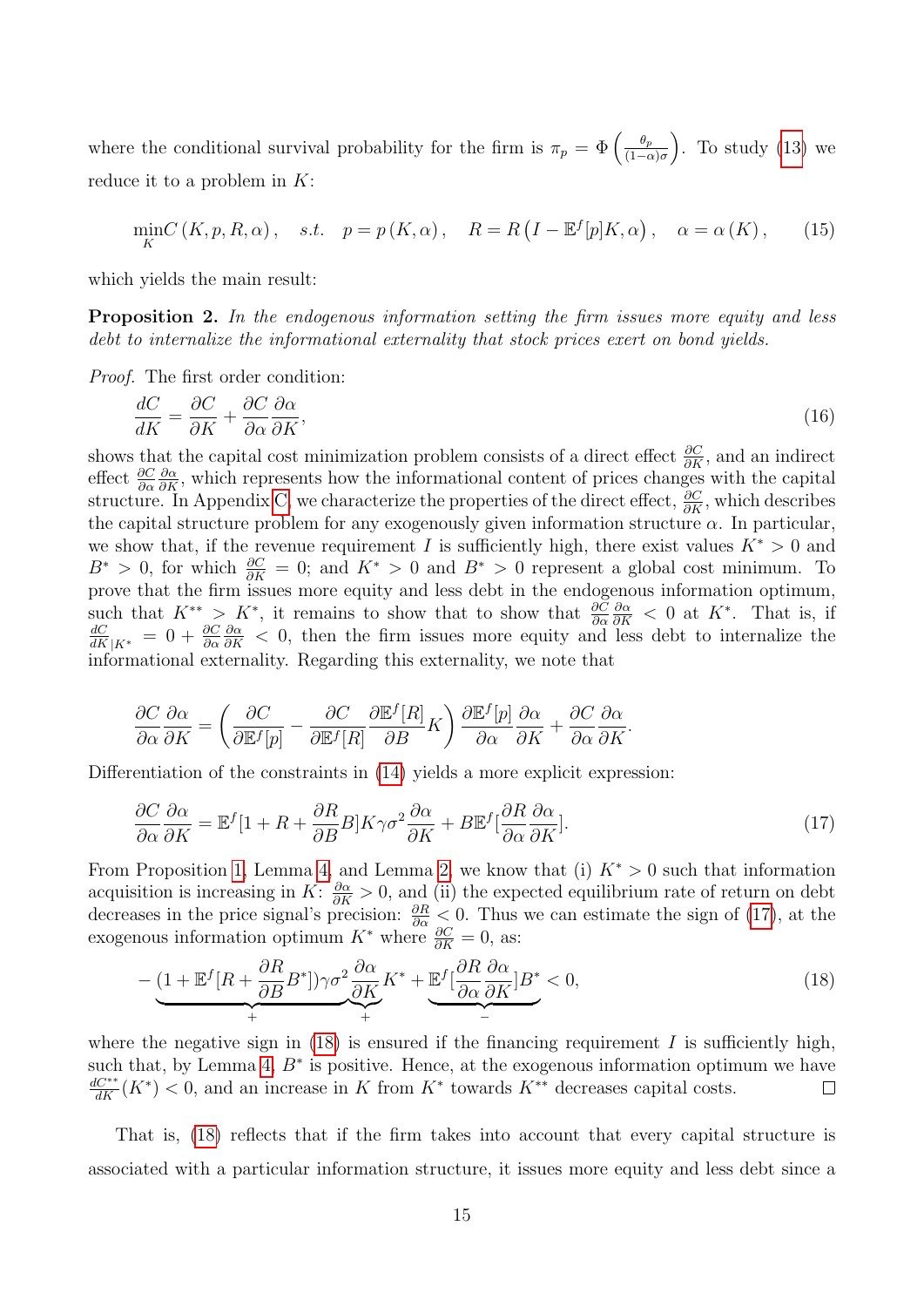marginal increment in equity (i) increases information acquisition and thus allows to sell the equity in place,  $K^*$ , at a higher price and (ii) reduces borrowing costs since debt holders rely more heavily on the price signal, which is on average positive since the expected fundamental is positive  $\mathbb{E}^f[\theta] > 0$ . More precisely, the first term in [\(18\)](#page-16-1),  $(1 + \mathbb{E}^f[R + \frac{\partial R}{\partial B}B^*])\gamma \sigma^2 \frac{\partial \alpha}{\partial K}K^*$ , reflects that increases in capital supply raise information acquisition, which increases investor demand such that a given stock supply  $K^*$  can be sold at higher prices. The term  $\mathbb{E}^f[R + \frac{\partial R}{\partial B}B^*]$  reflects that this increase in prices allows to reduce debt, which, in turn, reduces borrowing costs on the remaining debt  $B^*$ . The second term,  $E^f\left[\frac{\partial R}{\partial \alpha}\right]$ ∂α  $\frac{\partial \alpha}{\partial K}$ ] $B^*$  is the information externality from stock price signal to bond yield which increases in the stock market's size K.

# <span id="page-17-0"></span>4 Discussion

A number of our previous assumptions were made to facilitate a parsimonious exposition. In this section, we reflect on our assumptions and replace some of them to demonstrate the robustness of our findings. First, we discuss the assumption that the stock market rather than the bond market is the main source of public information. Second, we show that the firm's dividend  $\theta$ , and thus the survival probability  $\pi(\theta > 0|p)$ , can be derived from a consistent budget constraint. Third, we present a more general specification for the bond market. Finally, we show that our finding that the stock price's informational content increases with the market size  $|K|$  also obtains for the standard noise-trader equilibrium of [Grossman and Stiglitz \(1980,](#page-28-2) [1976\)](#page-28-1) and [Hellwig \(1980\)](#page-28-4), where equity investors can condition on prices.

### 4.1 Direction of the Spillover

As it is, the model structure immediately implies that the stock market signal influences the bond market equilibrium. In principle, it is possible to construct an alternative model where bond investors research the firm's financial health and stock investors use the equilibrium yield to infer the firm's fundamental. Alternatively, we could study the intermediate case where both P and R carry information. While such an analysis is possible, we believe that the current specification, where the stock price signal influences bond yields, is likely the most relevant one: (i) empirically we find that, even though many firms operate with a capital structure, where the value of the debt far exceeds the value of equity, it is the stock price and not the yield of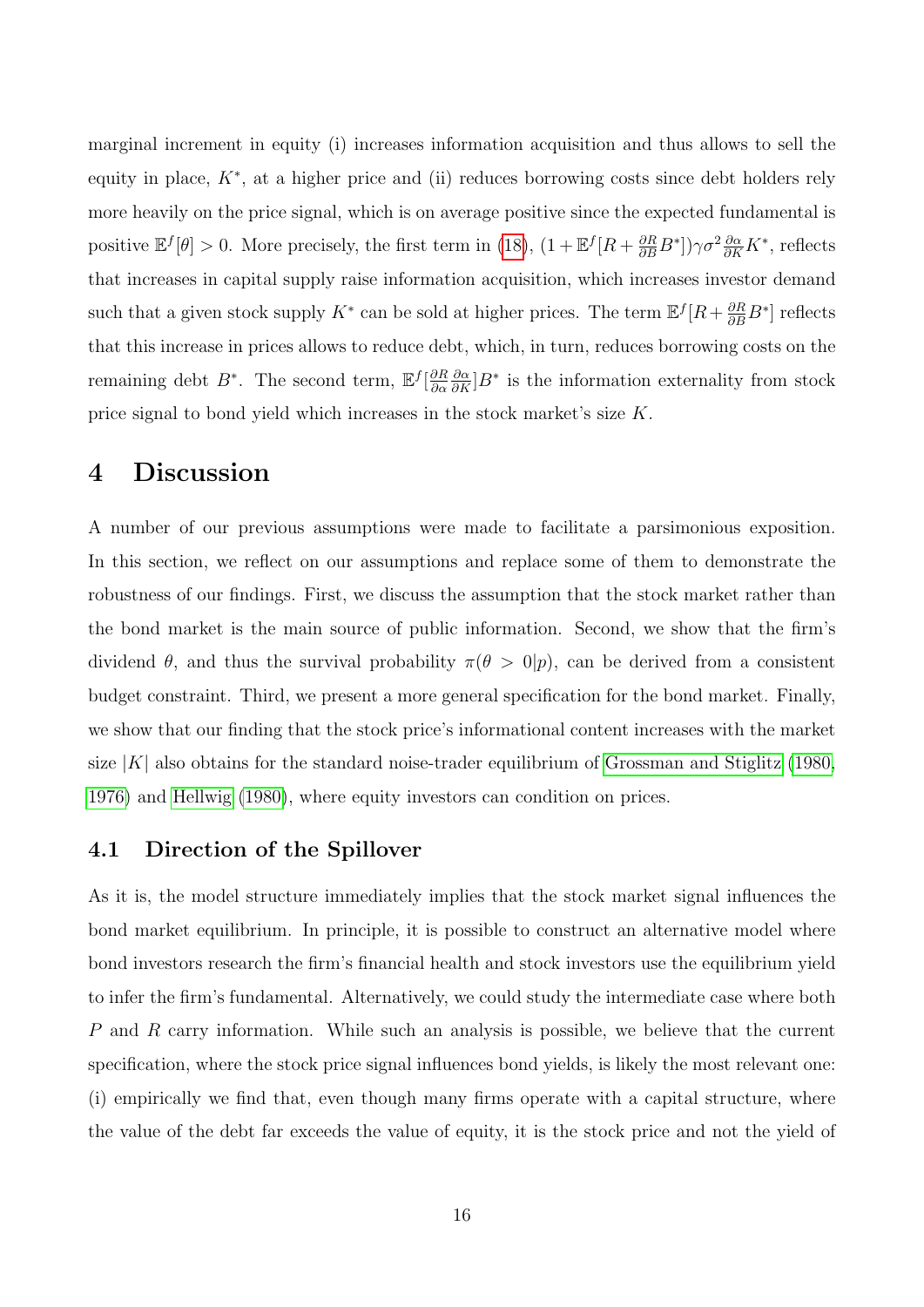

Figure 3: Incentive to acquire information in the debt market  $(D)$  and in the equity market  $(E)$ as a function of the prior  $\theta_0$ .

a bond (of some reference maturity) that is published most prominently in the media.<sup>[22](#page-18-0)</sup> (ii) Technically, we find that the stock price tends to be more informative than the bond yield in the following sense: $^{23}$  $^{23}$  $^{23}$ 

<span id="page-18-2"></span>Lemma 3. The incentive to acquire information for equity holders, and therefore the informativeness of the stock price signal, is independent of the firm's expected financial health  $\theta_0$ . The incentive to acquire information for bond investors is hump-shaped and vanishes as  $\theta_0$  becomes either large or small.

Proof. The first part follows immediately from the fact that the first order condition [\(27\)](#page-23-1), which describes the equity investor's incentive to acquire information,  $\alpha$ , is independent of the firm's expected fundamental  $\theta_0$ . The stock price signal's quality,  $\frac{1}{(1-\alpha)^2\sigma^2}$ , is therefore also independent of  $\theta_0$ . The proof that bond investors have no incentive to acquire information, if the firm appears to be either very healthy or seems to be bankrupt with near certainty, relies on the coarseness of the pay-out profile of bonds. Unlike stock investors, whose payout at the margin depends on the precise value of the fundamental  $\theta$ , bond investors are only interested to asses whether the firm is solvent  $(\theta > 0)$  or insolvent  $(\theta < 0)$ . The formal argument is given in Appendix [A.3.](#page-32-0)  $\Box$ 

source of information "at all times". In terms of modeling assumptions, we therefore find that Broadly interpreted, Lemma [3](#page-18-2) indicates that stock prices, unlike the bond yields, are a "reliable" a sufficiently large  $\theta_0$ , which is accompanied by a small fixed cost of information acquisition, ensures that it is optimal for bond investors to rely purely on the stock price signal even though they could, in principle, acquire information on their own.

<span id="page-18-1"></span><span id="page-18-0"></span><sup>22</sup>See Footnote [2.](#page-4-0)

<sup>23</sup>In a different context, [Dang et al.](#page-28-9) [\(2009\)](#page-28-9) derive a related result which indicates that the pay-out profile of bonds has the consequence that risk-neutral bondholders have less incentive to acquire information than investors who own other assets. While this "information insensitivity" property makes debt attractive in the model of [Dang et al.](#page-28-9) [\(2009\)](#page-28-9), it makes debt unattractive in the present model.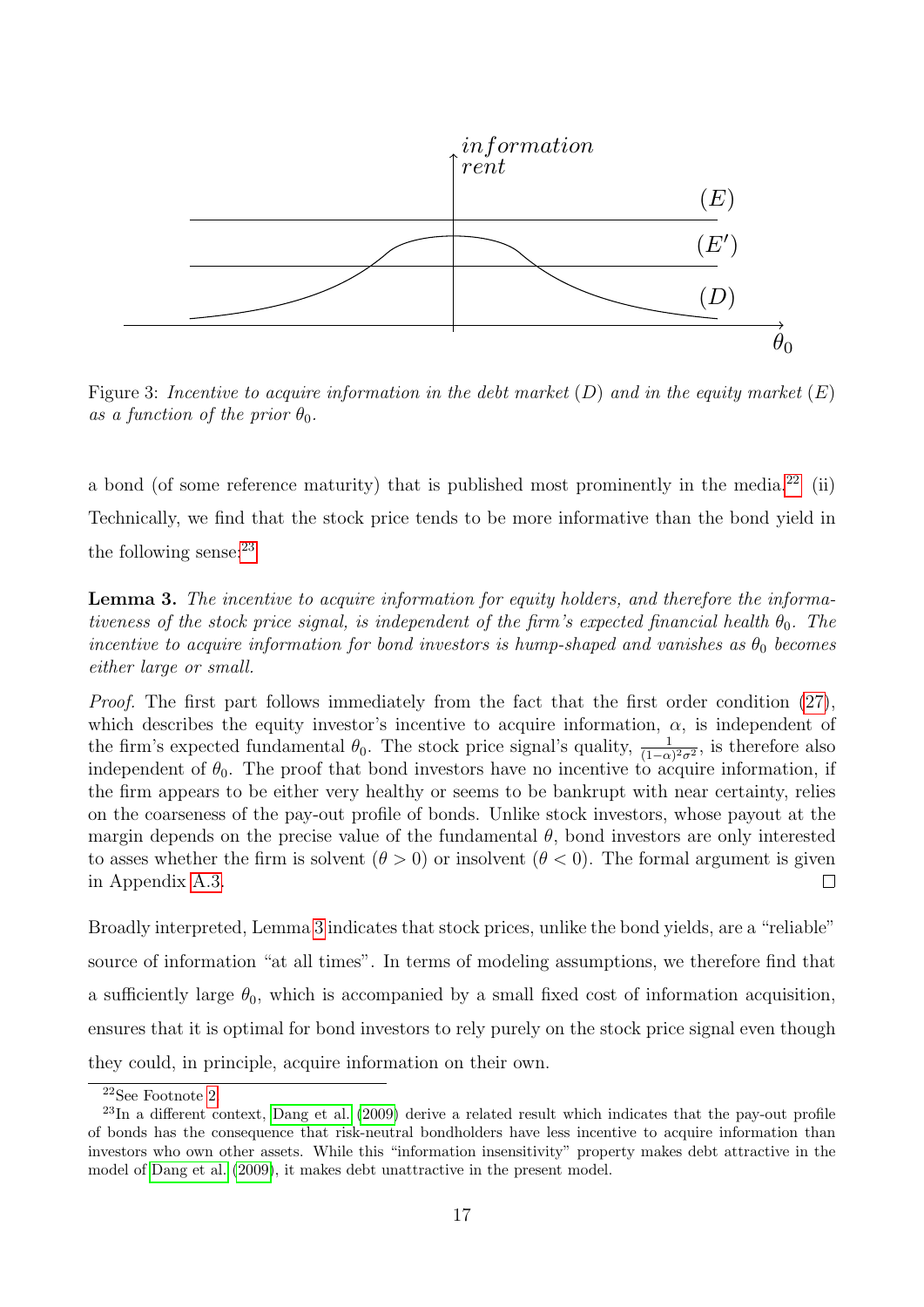#### <span id="page-19-0"></span>4.2 The Firm's Resource Constraint

To simplify the exposition in the main text, we treated the firm's dividend  $\theta$  as independent of the capital structure. In this appendix, we modify our model to incorporate a consistent budget constraint.

The firm's financial strength Y allows it to service the debt RB and to pay a dividend of  $\theta$ per share:

<span id="page-19-3"></span>
$$
Y = K\theta + RB \quad \Leftrightarrow \quad \theta = \frac{Y}{K} - \frac{RB}{K}.\tag{19}
$$

The equilibrium price for a share is thus: $24$ 

$$
p = \mathbb{E}[\theta] - \gamma (1 - \alpha) \sigma^2 K. \tag{20}
$$

In Appendix [D.1,](#page-27-0) we show that the informational externality, which induces firms to issue more equity and less debt, also obtains once dividends  $\theta$ , and the firm's survival probability  $\pi(\theta > 0 | p)$ , depend on the interest rate as in [\(19\)](#page-19-3).

## <span id="page-19-1"></span>4.3 Alternative Bond Market

In our baseline model, bond demand is derived from a CARA utility function. However, for our result to obtain we only require that bond demand is given by a continuously differentiable function:

<span id="page-19-5"></span>
$$
B^{D} = B^{D}(\pi(\theta > 0 | p), R), \quad \frac{\partial B^{D}}{\partial \pi} > 0, \quad \frac{dB^{D}}{dR} = \frac{\partial B^{D}}{\partial \pi} \frac{\partial \pi}{\partial \theta} \frac{\partial \theta}{\partial R} + \frac{\partial B^{D}}{\partial R} > 0, \tag{21}
$$

where  $\theta$  is defined as in [\(19\)](#page-19-3). The assumptions regrading the demand function's derivatives indicate that for every given interest rate, demand increases in the firm's survival probability. Moreover, increases in the rate of return increase bond demand.[25](#page-19-4) Put differently, we assume that the increased return R outweighs the decrease  $\left(\frac{\partial B^D}{\partial \pi}\right)$ ∂π ∂θ  $\frac{\partial \theta}{\partial R}$  < 0) in the probability with

<span id="page-19-2"></span><sup>&</sup>lt;sup>24</sup>Note that  $R=R(p)$ , where p is known at the time when trade happens (ex-ante, the incentive to research theta is not affected by R(p)B, since investors only search for the part  $\frac{Y}{K}$  which is unknown at the point in time when they trade (conditional on p, which fully determines R(p)). Moreover, note that  $\theta = \frac{Y}{K} - \frac{RB}{K}$  vanishes in the difference  $\theta_i - p$ , in the information acquisition problem [\(25\)](#page-22-1). Hence, for the alternative budget constraint, the positive relation between the informativeness of stock price and equity supply K can be derived as before.

<span id="page-19-4"></span><sup>&</sup>lt;sup>25</sup>This second assumption is equivalent to the assumption that the bond market equilibrium is Walrasian stable.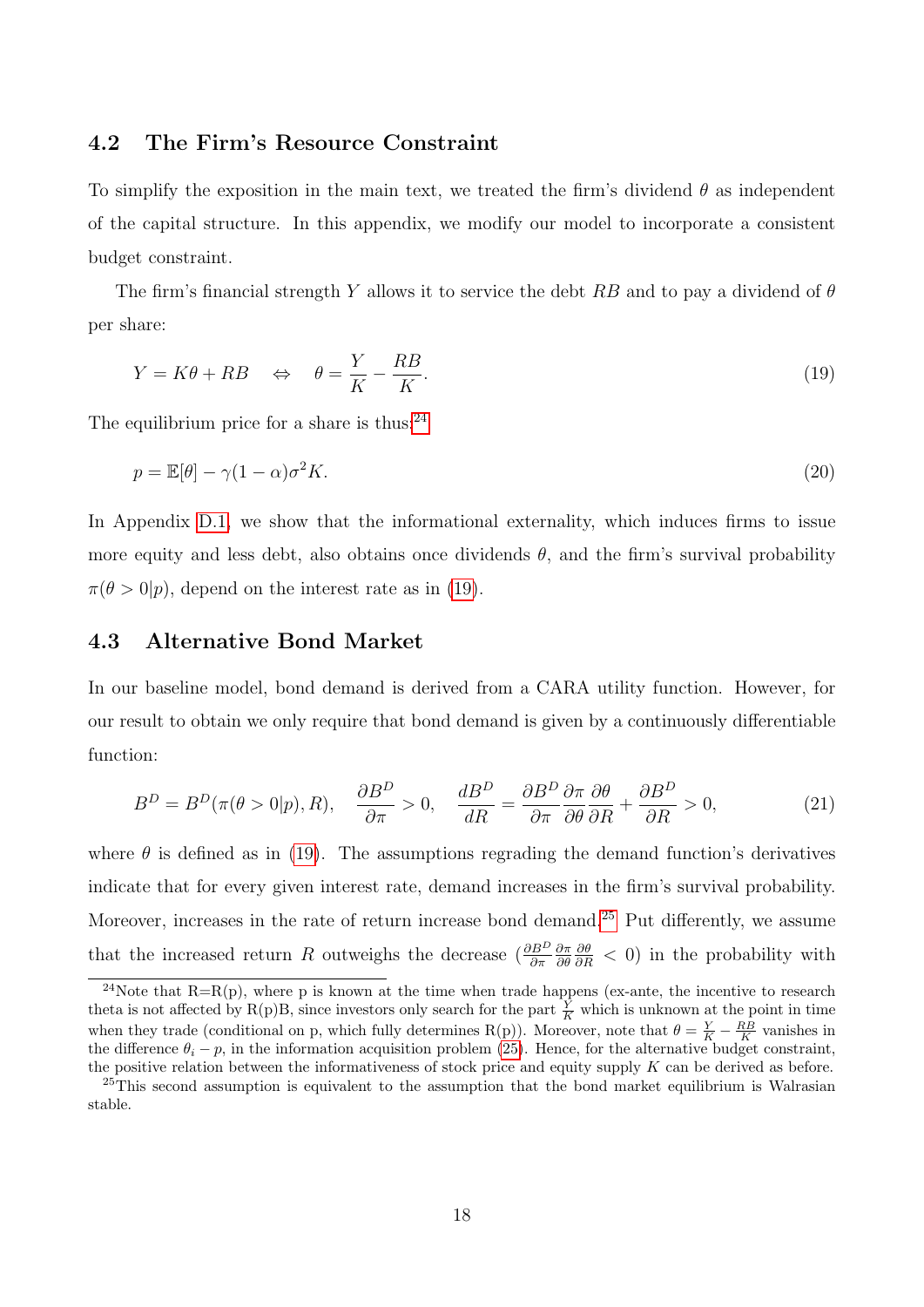which  $\theta > 0$ . In equilibrium, where  $B^S = B$ , we have

<span id="page-20-1"></span>
$$
B^{D}(\pi, R) = B \quad \Leftrightarrow \quad R = R(\pi(\theta > 0 | p), B) > 0, \quad \frac{\partial R}{\partial B} > 0, \quad \frac{\partial R}{\partial \pi} < 0. \tag{22}
$$

Where the signs of  $\frac{\partial R}{\partial B}$ , and  $\frac{\partial R}{\partial \pi}$  follow from [\(21\)](#page-19-5). Again, we show in Appendix [D.1](#page-27-0) that the informational externality, which induces firms to issue more equity and less debt, obtains if [\(21\)](#page-19-5) and [\(22\)](#page-20-1) characterize bond demand.

## <span id="page-20-0"></span>4.4 Conditioning on Prices

Our result relies crucially on the fact that the stock price signal's precision increases with the size K of the stock market. In our baseline model, we derived this result for a stock market where, for simplicity, we did not allow equity investors to condition their demands on stock prices. In Appendix [4.4,](#page-20-0) we show that this result also obtains in the standard<sup>[26](#page-20-2)</sup> linear CARA-normal noise trader equilibrium where equity investors can condition their demand functions on the informational content of prices. That is, the demand function  $k_i = \arg \max$  $k_i$  $\{\mathbb{E}\left[-e^{-\gamma(\theta-p)k_i}|\theta_i,p\right]\}$ also incorporates the price signal  $p$  and not just the private signal  $\theta_i$ .

## 5 Conclusion

The present paper provides a simple equilibrium model in which a firm's stock price serves as a costless rating device for investors who buy its debt. The main motivation for our analysis lies in the observation that stock investors, as opposed to rating agencies, which rely on fees from the firm's they rate, have no incentive to misreport their information on the firm's financial health. That is, they do not buy stocks at inflated prices to mislead bond investors.

To study the spill-over from stock price signals to bond yields, we have assumed the perspective of a firm that minimizes its capital cost subject to the informational connection between bond and stock market. In a first step, we have shown that, for a given information structure, firms that are financially strong benefit from an informative stock price which communicates the financial strength of the firm more clearly to bond investors who rely on the stock price signal to infer the firms' default probability. In a second step, we endogenize the strength of the informational spill-over. In an economy where equity investors can choose how much information to acquire, we find that an increase in the amount of equity issued incentivises stock investors to

<span id="page-20-2"></span><sup>26</sup>See [Grossman and Stiglitz](#page-28-1) [\(1976,](#page-28-1) [1980\)](#page-28-2), [Hellwig](#page-28-4) [\(1980\)](#page-28-4), and [Angeletos and Werning](#page-28-11) [\(2006\)](#page-28-11).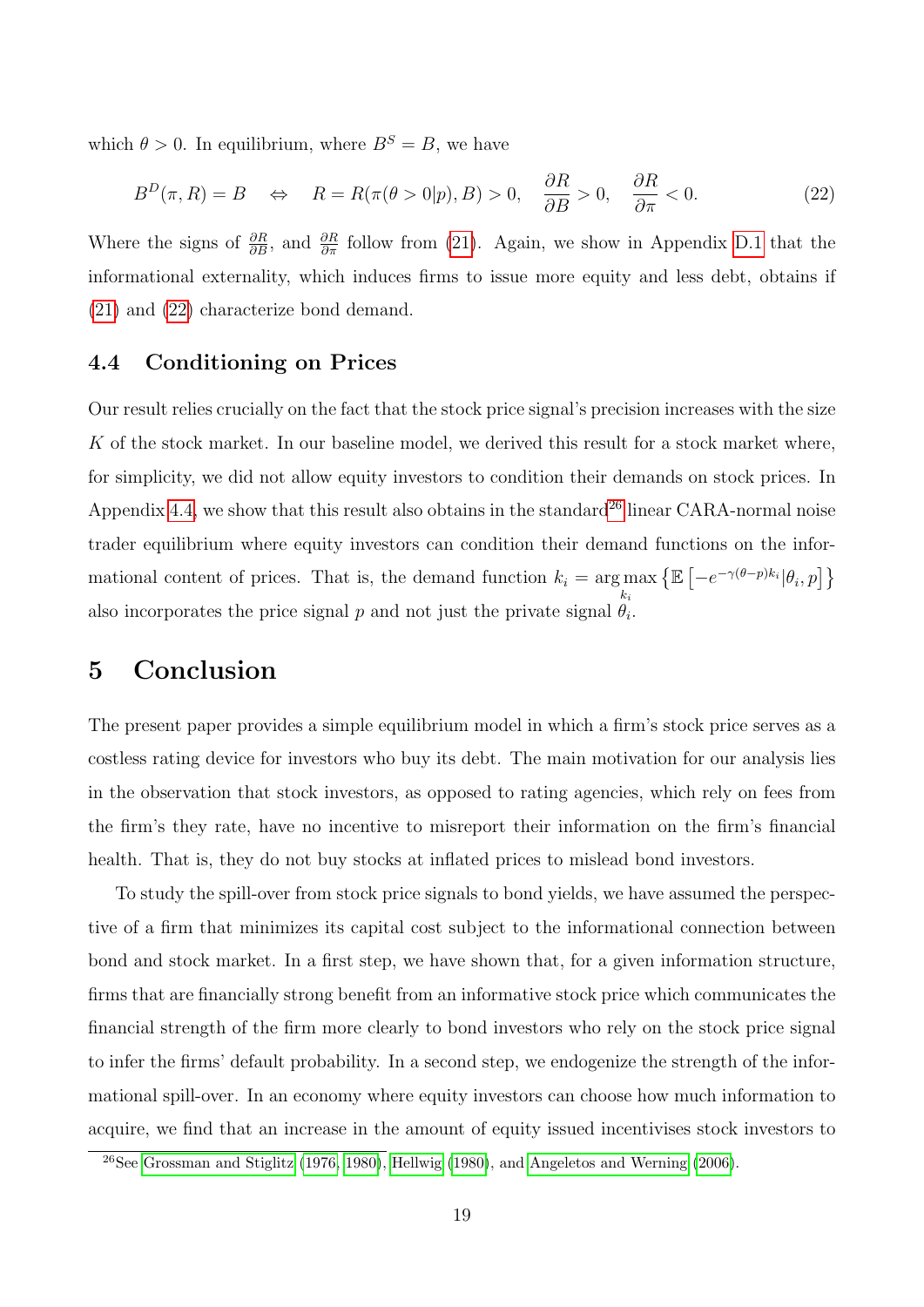research the firm more carefully, which increases the stock price signal's precision. Hence, the strength of the informational spill-over varies with different capital structures. Consequently, the firm can, through its capital structure, internalize part of the informational externality that stock prices exert on bond yields. Firms with a strong fundamental will therefore issue more equity and less debt, than they would if the informational spill-over did not exist, to generate stock price signals which communicate its strong financial position on average more clearly to bond investors.

In one interpretation, the firm's capital cost minimization problem is simply an exposition device, which helps to illustrate how a firm's stock price interacts with its borrowing costs through its informational content. In a different interpretation, the current paper complements the literature that studies a firm's optimal capital structure in models with default and asymmetric information. It suggests the role of competitive markets as information aggregation devices as another aspect, which shapes a firm's financing decisions.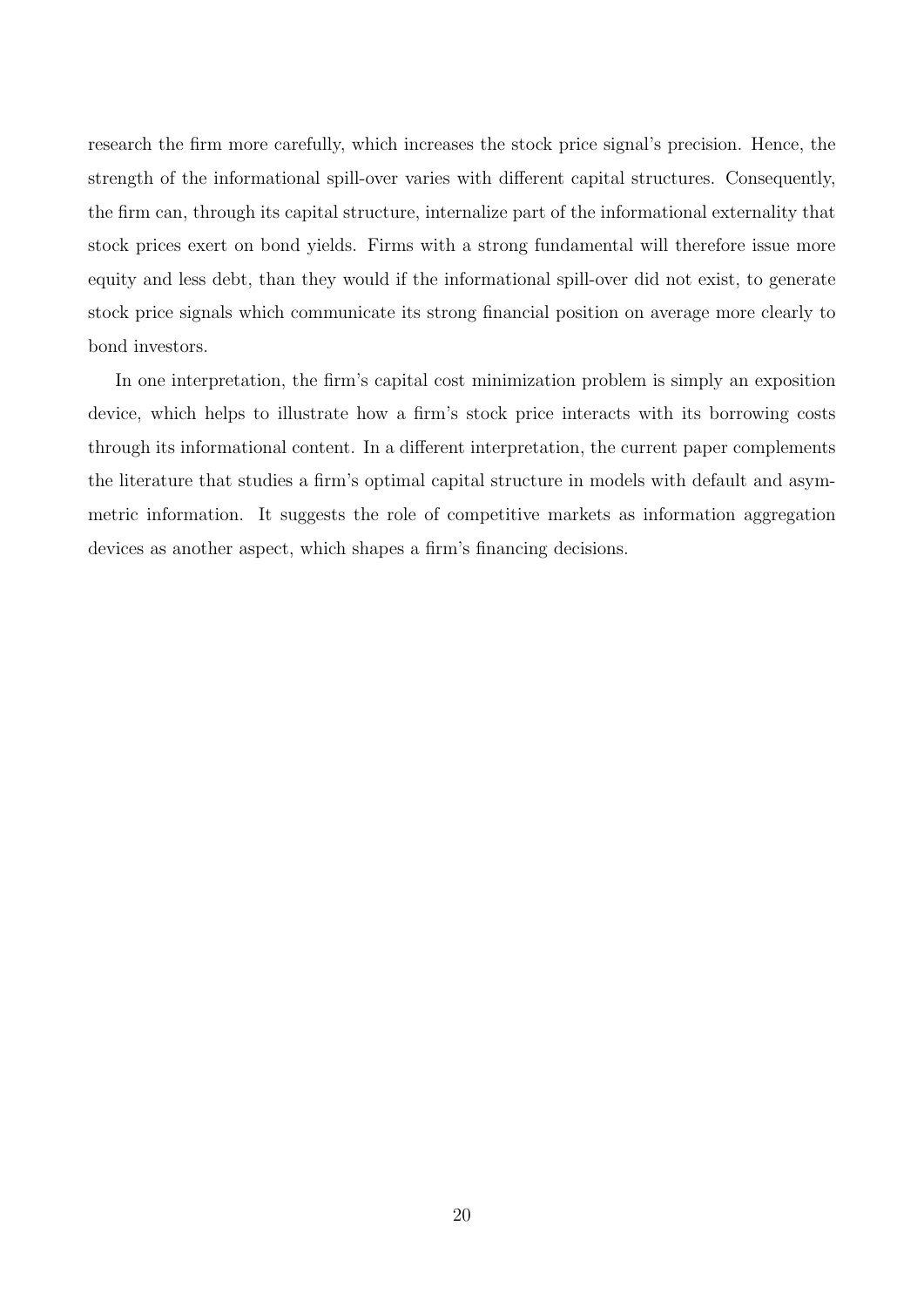# <span id="page-22-0"></span>A Appendix

To show that ex-ante utility of an agent i writes  $\mathbb{E}U_i = \mathbb{E}[-\exp\left(-\frac{(\theta_i - p)^2}{2(1 - \alpha_i)\sigma^2} + \gamma C(\alpha_i)\right)]$  as in [\(8\)](#page-12-0), we note that by the law of iterated expectations we have:

<span id="page-22-2"></span>
$$
\mathbb{E}[U_i] = \mathbb{E}[(\mathbb{E}U_i | \theta_i)]
$$

where the equity holder's utility in expectation, after a signal  $\theta_i$  was received (ex interim), writes:

$$
\mathbb{E}[U|\theta_i] = \mathbb{E}[U((\theta - p) k_i^d(p) - C(\alpha_i))|\theta_i]
$$
  
=<sub>|(4)</sub> 
$$
\mathbb{E}[U((\theta - p) \frac{\theta_i - p}{(1 - \alpha_i)\gamma \sigma^2} - C(\alpha_i))|\theta_i].
$$
 (23)

By [\(3\)](#page-8-2), the true  $\theta$  is normally distributed around the signal  $\theta_i$ ,  $\theta \sim \mathcal{N}(\theta_i, (1 - \alpha_i) \sigma^2)$ . Recalling the utility function  $(1)$ , we rewrite  $(23)$  as:

<span id="page-22-3"></span>
$$
\mathbb{E}[U_i|\theta_i] =
$$
\n
$$
= -\exp\left(-\gamma \mathbb{E}[(\theta - p)\frac{\theta_i - p}{(1 - \alpha_i)\gamma\sigma^2} - C(\alpha_i)|\theta_i] + \frac{\gamma^2}{2}Var\left[\frac{(\theta - p)(\theta_i - p)}{(1 - \alpha_i)\gamma\sigma^2}|\theta_i]\right)\right)
$$
\n
$$
= -\exp\left(-\frac{(\theta_i - p)^2}{(1 - \alpha_i)\sigma^2} + \frac{\gamma^2}{2}\left(\frac{\theta_i - p}{(1 - \alpha_i)\gamma\sigma^2}\right)^2(1 - \alpha_i)\sigma^2 + \gamma C(\alpha_i)\right)
$$
\n
$$
= -\exp\left(-\frac{(\theta_i - p)^2}{2(1 - \alpha_i)\sigma^2} + \gamma C(\alpha_i)\right).
$$
\n(24)

If we take expectations with regard to  $\theta_i - p$ , then [\(24\)](#page-22-3) becomes [\(8\)](#page-12-0), which is what we needed to show. To work with [\(24\)](#page-22-3), we note that it follows from [\(3\)](#page-8-2) and [\(6\)](#page-11-2) that

<span id="page-22-1"></span>
$$
\theta_i - p = \theta_i - (\theta_p - (1 - \alpha) \gamma \sigma^2 K)
$$
  
=  $\theta + \sum_{n=N/N_i} \xi_n - (\theta + (1 - \alpha) \sum_{n \in N} \xi_n - \gamma (1 - \alpha) \sigma^2 K)$   
=  $\sum_{n=N/N_i} \xi_n - (1 - \alpha) \sum_{n \in N} \xi_n + \gamma (1 - \alpha) \sigma^2 K.$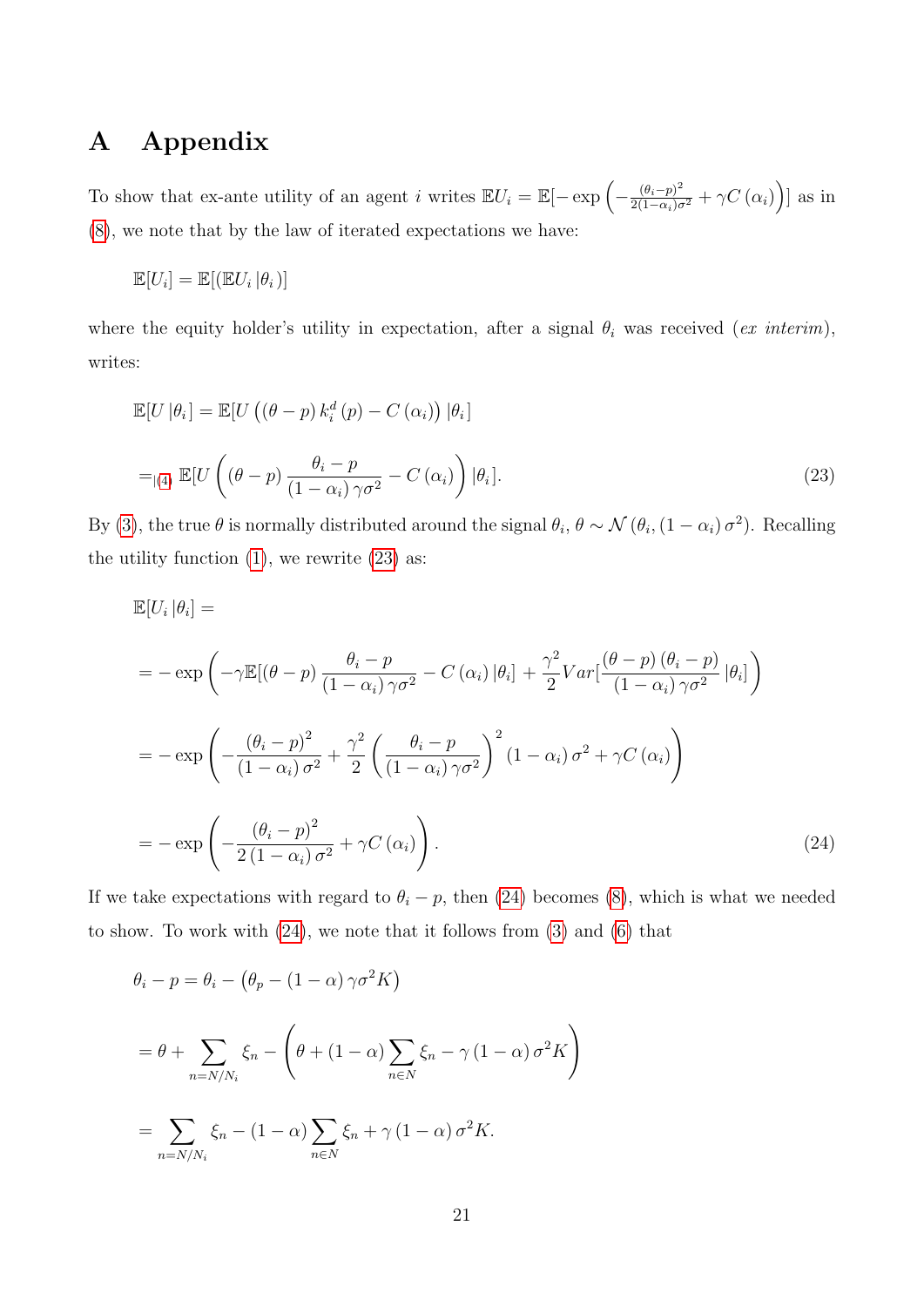We therefore have  $\text{Var}(\theta_i - p) = (\alpha_i \beta^2 + \alpha^2 \beta_i) \sigma^2$ , where  $\beta = 1 - \alpha$  and  $\beta_i = 1 - \alpha_i$ , and the difference  $\theta_i - p$  is normally distributed with  $\theta_i - p \sim \mathcal{N}(\gamma \beta \sigma^2 K; (\alpha_i \beta^2 + \alpha^2 \beta_i) \sigma^2)$ .

# <span id="page-23-0"></span>B Proof of Lemma [1](#page-12-1)

$$
\min_{\alpha_i} \mathbb{E} e^{-\frac{(\theta_i - p)^2}{2\beta_i \sigma^2} + \gamma C(\alpha_i)} = \min_{\alpha_i} \mathbb{E} e^{-\frac{\alpha_i \beta^2 + \alpha^2 \beta_i}{2\beta_i} Z^2 + \gamma C(\alpha_i)}
$$
\n(25)

where, the difference  $\theta_i - p$  is normally distributed,  $\theta_i - p \sim \mathcal{N}(\gamma \beta \sigma^2 K; (\alpha_i \beta^2 + \alpha^2 \beta_i) \sigma^2)$ , with  $\beta = 1 - \alpha$  and  $\beta_i = 1 - \alpha_i$ . Accordingly,  $z^2 \equiv \frac{(\theta_i - p)^2}{(\alpha_i \beta_i^2 + \alpha_i^2 \beta_i^2)}$  $\frac{(\theta_i - p)^2}{(\alpha_i \beta^2 + \alpha^2 \beta_i) \sigma^2}$  follows a noncentral  $\chi^2$ -distribution with one degree of freedom and non-centrality parameter  $\frac{(\gamma\beta\sigma^2 K)^2}{(\alpha\beta^2+\alpha^2\beta)}$  $\frac{\left(\gamma\beta\sigma^{2}K\right)^{2}}{(\alpha_{i}\beta^{2}+\alpha^{2}\beta_{i})\sigma^{2}}=\frac{(\gamma\beta\sigma K)^{2}}{\alpha_{i}\beta^{2}+\alpha^{2}\beta_{i}}$  $\frac{(\gamma\beta\sigma\kappa)^2}{\alpha_i\beta^2+\alpha^2\beta_i} \equiv \lambda$ . We can therefore use the moment generating function,  $\mathbb{E}e^{bz^2} = (1-2b)^{-\frac{1}{2}}e^{\frac{b\lambda}{1-2b}}$ , for the noncentral  $\chi^2$ distribution<sup>[27](#page-23-2)</sup>, with  $b = -\frac{\alpha_i \beta^2 + \alpha^2 \beta_i}{2\beta_i}$  $\frac{2+\alpha^2\beta_i}{2\beta_i}$ , and  $\lambda = \frac{(\gamma\beta\sigma K)^2}{\alpha_i\beta^2 + \alpha^2\beta_i}$  $\frac{(\gamma\beta\sigma\kappa)}{\alpha_i\beta^2+\alpha^2\beta_i}$ , to rewrite problem [\(25\)](#page-22-1) as:

$$
\min_{\alpha_i} (1 - 2b)^{-\frac{1}{2}} e^{\frac{\lambda b}{1 - 2b} + \gamma C(\alpha_i)}, \quad b = b(\alpha_i). \tag{26}
$$

The first-order condition:

<span id="page-23-1"></span>
$$
(1-2b)^{-\frac{3}{2}}b'e^{\frac{\lambda b}{1-2b}+\gamma C(\alpha_i)}+(1-2b)^{-\frac{1}{2}}e^{\frac{\lambda b}{1-2b}+\gamma C(\alpha_i)}\left(\frac{(\lambda b'+\lambda'b)(1-2b)+2\lambda bb'}{(1-2b)^2}+\gamma C'(\alpha_i)\right)=0,
$$

rewrites as:

$$
(1-2b)^{-\frac{3}{2}}e^{\frac{\lambda b}{1-2b}+\gamma C(\alpha_i)}\left(b'+\lambda'b+\frac{\lambda b'}{1-2b}+\gamma C'(\alpha_i)\left(1-2b\right)\right)=0.\tag{27}
$$

The interior optimum<sup>[28](#page-23-3)</sup> described in  $(27)$  allows to study the comparative statics of information acquisition:

**Lemma [1:](#page-12-1)** Increases in the equity market's depth  $|K|$  raise private information acquisition,  $\alpha(|K|)$ , and the price signal's precision  $\frac{1}{(1-\alpha(|K|))^2\sigma^2}$ .

*Proof.* Denote the left-hand side of [\(27\)](#page-23-1) by  $F(\alpha_i, K^2)$ . In equilibrium, equation (27) is an identity, implying that  $F(\alpha_i, K^2) \equiv 0$ . The effect of the market depth  $|K|$ , on the equilibrium

<span id="page-23-2"></span>
$$
{}^{27}\mathbb{E}e^{bz^2} = \frac{1}{\sqrt{2\pi}}\int e^{bz^2}e^{-\frac{(z-\mu)^2}{2}}dz = \frac{1}{\sqrt{2\pi}}\int e^{-\frac{(1-2b)z^2 - 2\mu z + \mu^2}{2}}dz = \frac{1}{\sqrt{2\pi}}\int e^{-\frac{\left(\sqrt{1-2b}z - \frac{\mu}{\sqrt{1-2b}}\right)^2 - \frac{\mu^2}{1-2b} + \mu^2}{2}}dz = \frac{1}{\sqrt{1-2b}\sqrt{2\pi}}\int e^{\frac{\mu^2 b}{1-2b}}e^{-\frac{\left(\sqrt{1-2b}z - \frac{\mu}{\sqrt{1-2b}}\right)^2}{2}}dz = \frac{1}{\sqrt{1-2b}\sqrt{2\pi}}\int e^{\frac{\mu^2 b}{1-2b}}e^{-\frac{\left(\sqrt{1-2b}z - \frac{\mu}{\sqrt{1-2b}}\right)^2}{2}}dz = \frac{1}{\sqrt{1-2b}}\left(\sqrt{1-2b}z\right) = \frac{1}{\sqrt{1-2b}}e^{\frac{\mu^2 b}{1-2b}}.
$$

<span id="page-23-3"></span> $\frac{1-2b\sqrt{2\pi}}{2}$  J  $\sim$   $\frac{a(\sqrt{1-2b\sqrt{1-2b}})}{\sqrt{1-2b}}$ .  $\frac{1-C(\alpha_i)}{1-\alpha_i} = \infty$ , ensures that [\(27\)](#page-23-1) has an interior solution.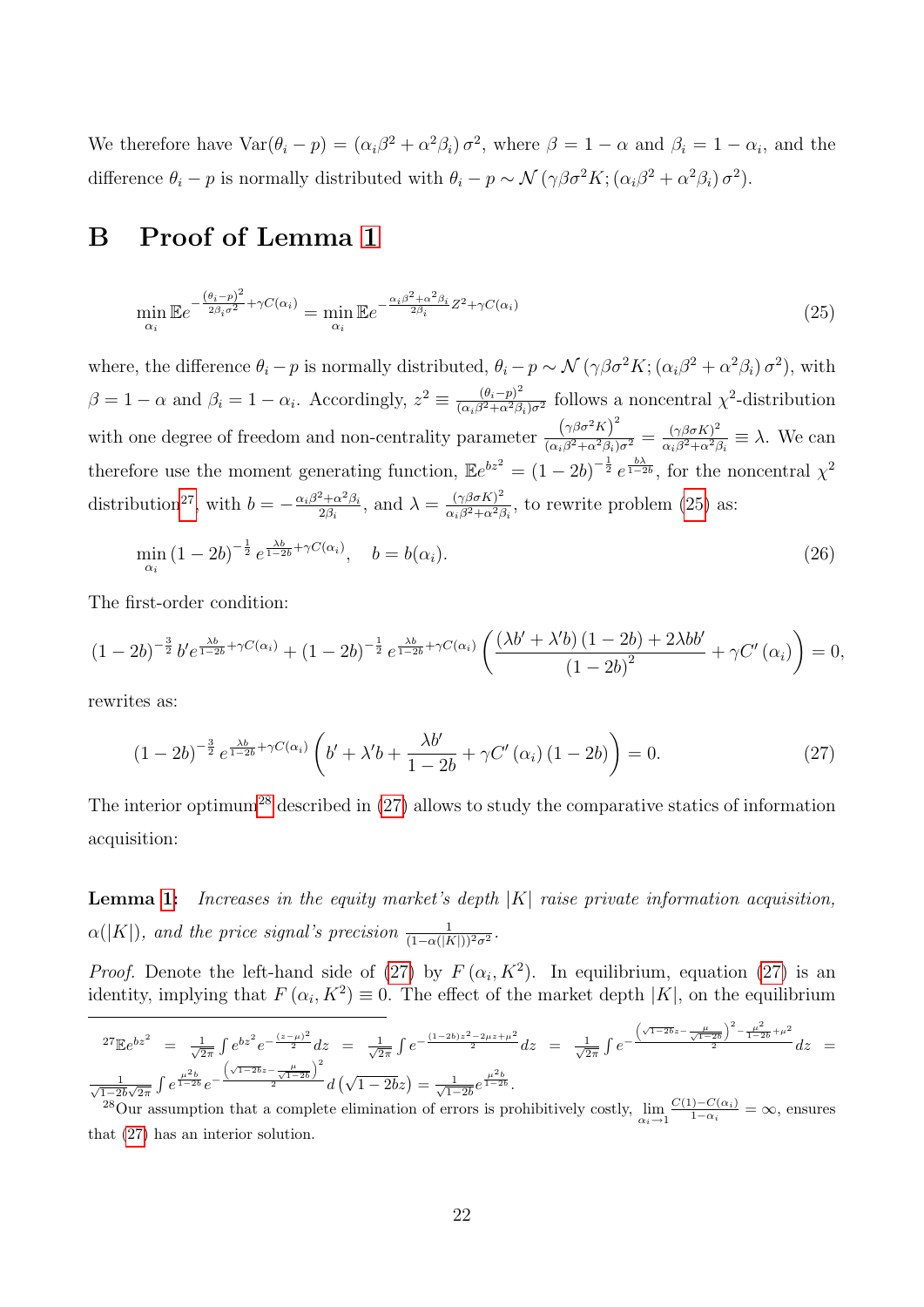$\alpha_i$ , now follows from the implicit function theorem:

<span id="page-24-1"></span>
$$
\frac{d\alpha_i}{dK^2} = -\frac{\partial F(\alpha_i, K^2)}{\partial K^2} / \frac{\partial F(\alpha_i, K^2)}{\partial \alpha_i} > 0.
$$
\n(28)

To see that [\(28\)](#page-24-1) is positive we note that: the numerator is negative since it follows from [\(27\)](#page-23-1) that:<sup>[29](#page-24-2)</sup>  $\frac{\partial F(\alpha_i, K^2)}{\partial K^2} = (1 - 2b)^{-\frac{3}{2}} e^{\frac{\lambda b}{2b-1} + \gamma C(\alpha_i)} \frac{\lambda b'}{K^2(1-2b)} + F(\alpha_i, K^2)$  $=0$ =0  $\frac{\lambda b'}{K^2(1-2b)} < 0$ , since  $b' = -\frac{\beta^2}{2\beta_s^2}$  $\frac{\beta^2}{2\beta_i^2}$  <

0. That the denominator of [\(28\)](#page-24-1) is positive follows from the second-order condition, which implies that  $\frac{\partial F(\alpha,K^2)}{\partial \alpha} > 0$  at the optimal  $\alpha$ . Therefore, we have  $\frac{d\alpha}{dK^2} > 0$ , and increases in  $K^2$ result in a reduced variance of the private signal  $(1 - \alpha_i) \sigma^2$ , i.e., more information acquisition. To show that the inverse of the price signal's variance, i.e., the precision  $\frac{1}{(1-\alpha)^2\sigma^2}$ , increases with  $\alpha$ , we recall that  $\alpha \in (0,1)$  is ensured by the cost function  $C(\alpha)$ . Consequently, we have  $\frac{d(\frac{1}{(1-\alpha(K))^2\sigma^2})}{dK} > 0.$  $\Box$ 

# <span id="page-24-0"></span>C Optimal Capital Structure: The "Direct Effect"

In this appendix, we characterize the direct effect  $\frac{\partial C}{\partial K}$ . The firm minimizes expected capital costs

<span id="page-24-3"></span>
$$
\min_{K,B} C\left(K, \mathbb{E}^f[p], \mathbb{E}^f[R], \alpha\right) = \min_{K,B} (\mathbb{E}^f[\theta] - \mathbb{E}^f[p])K + \mathbb{E}^f[R]B\tag{29}
$$

subject to the market system:

<span id="page-24-4"></span>
$$
\begin{cases}\n\text{revenue constraint} & \mathbb{E}^f[p]K + B = I \\
\text{equilibrium information acquisition} & \alpha = \alpha(K) \\
\text{equity market equilibrium} & p = \theta_p - (1 - \alpha)\gamma\sigma^2 K, \\
\text{debt market equilibrium} & \ln R = \gamma B(R + L) + \ln \frac{L(1 - \pi_p)}{\pi_p},\n\end{cases}\n\tag{30}
$$

where the conditional survival probability for the firm is  $\pi_p = \Phi\left(\frac{\theta_p}{(1-\epsilon_p)^2}\right)$  $\frac{\theta_p}{(1-\alpha)\sigma}$ . By substituting for the level of debt  $B = I - \mathbb{E}^{f}[p]K$ , Problem [\(29\)](#page-24-3) becomes a problem in K alone:

$$
\min_{K} C\left(K, \mathbb{E}^f[p], \mathbb{E}^f[R], \alpha\right), \quad s.t. \quad p = p\left(K, \alpha\right), \quad R = R\left(\underbrace{I - \mathbb{E}^f[p]K}_{B}, \alpha\right). \tag{31}
$$

Where  $p(K, \alpha)$  is the solution for the equity market equilibrium [\(6\)](#page-11-2), and  $R(B, \alpha)$  is the stable bond market equilibrium [\(11\)](#page-13-0). The first-order condition for the cost minimizing  $K^*$ , which

<span id="page-24-2"></span><sup>&</sup>lt;sup>29</sup>Note  $\lambda$  is linear in  $K^2$ ; thus,  $\frac{\partial \lambda}{\partial K^2} = \frac{\lambda}{K^2}$ .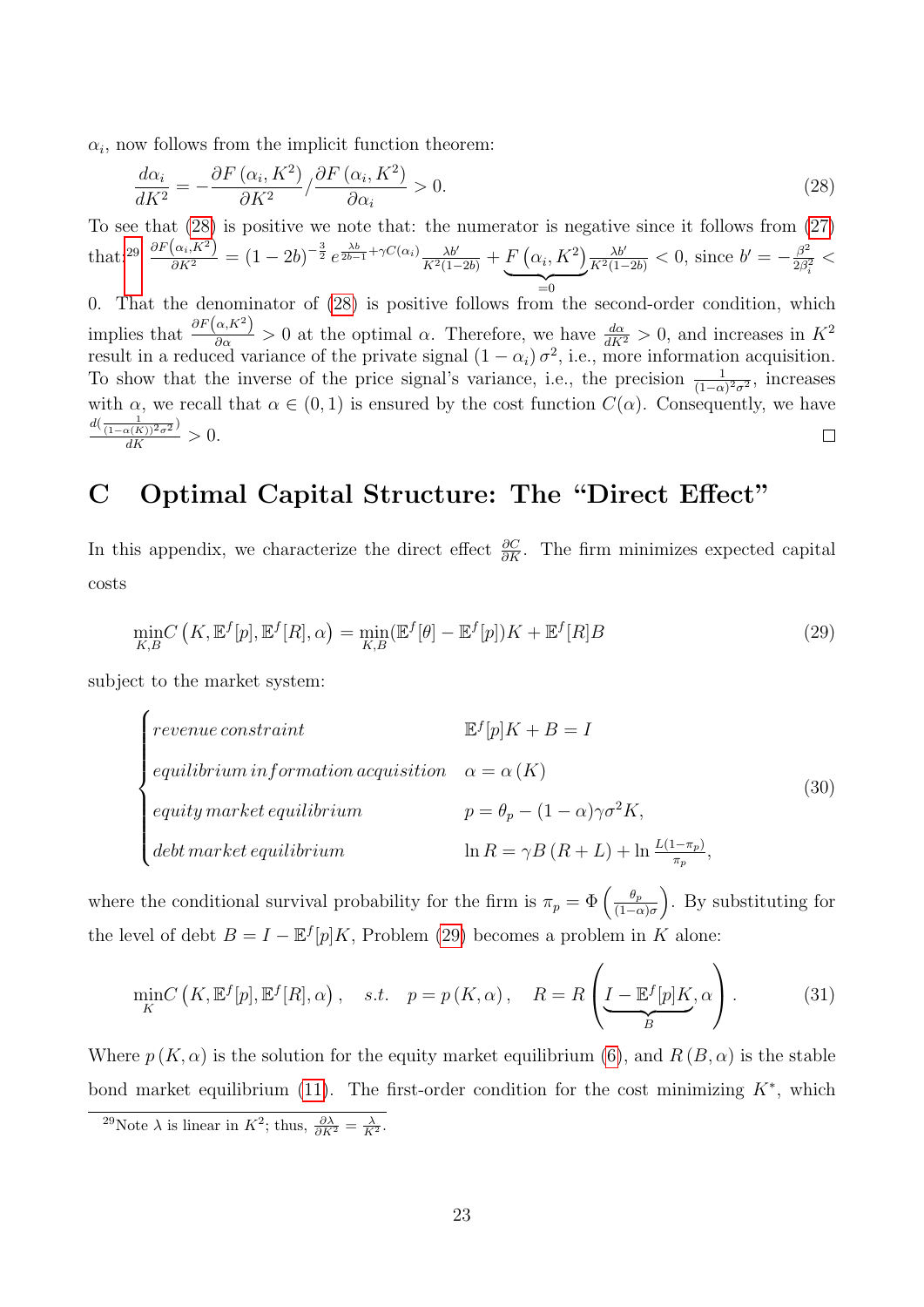leaves out the indirect effect  $\frac{\partial C}{\partial \alpha}$  $\frac{\partial \alpha}{\partial K}$  is therefore: Differentiation of constraint [\(30\)](#page-24-4), yields:<sup>[30](#page-25-1)</sup>

$$
\frac{\partial C}{\partial K} = 2(1 - \alpha)\gamma\sigma^2 K \mathbb{E}^f \left[ 1 + R + \frac{\partial R}{\partial B} B \right] - \mathbb{E}^f [\theta] \mathbb{E}^f \left[ R + \frac{\partial R}{\partial B} B \right] = 0. \tag{32}
$$

Before we show that [\(32\)](#page-25-2) locates one global and potentially several local minima, we characterize certain properties of the solution  $(K^*, B^*)$  implied by  $(32)$ :

<span id="page-25-0"></span>**Lemma 4.** For any positive revenue I, the optimal level of equity  $K^*$  is positive. If the financing requirement I is sufficiently large, the firm always relies on both markets to raise funds and we have  $B^* > 0$  and  $K^* > 0$  at the optimum.

#### Proof. See Appendix [D](#page-25-3)

While Lemma [4](#page-25-0) establishes that the firm issues positive quantities of debt and equity at the interior optimum if the financing requirement  $I$  is sufficiently large, it leaves open the question whether there are corner solutions. To complete the characterization of the solution, we note that all possible minima (local and global) are finite:

<span id="page-25-4"></span>Lemma 5. The capital cost minimization problem has a finite global minimum.

Proof. See Appendix [D](#page-25-3)

# <span id="page-25-3"></span>D Proof of Lemmas [4](#page-25-0) and [5](#page-25-4)

We recall the target revenue constraint  $\mathbb{E}^{f}[p]K + B = I$ , the equity market equilibrium  $p =$  $\theta_p - \beta \gamma \sigma^2 K$  with  $\beta = 1 - \alpha$ , and the debt market equilibrium  $\ln R = \gamma B (R + L) + \ln \frac{L(1 - \pi_p)}{\pi_p}$ to rewrite

$$
\frac{\partial C}{\partial K} = \mathbb{E}^f[\theta] - \mathbb{E}^f[p] + \left(\frac{\partial C}{\partial \mathbb{E}^f[p]} - \frac{\partial C}{\partial \mathbb{E}^f[R]} \frac{\partial \mathbb{E}^f[R]}{\partial B}K\right) \frac{\partial \mathbb{E}^f[p]}{\partial K} - \frac{\partial C}{\partial \mathbb{E}^f[R]} \frac{\partial \mathbb{E}^f[R]}{\partial B} \mathbb{E}^f[p] = 0(33)
$$

as:

$$
= \mathbb{E}^{f}[\theta] - \mathbb{E}^{f}[p] - \mathbb{E}^{f}[R]\mathbb{E}^{f}[p] + \left(-K - \mathbb{E}^{f}[R]K - B\frac{\partial \mathbb{E}^{f}[R]}{\partial B}K\right)\left(-\beta\gamma\sigma^{2}\right) - B\frac{\partial \mathbb{E}^{f}[R]}{\partial B}\mathbb{E}^{f}[p]
$$

$$
= \mathbb{E}^{f}[\theta] - \mathbb{E}^{f}[p](1+R) + \beta\gamma\sigma^{2}\left(1+R + \frac{\partial \mathbb{E}^{f}[R]}{\partial B}B\right)K - B\frac{\partial \mathbb{E}^{f}[R]}{\partial B}\mathbb{E}^{f}[p]
$$

$$
= \mathbb{E}^{f}[\theta] + \left(\beta\gamma\sigma^{2}K - \mathbb{E}^{f}[p]\right)\left(1+R + \frac{\partial \mathbb{E}^{f}[R]}{\partial B}B\right)
$$

<span id="page-25-1"></span><sup>30</sup>See Appendix [D](#page-25-3) for the derivation.

 $\Box$ 

<span id="page-25-2"></span> $\Box$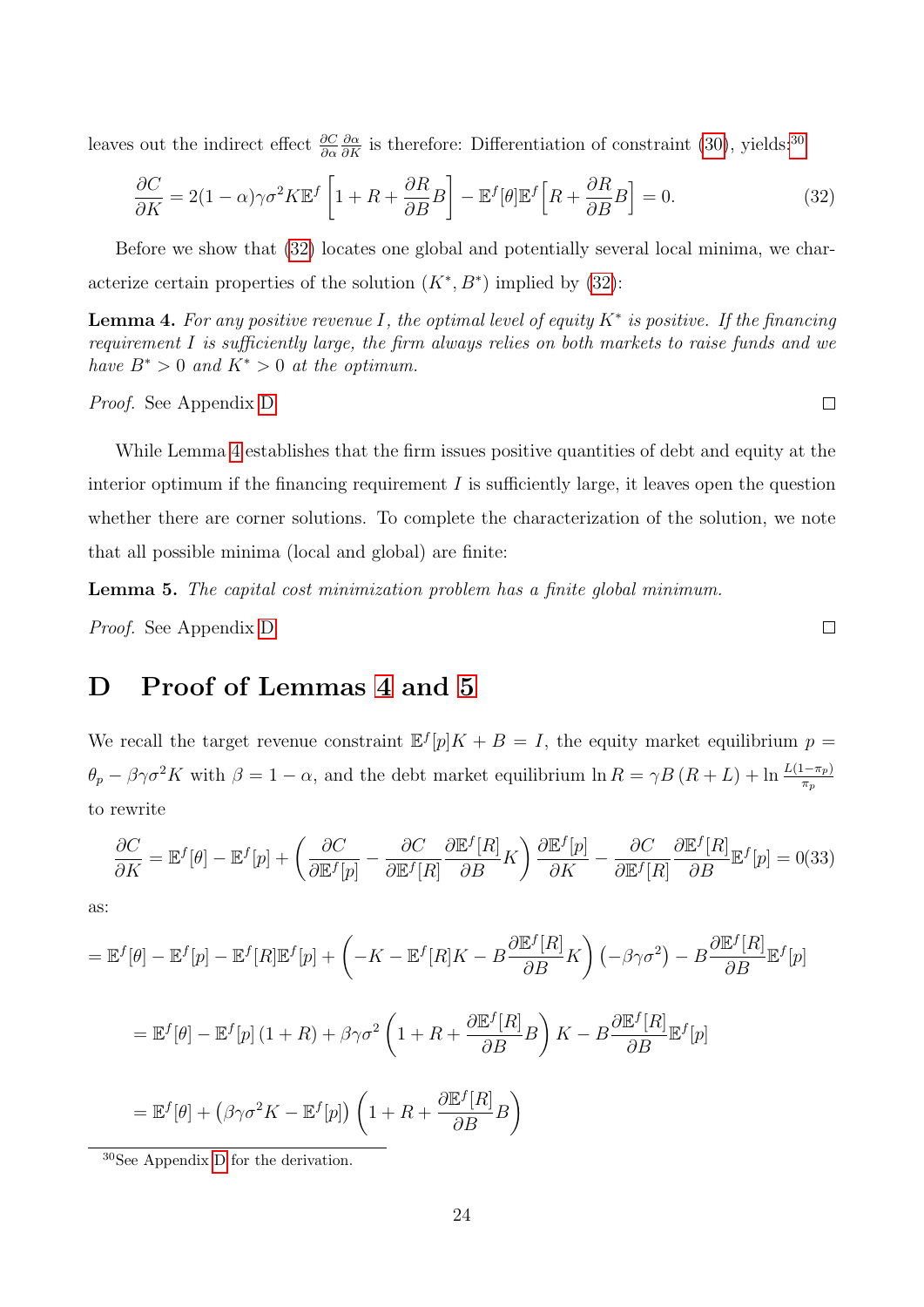<span id="page-26-0"></span>
$$
= \mathbb{E}^f[\theta] + (2\beta\gamma\sigma^2 K - \mathbb{E}^f[\theta]) \left( 1 + \mathbb{E}^f[R] + \frac{\partial \mathbb{E}^f[R]}{\partial B} B \right) = 0.
$$
 (34)

**Proof of Lemma [4](#page-25-0)** First, to prove that  $K^*$  is positive if  $I > 0$ , we show that the first order condition [\(34\)](#page-26-0) is violated for any  $K \leq 0$ . Namely, we show that the derivative is strictly negative at  $K \leq 0$ , that is, issuing more equity reduces capital costs.

We rearrange the terms of [\(34\)](#page-26-0) as follows:

<span id="page-26-1"></span>
$$
\frac{dC}{dK} = 2\beta\gamma\sigma^2 K \mathbb{E}^f \left[ 1 + R + \frac{\partial R}{\partial B} B \right] - \mathbb{E}^f \left[ \theta \right] \mathbb{E}^f \left[ R + \frac{\partial R}{\partial B} B \right] = 0. \tag{35}
$$

The first term  $2\beta\gamma\sigma^2 K\mathbb{E}^f\left[1+R+\frac{\partial R}{\partial B}B\right]$  is non-positive for  $K \leq 0$  since we know (i) from Lemma [2](#page-14-2) (debt market equilibrium) that  $R > 0$  and  $\frac{\partial R}{\partial B} > 0$ , and, (ii) the revenue constraint implies that  $B \ge I > 0$  for  $K \le 0$ . The second term of [\(35\)](#page-26-1),  $\mathbb{E}^f[\theta] \mathbb{E}^f[R + \frac{\partial R}{\partial B}B]$ , is positive as long as  $K \leq 0$  since  $\mathbb{E}^f[\theta] > 0$ . Hence,  $\frac{dC}{dK}$  is negative for  $K \leq 0$ , implying that the cost minimizing  $K^*$  is positive.

Next, we show that  $B^* > 0$ , if the financing requirement I is sufficiently high. To show this, we note that it follows from the revenue constraint  $I = \mathbb{E}^{f}[p]K + B$ , the price function  $\mathbb{E}^{f}[p] =$  $\mathbb{E}^f[\theta] - \beta\gamma\sigma^2 K$ , and the assumption  $\mathbb{E}^f[\theta] > 0$  that if  $B \leq 0$ , then  $\mathbb{E}^f[p] > 0$  and  $K > 0$ .<sup>[31](#page-26-2)</sup> It therefore follows from [\(35\)](#page-26-1) that we have  $\frac{dC}{dK}_{|B=0,K=\frac{I}{Ep}} = 2\beta\gamma\sigma^2 \frac{I}{\mathbb{E}^f[p]}\mathbb{E}^f[1+R] - \mathbb{E}^f[\theta]\mathbb{E}^f[R]$ . One can now show that for every given expectation  $\mathbb{E}^f[\theta] > 0$ , a sufficiently large financing requirement I ensures  $\frac{dC}{dK}_{|B=0,K=\frac{I}{Ep}} > 0$ . That is, a reduction in K, which implies an increase in B, reduces capital costs such that  $B^* > 0$ .

**Proof of Lemma [5](#page-25-4)** We use the target revenue constraint to eliminate B from  $(34)$ :

$$
= \mathbb{E}^{f}[\theta] + (2\beta\gamma\sigma^{2}K - \mathbb{E}^{f}[\theta])(1 + \mathbb{E}^{f}[R + \frac{\partial R}{\partial B}](I - K\mathbb{E}^{f}[p]))
$$
  

$$
= \mathbb{E}^{f}[\theta] + (2\beta\gamma\sigma^{2}K - \mathbb{E}^{f}[\theta])(1 + \mathbb{E}^{f}[R + \frac{\partial R}{\partial B}](I - K(\mathbb{E}^{f}[\theta] - \beta\gamma\sigma^{2}K))).
$$
(36)

<span id="page-26-3"></span>In equation [\(36\)](#page-26-3),  $K^3$  is the largest exponent, and it has a non-negative coefficient  $2(\beta\gamma\sigma^2)^2\frac{\partial R}{\partial B}\geq$ 0. Derivative [\(36\)](#page-26-3) is therefore positive as  $K \to +\infty^{32}$  $K \to +\infty^{32}$  $K \to +\infty^{32}$  Moreover, we know from Lemma [4](#page-25-0) that

<span id="page-26-2"></span><sup>&</sup>lt;sup>31</sup>By contradiction, we find that an allocation where  $\mathbb{E}^{f}[p] < 0$  and  $K < 0$ , such that  $I = \mathbb{E}^{f}[p]K > 0$ , is impossible since we have assumed that  $E^f[\theta] > 0$  such that  $E^f[p] = E^f[\theta] - \beta \gamma \sigma^2 K > 0$  for  $K < 0$  which contradicts the initial assumption that  $\mathbb{E}^{f}[p] > 0$ .

<span id="page-26-4"></span><sup>&</sup>lt;sup>32</sup>If 2  $(\beta\gamma\sigma^2)^2 \frac{\partial R}{\partial B} = 0$  then the largest exponent is K with a coefficient that is positive.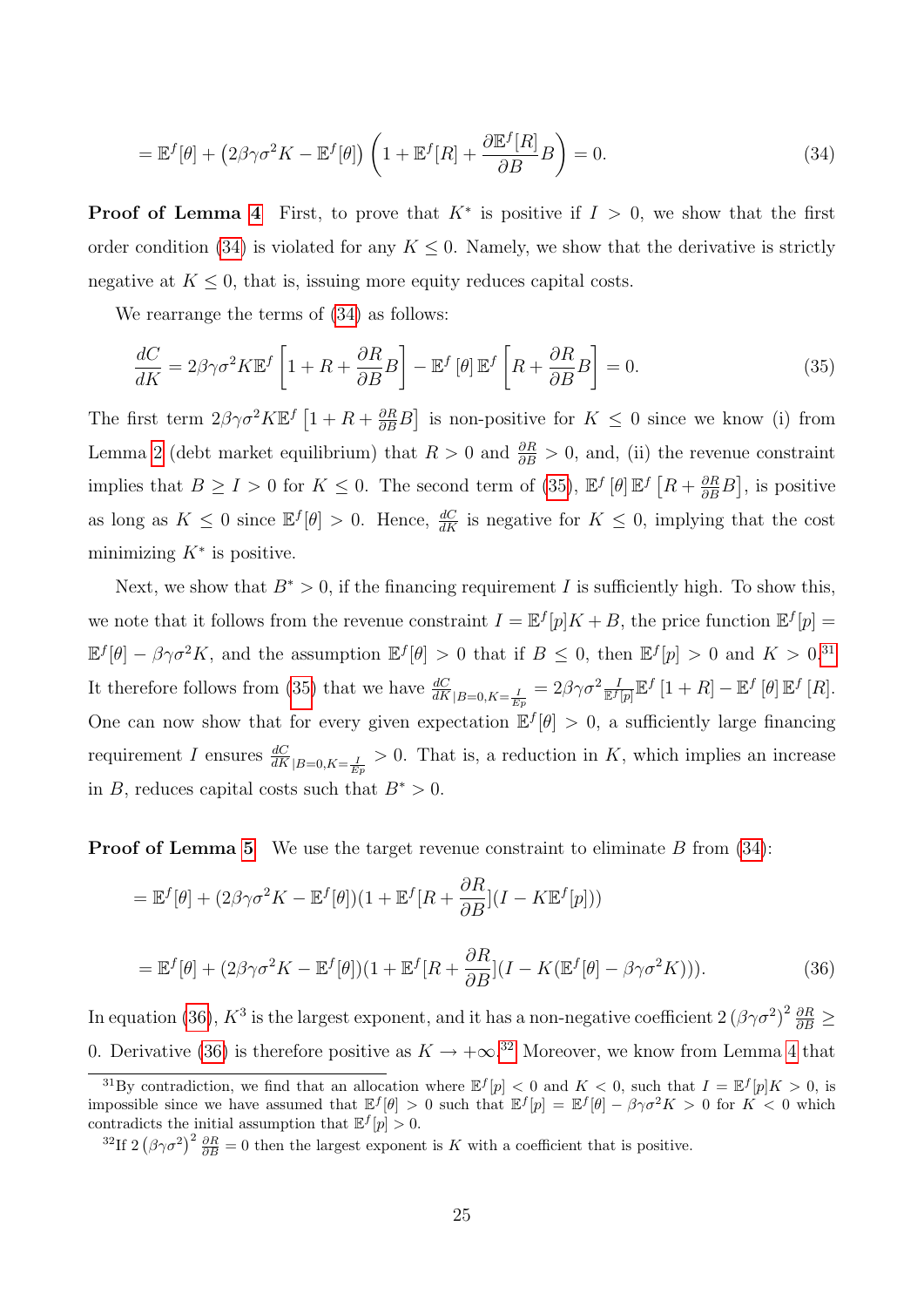[\(36\)](#page-26-3) is negative for  $K \leq 0$ . The continuity of [\(36\)](#page-26-3) then ensures that it must equal 0 at (at least) one positive finite  $K^*$ , which is a solution to the first order condition.

### <span id="page-27-0"></span>D.1 Informational Externality with Budget Constraint

In this appendix we derive the informational externality for the modified specifications given in Sections [4.2-](#page-19-0)[4.3.](#page-19-1) The capital cost problem:

$$
\min_{K,B} C = \min_{K,B} E\left[ (\theta - p)K + RB \right] \quad s.t. \quad I = pK + B \tag{37}
$$

is equivalent to

$$
\min_{K,B} C = \min_{K,B} E\Big[ (\theta - \mathbb{E}[\theta] + \gamma (1 - \alpha)\sigma^2 K)K + RB \Big] \quad s.t. \quad I = pK + B \tag{38}
$$

<span id="page-27-1"></span>
$$
\min_{K,B} C = \min_{K,B} E\Big[\gamma(1-\alpha)\sigma^2 K^2 + RB\Big] \quad s.t. \quad I = pK + B. \tag{39}
$$

From [\(39\)](#page-27-1), we calculate:

$$
\frac{dC}{dK} = E \left[ \frac{\partial C}{\partial K} + \frac{\partial C}{\partial (1 - \alpha)} \frac{\partial (1 - \alpha)}{\partial K} \right]
$$
(40)

where the externality  $\frac{\partial C}{\partial (1-\alpha)}$  $\frac{\partial(1-\alpha)}{\partial K}$  induces firms to issue more equity and less debt since:<sup>[33](#page-27-2)</sup>

<span id="page-27-3"></span>
$$
\frac{\partial C}{\partial (1-\alpha)} \frac{\partial (1-\alpha)}{\partial K} = E \Big[ \Big[ K^2 \frac{\partial c}{\partial (1-\alpha)} (1 + R + \frac{\partial R}{\partial B} B) + \frac{\partial R}{\partial (1-\alpha)} B \Big] \frac{\partial (1-\alpha)}{\partial K} \tag{41}
$$
\n
$$
-(R + \frac{\partial R}{\partial B} B) \frac{\partial \theta}{\partial (1-\alpha)} \frac{\partial (1-\alpha)}{\partial K} K \Big] < 0, \quad c := \gamma (1-\alpha) \sigma^2.
$$

The first term  $E\left[\left[K^2 \frac{\partial c}{\partial (1-\alpha)}(1+R+\frac{\partial R}{\partial B}B)+\frac{\partial R}{\partial (1-\alpha)}B\right]\right]\frac{\partial (1-\alpha)}{\partial K}<0$  in [\(42\)](#page-27-3) is identical to the effect [\(18\)](#page-16-1) from the baseline model. The second term,  $E\left[-(R+\frac{\partial R}{\partial B}B)\frac{\partial \theta}{\partial (1-\frac{A}{\partial B})}\right]$  $\partial(1-\alpha)$  $\frac{\partial(1-\alpha)}{\partial K}K$  < 0, originates for the budget constraint [\(19\)](#page-19-3). It is negative since one can show that  $R > 0$ ,  $\frac{\partial R}{\partial B} > 0$ ,  $\frac{\partial (1-\alpha)}{\partial K} < 0$ , and  $\mathbb{E}[\frac{\partial \theta}{\partial (1-\alpha)}]$  $\frac{\partial \theta}{\partial (1-\alpha)}]=\mathbb{E}[-\frac{\frac{\partial R}{\partial (1-\alpha)}B}{K}$  $\frac{\overline{f_{\alpha}}}{K}$   $\leq 0$  since  $E^{f}[\theta] > 0$ . Hence, the reduction in borrowing costs allows to increase dividends, which increases the price at which shares sell  $\partial \theta$  $\partial(1-\alpha)$  $\frac{\partial(1-\alpha)}{\partial K}$  *K* > 0. In turn, the firm can sell fewer bonds, which reduces interest expenses  $-R$ . Finally, the reduction in borrowing reduces interest costs on the outstanding debt  $-\frac{\partial R}{\partial B}B$ .

Adding a budget constraint, [\(19\)](#page-19-3), therefore amplifies the conclusion that the firm issues more equity to internalize the informational externality that stock prices have on bond yields.

<span id="page-27-2"></span><sup>33</sup>Note that  $R = R(\pi, B) = R(\pi((1 - \alpha)(K)), I - \theta K + cK^2)$ .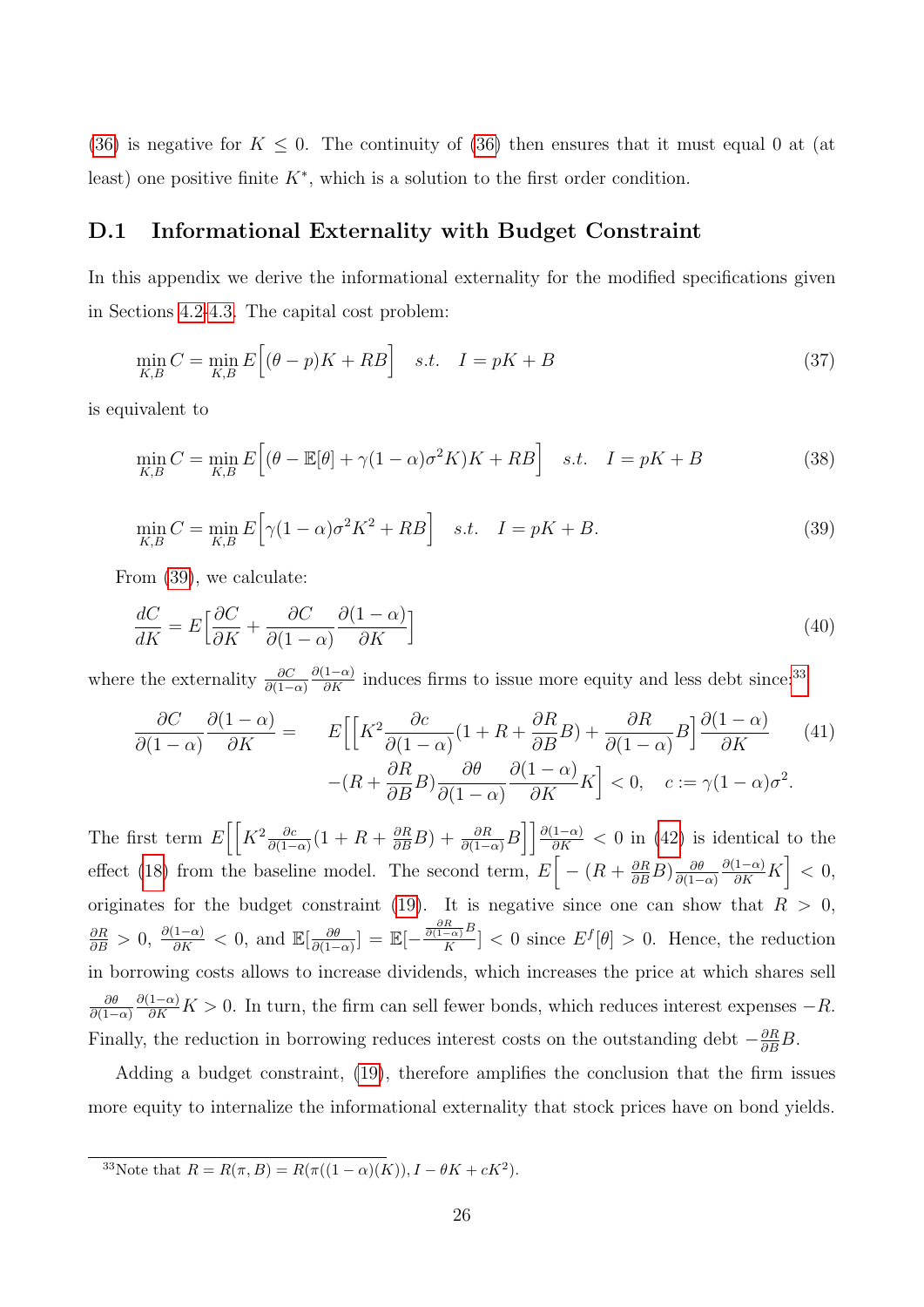## References

- <span id="page-28-7"></span>Admati, A. R., DeMarzo, P. M., Hellwig, M. F., and Pfleiderer, P. (2010). Fallacies, irrelevant facts, and myths in the discussion of capital regulation: Why bank equity is not expensive. Preprint Max Planck Institute for Research on Collective Goods, (42):1–60. [7](#page-5-4)
- <span id="page-28-8"></span>Albagli, E., Hellwig, C., and Tsyvinski, A. (2011). Information aggregation, investment, and managerial incentives. NBER Working Paper, (17330):1–36. [7](#page-5-4)
- <span id="page-28-11"></span>Angeletos, G.-M. and Werning, I. (2006). Crises and prices: Information aggregation, multiplicity, and volatility. American Economic Review, 96(5):1720–1736. [1,](#page-2-0) [12,](#page-10-0) [26,](#page-20-2) [34](#page-30-0)
- <span id="page-28-10"></span>Atkeson, A. (2000). Discussion on morris and shin. In *NBER Macroeconomics Annual*, pages 161–170. ed. Bernanke, Ben S. and Kenneth Rogoff, Cambridge, MIT Press. [1](#page-2-0)
- <span id="page-28-6"></span>Calomiris, C. W. and Kahn, C. M. (1991). The role of demandable debt in structuring optimal banking arrangements. American Economic Review, 81(3):497–513. [7](#page-5-4)
- <span id="page-28-9"></span>Dang, T. V., Gorton, G., and Holmstrm, B. (2009). Ignorance and the optimality of debt for the provision of liquidity. Working Paper, pages 1–43. [8,](#page-5-5) [23](#page-18-1)
- <span id="page-28-3"></span>Green, J. R. (1975). Information efficiency and equilibrium. *HIER Working Paper*, (284):1–29. [1,](#page-2-0) [12](#page-10-0)
- <span id="page-28-1"></span>Grossman, S. and Stiglitz, J. (1976). Information and competitive price systems. American Economic Review Papers and Proceedings, 66(2):246–253. [1,](#page-2-0) [12,](#page-10-0) [4,](#page-17-0) [26,](#page-20-2) [34](#page-30-0)
- <span id="page-28-2"></span>Grossman, S. and Stiglitz, J. (1980). On the impossibility of informationally efficient markets. American Economic Review, 70(3):393–408. [1,](#page-2-0) [12,](#page-10-0) [4,](#page-17-0) [26,](#page-20-2) [34](#page-30-0)
- <span id="page-28-5"></span>Harris, M. and Raviv, A. (1990). Capital structure and the informational role of debt. Journal of Finance, 45(2):321–349. [1,](#page-2-0) [6](#page-5-3)
- <span id="page-28-0"></span>Harris, M. and Raviv, A. (1991). The theory of capital structure. *Journal of Finance*, 46(1):297– 355. [1,](#page-3-0) [1](#page-2-0)
- <span id="page-28-4"></span>Hellwig, M. (1980). On the aggregation of information in competitive markets. *Journal of* Economic Theory, 22:477–498. [1,](#page-2-0) [12,](#page-10-0) [4,](#page-17-0) [26,](#page-20-2) [34](#page-30-0)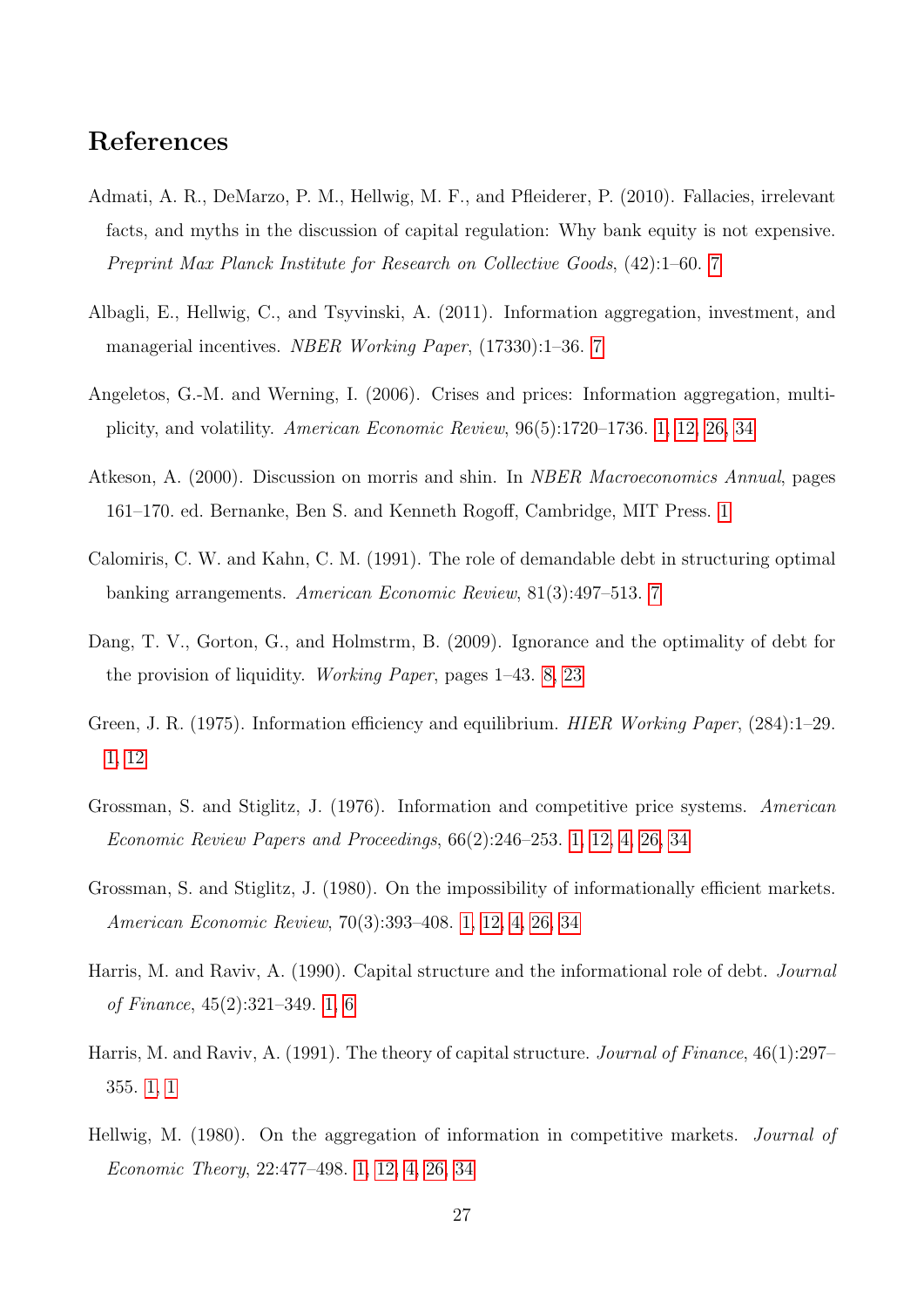- <span id="page-29-0"></span>Hellwig, M. (1982). Rational expectations equilibrium with conditioning on past prices: A mean variance example. Journal of Economic Theory, 26(2):279–312. [3,](#page-5-0) [12](#page-10-0)
- <span id="page-29-2"></span>Morris, S. and Shin, H. S. (2000). Rethinking multiple equilibria in macroeconomic modeling. In NBER Macroeconomics Annual, pages 139–161. ed. Bernanke, Ben S. and Kenneth Rogoff, Cambridge, MIT Press. [1](#page-2-0)
- <span id="page-29-3"></span>Morris, S. and Shin, H. S. (2004). Coordination risk and the price of debt. European Economic Review, 48(1):133–153. [1](#page-2-0)
- <span id="page-29-1"></span>Myers, S. C. (2001). Capital structure. Journal of Economic Perspectives, 15(2):81–102. [4](#page-5-1)
- <span id="page-29-5"></span>Raiffa, H. and Schlaifer, R. (2000). Applied Statistical Decision Theory. Wiley Classics Library. [35](#page-30-1)
- <span id="page-29-4"></span>Samuelson, P. A. (1941). The stability of equilibrium: Comparative statics and dynamics. Econometrica, 9(2):97–120. [19](#page-13-2)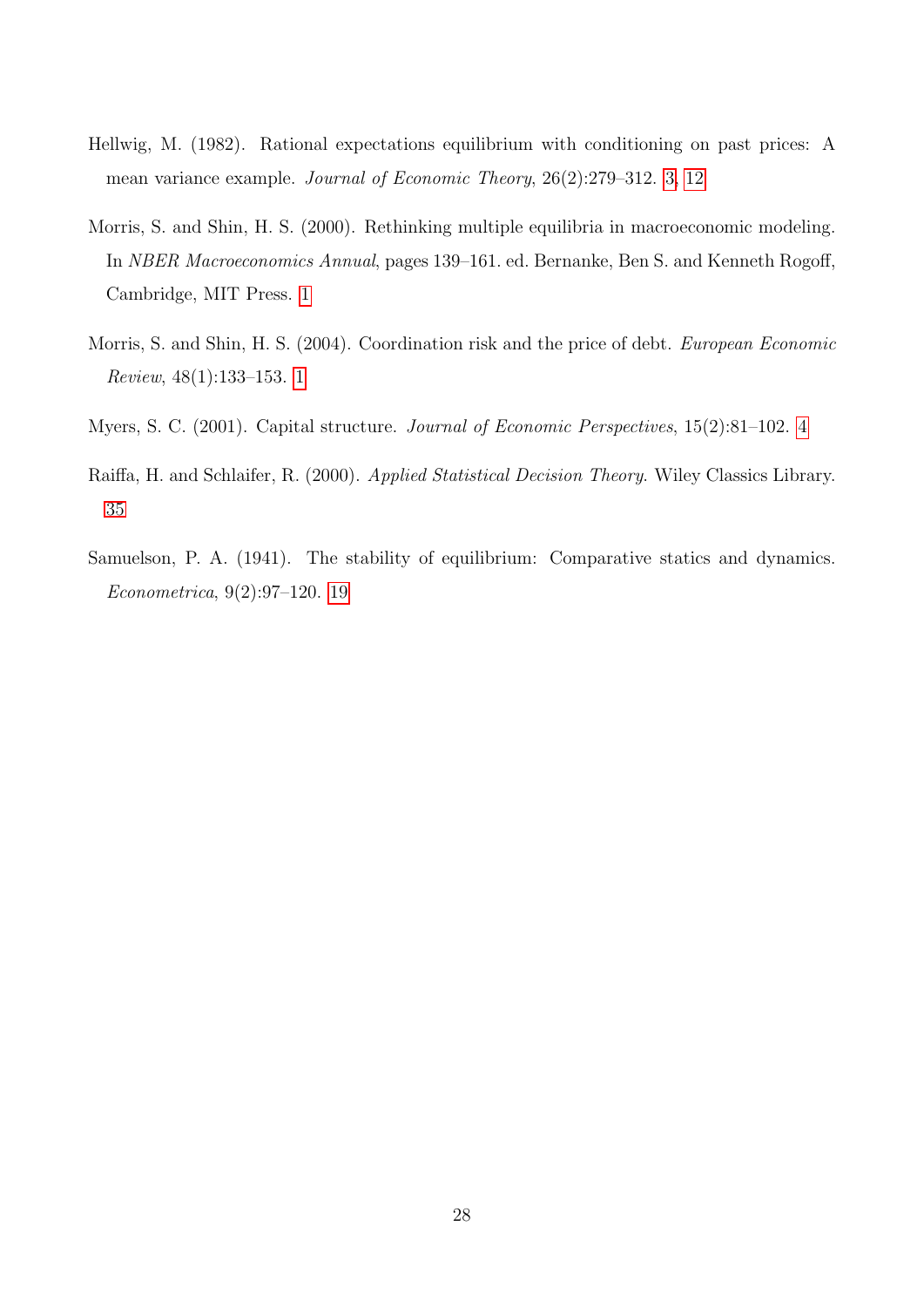## A Separate Appendix

## A.1 Conditioning on Prices

In the present appendix, we show that our analysis also obtains in the standard<sup>[34](#page-30-0)</sup> linear CARAnormal noise trader equilibrium where equity investors can condition their demand functions on the informational content of prices. Regarding information, agents receive noisy private signals  $\theta_i = \theta + \sigma_x \xi_i$ , where idiosyncratic noise  $\xi_i$  is i.i.d. across the population and  $\xi_i \sim \mathcal{N}(0, 1)$ . Moreover, agents hold an uninformative uniform prior. Noise trader activity,  $\sigma_{\varepsilon} \varepsilon$ ,  $\varepsilon \sim \mathcal{N}(0, 1)$ , ensures that prices are only partially revealing. To characterize the market price signal, we proceed in three steps. First, we guess that there exists a linear price function,  $p = \eta_1 \theta +$  $\eta_2 \varepsilon + c$ . Regarding  $\theta$ , this function is informationally equivalent to a signal  $Z \equiv \frac{p-c}{n}$  $\frac{\partial q_0}{\partial n_1} = \theta + \frac{\eta_2}{\eta_1}$  $\frac{\eta_2}{\eta_1}\varepsilon,$ which reveals the true fundamental with precision  $\alpha_z = \frac{\eta_1^2}{\eta_2^2}$ . Second, given this price function, we characterize individual demands based on the information  $\theta_i$ , Z and calculate the market equilibrium. Finally, we determine the ratio  $\frac{\eta_1^2}{\eta_2^2}$  as  $\alpha_x^2 \frac{1}{\gamma^2}$  $\frac{1}{\gamma^2 \sigma_{\varepsilon}^2}$ . That is, price signal Z indeed partially reveals the true fundamental  $\theta$  with precision  $\alpha_z = \alpha_x^2 \frac{1}{\gamma^2 c}$  $\frac{1}{\gamma^2\sigma_{\varepsilon}^2}.$ 

**Demand** Agents choose their optimal demands  $k_i$  for the asset to maximize expected CARA utility:[35](#page-30-1)

<span id="page-30-2"></span>
$$
k_i = \arg \max_{k_i} {\mathbb{E}[-e^{-\gamma(\theta - p)k_i}|\theta_i, Z]} \n= \arg \max_{k_i} \{e^{\gamma \mathbb{E}[(\theta - P)k_i|\theta_i, Z] - \frac{\gamma^2}{2}Var[(\theta - p)k_i|\theta_i, Z]} \} \n= \arg \max_{k_i} \{ \gamma(\frac{\alpha_x}{\alpha}\theta_i + \frac{\alpha_z}{\alpha}Z - p)k_i - \frac{\gamma^2}{2}k_i^2 \frac{1}{\alpha} \}, \quad \alpha = \alpha_x + \alpha_z
$$

and the individual demand function writes:

$$
k_i^d = \frac{\frac{\alpha_x}{\alpha} \theta_i + \frac{\alpha_z}{\alpha} Z - p}{\alpha^{-1} \gamma}.
$$
\n
$$
(42)
$$

<span id="page-30-1"></span><span id="page-30-0"></span><sup>34</sup>See [Grossman and Stiglitz](#page-28-1) [\(1976,](#page-28-1) [1980\)](#page-28-2), [Hellwig](#page-28-4) [\(1980\)](#page-28-4), and [Angeletos and Werning](#page-28-11) [\(2006\)](#page-28-11).

<sup>35</sup>See [Raiffa and Schlaifer](#page-29-5) [\(2000\)](#page-29-5), p. 250, for the standard results on prior and posterior distributions of normally distributed variables which we use in the following.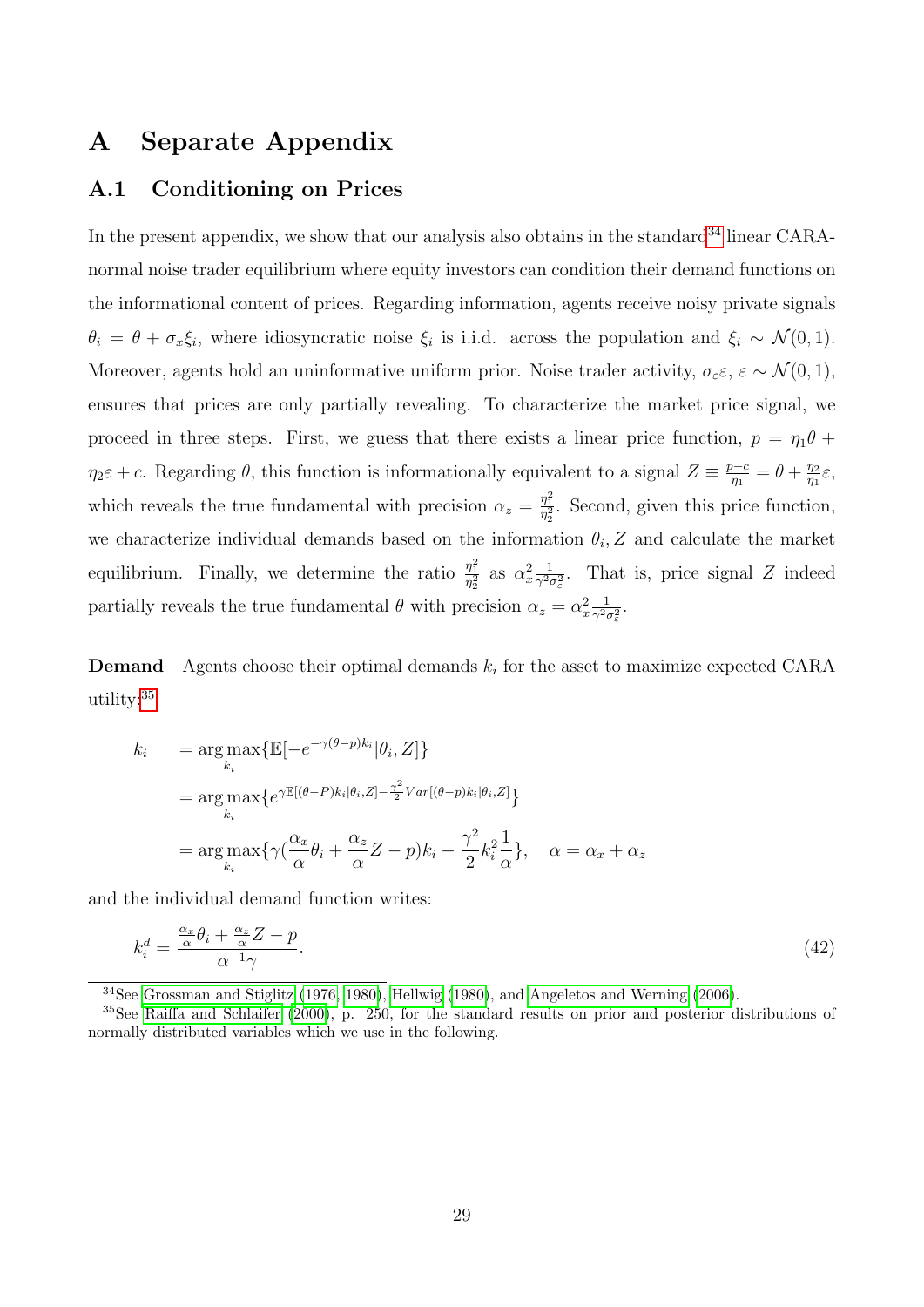**Equilibrium** Aggregate supply  $K^S = K + \sigma_\varepsilon \varepsilon$ , is unobservable and distorted by noise-trader activity  $\varepsilon \sim \mathcal{N}(0, 1).^{36}$  $\varepsilon \sim \mathcal{N}(0, 1).^{36}$  $\varepsilon \sim \mathcal{N}(0, 1).^{36}$  From [\(42\)](#page-30-2), we find that aggregate demand  $K^D$  is:

$$
K^{D} = \int_{[0,1]} k_i di = \frac{\frac{\alpha_x}{\alpha} \theta + \frac{\alpha_z}{\alpha} Z - p}{\alpha^{-1} \gamma}.
$$
\n(43)

Equilibrium requires that:

<span id="page-31-1"></span>
$$
K^{D} = K^{S} \quad \Leftrightarrow \quad \frac{\frac{\alpha_{x}}{\alpha} \theta + \frac{\alpha_{z}}{\alpha} Z - P}{\alpha^{-1} \gamma} = K + \sigma_{\varepsilon} \varepsilon. \tag{44}
$$

To close the argument, we now resubstitute  $Z = \frac{p-c}{n}$  $\frac{\partial q_1}{\partial q_1}$  and calculate the ratio  $\beta = \frac{\eta_1}{\eta_2}$  $\frac{\eta_1}{\eta_2}$ . First, we solve  $(44)$  for p to obtain:

<span id="page-31-2"></span>
$$
p = \frac{\alpha_x}{\alpha - \frac{\alpha_z}{\eta_1}} \theta - \frac{\gamma \sigma_{\varepsilon}}{\alpha - \frac{\alpha_z}{\eta_1}} \varepsilon + \frac{-\alpha_z \frac{c}{\eta_1} - K\gamma}{\alpha - \frac{\alpha_z}{\eta_1}}.
$$
\n(45)

Comparison of [\(45\)](#page-31-2) with our initial guess,  $p = \eta_1 \theta + \eta_2 \varepsilon + c$ , indicates that  $\eta_1, \eta_2$  must satisfy:

<span id="page-31-4"></span>
$$
\eta_1 = \frac{\alpha_x}{\alpha - \frac{\alpha_z}{\eta_1}}, \quad \eta_2 = -\frac{\gamma \sigma_{\varepsilon}}{\alpha - \frac{\alpha_z}{\eta_1}}; \quad \alpha = \alpha_x + \alpha_z. \tag{46}
$$

To determine  $\eta_1, \eta_2$ , we define  $\beta = \frac{\eta_1}{n_2}$  $\frac{\eta_1}{\eta_2}$  and note that  $\alpha_z = \frac{\eta_1^2}{\eta_2^2}$ , which follows from the definition  $Z=\frac{p-c}{n}$  $\frac{\partial-c}{\partial n}=\theta+\frac{\eta_2}{\eta_1}$  $\frac{\eta_2}{\eta_1}\varepsilon$ . Rewriting<sup>[37](#page-31-3)</sup> [\(46\)](#page-31-4) now yields  $\beta = -\alpha_x \frac{1}{\gamma \sigma^2}$  $\frac{1}{\gamma \sigma_{\varepsilon}}$ , and, therefore  $\alpha_z = \beta^2 = \alpha_x^2 \frac{1}{\gamma^2 c}$  $\frac{1}{\gamma^2 \sigma_\varepsilon^2}$ . That is, the agent who observes  $p$ , and knows the coefficients of the model, can calculate

 $Z=\frac{p-c}{n}$  $\frac{\partial-c}{\partial n}=\theta+\frac{\eta_2}{\eta_1}$  $\frac{\eta_2}{\eta_1}\varepsilon$ , which is equivalent to:

$$
Z = \theta + \alpha_x^{-1} \gamma \sigma_{\varepsilon} \varepsilon. \tag{47}
$$

Accordingly, Z reveals the true fundamental  $\theta$  with precision  $\alpha_z = \frac{\alpha_x^2}{\gamma^2 \sigma_{\epsilon}^2}$ . Finally, we note that  $\eta_1 = 1, \, \eta_2 = -\sqrt{\alpha_z}, \text{ and } c = \frac{-K\gamma}{\alpha}$  $rac{K\gamma}{\alpha}$ . Accordingly,  $p = \theta - \sqrt{\alpha_z} \varepsilon - \frac{K\gamma}{\alpha}$  $\frac{\mathfrak{c}_\gamma}{\alpha}.$ 

## A.2 Information Acquisition

Agents' use their information  $\theta_i$ , Z to infer  $\theta$  with posterior mean  $\mathbb{E}[\theta|\theta_i, Z] = \psi_i \equiv \frac{\alpha_{x,i}}{\alpha_i}$  $\frac{\alpha_{x,i}}{\alpha_i} \theta_i + \frac{\alpha_z}{\alpha_i}$  $\frac{\alpha_z}{\alpha_i}Z$ and precision  $\alpha_i = \alpha_{x,i} + \alpha_z$ , where  $\alpha_z = \frac{\alpha_x^2}{\gamma^2 \sigma_z^2}$ . To calculate ex-ante utility of  $\alpha_{x,i}$ , we write:

<span id="page-31-5"></span>
$$
\mathbb{E}[U] = \mathbb{E}[-e^{-\gamma k_i(\theta - p) + \gamma C(\alpha_{x,i})}] = \mathbb{E}_{\psi_i, p}[\mathbb{E}[-e^{-\gamma k_i(\theta - p) + \gamma C(\alpha_{x,i})}|\psi_i]]
$$
  
= 
$$
\mathbb{E}_{\psi_i, p}[-e^{-\gamma \mathbb{E}[(\theta - p)k_i|\psi_i] + \frac{\gamma^2}{2}Var[(\theta - p)k_i|\psi_i] + \gamma C(\alpha_{x,i})]} = \mathbb{E}_{\psi_i, p}[-e^{-\gamma(\psi_i - p)k_i + \frac{\gamma^2}{2}\alpha_i^{-1}k_i^2 + \gamma C(\alpha_{x,i})}].
$$

<span id="page-31-3"></span><span id="page-31-0"></span><sup>36</sup>That is, the firm's supply K is known. The position of noise traders  $\sigma_{\varepsilon} \varepsilon$  in the asset is unknown.

<sup>37</sup>We note that  $\eta_2 = \frac{\eta_1}{\beta}$  such that  $\eta_2 = -\frac{\gamma \sigma_{\varepsilon}}{\alpha - \frac{\alpha_{\varepsilon}}{\eta_1}}$  is equivalent to  $\eta_1 = -\frac{\beta \gamma \sigma_{\varepsilon}}{\alpha - \frac{\alpha_{\varepsilon}}{\eta_1}}$ . At the same time, we have  $\eta_1 = \frac{\alpha_x}{\alpha - \frac{\alpha_x}{\eta_1}}$ . Hence,  $-\frac{\beta \gamma \sigma_{\varepsilon}}{\alpha - \frac{\alpha_x}{\eta_1}} = \frac{\alpha_x}{\alpha - \frac{\alpha_x}{\eta_1}}$  and thus  $\beta = -\alpha_x \frac{1}{\gamma \sigma_{\varepsilon}}$ .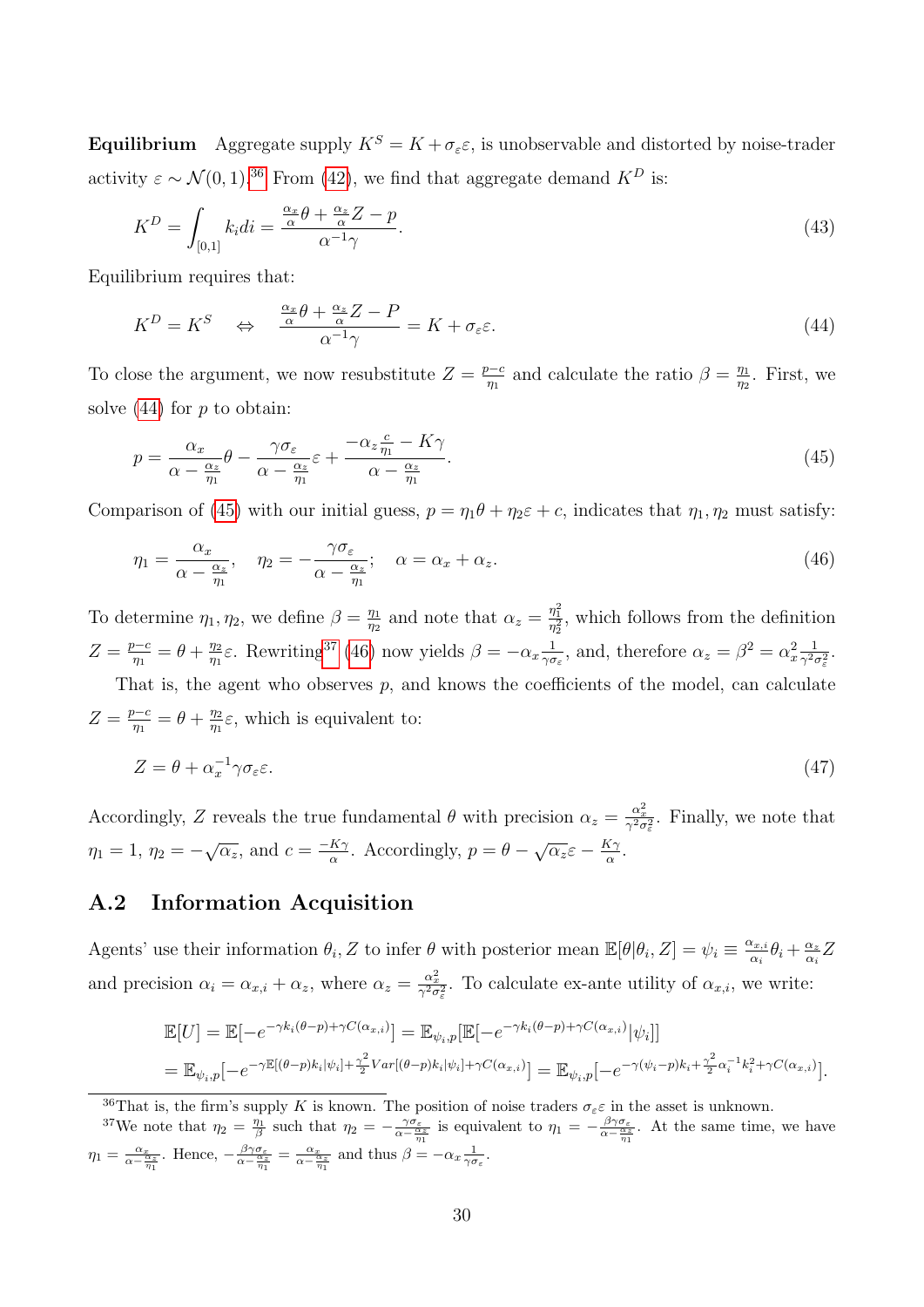Using [\(42\)](#page-30-2), we can rewrite this such that the choice of an optimal information acquisition strategy  $\alpha_{x,i}$  is the solution to:

$$
\min_{\alpha_{x,i}} E[e^{-\frac{(\psi_i - p)^2}{2\alpha_i^{-1}} + \gamma C(\alpha_{x,i})}], \quad C'( ) > 0, \quad C''( ) > 0.
$$
\n(48)

To work with [\(48\)](#page-31-5), we recall that  $p = \theta - \sqrt{\alpha_z} \varepsilon - \frac{K\gamma}{\alpha}$  $\frac{\zeta \gamma}{\alpha}$ , and note:

$$
\psi_i - p = \frac{\alpha_{x,i}}{\alpha_i} \theta_i + \frac{\alpha_z}{\alpha_i} Z - \theta + \sqrt{\alpha_z} \varepsilon + \frac{K\gamma}{\alpha} = \frac{\alpha_{x,i}}{\alpha_i} (\theta + \sigma_{x,1} \xi) + \frac{\alpha_z}{\alpha_i} (\theta \sigma_z \varepsilon) - \theta + \sqrt{\alpha_z} \varepsilon + \frac{K\gamma}{\alpha}
$$
\n
$$
= \frac{\alpha_{x,i}}{\alpha_i} \sigma_{x,i} \xi + \frac{\alpha_z}{\alpha_i} \sigma_z \varepsilon + \sqrt{\alpha_z} \varepsilon + \frac{K\gamma}{\alpha}.
$$
\n(49)

Accordingly,  $(\psi_i - p) \sim \mathcal{N}(\frac{K\gamma}{\alpha})$  $\frac{\alpha_{\gamma}}{\alpha},\frac{\alpha_{x,i}}{\alpha_i^2}$  $\frac{\alpha_{x,i}}{\alpha_i^2} + (\frac{\sqrt{\alpha_z}}{\alpha_i})$  $\sqrt{\alpha_z}$  +  $\sqrt{\alpha_z}$ )<sup>2</sup>). As in Appendix [B,](#page-23-0) we define  $y_i \equiv \psi_i - p$ , such that  $\Gamma^2 \equiv \frac{y_i^2}{Var(y_i)}$  follows a non-central  $\chi^2$  distribution with parameter  $\lambda = \frac{K^2 \gamma^2}{\alpha^2}$  $\alpha^2$  $rac{1}{\alpha_{x,i}+\sqrt{\alpha}}$  $\frac{\alpha_{x,i}}{\alpha_i} + (\frac{\sqrt{\alpha_z}}{\alpha_i})$  $\frac{1}{\frac{1}{\alpha_i}+\sqrt{\alpha_z}^2}$ . Once we define  $b = \sqrt{\alpha_{x,i} + (\sqrt{\alpha_z} + \alpha_i \sqrt{\alpha_z})^2}$ , as in Appendix [B,](#page-23-0) the MGF allows to rewrite [\(48\)](#page-31-5) as

<span id="page-32-1"></span>
$$
\min_{\alpha_{x,i}} (1 - 2b)^{-\frac{1}{2}} e^{\frac{\lambda b}{1 - 2b} + \gamma C(\alpha_{x,i})}, \quad b = b(\alpha_{x,i}).
$$
\n(50)

The evaluation of [\(50\)](#page-32-1) is now parallel to that in Appendix [B,](#page-23-0) and it follows from the definition of b that  $\frac{\partial b}{\partial \alpha_{x,i}} > 0$  and hence  $\frac{d\alpha_{x,i}}{dK} > 0$ .

### <span id="page-32-0"></span>A.3 Incentive to acquire information in the Bond market

To show that the bondholder's incentive to acquire information is hump shaped, we examine the ex-ante utility of a bondholder who observes  $\theta_0 = \theta + \xi$ . As in the baseline model, this investor can reduce the error contained in  $\theta_0$ , i.e., she can choose the "precision"  $\alpha_i > 0$  with which she observes the firm's true financial health  $\theta$  through the signal  $\theta_i = \theta_0 - \alpha_i \xi = \theta + (1 - \alpha)\xi$ . That is, she can choose the conditional distribution  $\theta | \theta_i \sim \mathcal{N}(\theta_i, (1 - \alpha_i)\sigma)$ . For simplicity, we set the loss  $L$  which investors incur if the firm defaults to one, such that the ex-ante utility maximization problem associated with  $\alpha_i$  writes:

$$
\max_{\alpha_i} \mathbb{E}[\mathbb{E}[U|\theta_i]] = \max_{\alpha_i} \left\{ \mathbb{E}\left[ -\Phi\left(\frac{\theta_0 - \alpha_i \xi}{(1 - \alpha_i)\sigma} \right) e^{-\gamma R b_i} - \left( 1 - \Phi\left(\frac{\theta_0 - \alpha_i \xi}{(1 - \alpha_i)\sigma} \right) \right) e^{\gamma b_i} \right] \right\}.
$$
 (51)

To prove the lemma, we proceed in three steps. First, we show that the expected marginal utility of information acquisition  $\frac{\partial E[U]}{\partial \alpha_i}(y = \theta_0 - \alpha_i \xi)$  goes to zero for all ex-interim signal realizations  $\xi$ , as the "prior"  $\theta_0$  becomes arbitrarily strong. Second, we show that *ex-ante* expected marginal utility of information acquisition,  $\mathbb{E}[\frac{\partial \mathbb{E}[U]}{\partial \alpha}]$ <u><sup>115</sup></u>[*U*]  $(y = \theta_0 - \alpha_i \xi)$ ], goes to zero as  $\theta_0$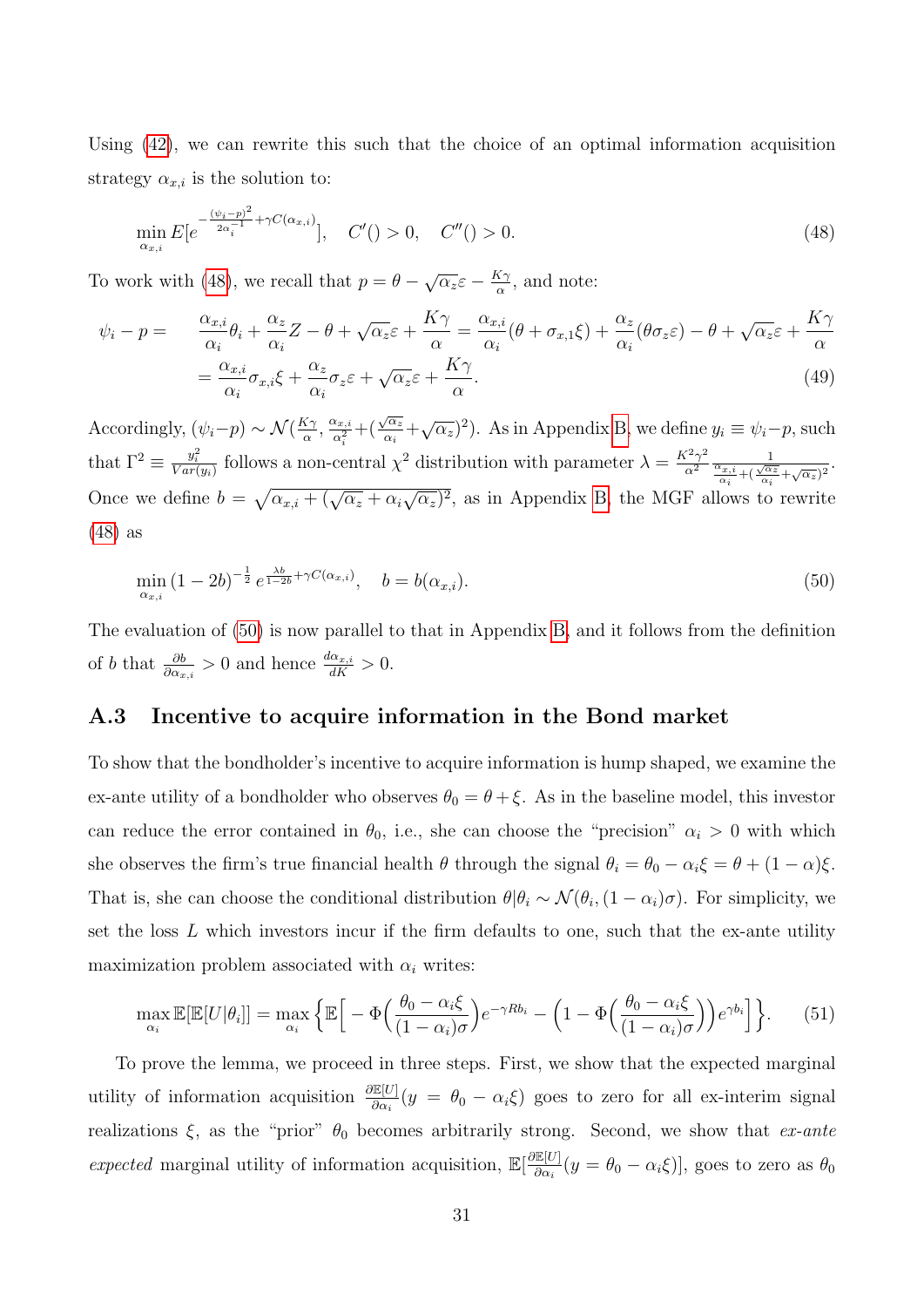becomes arbitrarily strong. Finally, we show that the ex-ante incentive to acquire information also goes to zero as  $\theta_0$  becomes arbitrarily weak. Taken together, we therefore find that the incentive to acquire information is hump-shaped, i.e., the incentive for bondholders to acquire information is highest for firms on the "brink of default".

Marginal Value of Information for a given signal error  $\xi$  After a particular signal  $\theta_i = \theta_0 - \alpha_i \xi$  has materialized, agent *i* chooses  $b_i$  to maximize:

$$
\mathbb{E}[U|\theta_i] = -\Phi\left(\frac{\theta_0 - \alpha_i \xi}{(1 - \alpha_i)\sigma}\right) e^{-\gamma R b_i} - \left(1 - \Phi\left(\frac{\theta_0 - \alpha_i \xi}{(1 - \alpha_i)\sigma}\right)\right) e^{\gamma b_i}.
$$
\n(52)

Hence, the marginal change in expected utility from increases in the precision  $\alpha_i$  is:

<span id="page-33-0"></span>
$$
\frac{\partial \mathbb{E}[U]}{\partial \alpha_i}(\theta_0 - \alpha_i \xi) = \phi \left( \frac{\theta_0 - \alpha_i \xi}{(1 - \alpha_i)\sigma} \right) \frac{\theta_0 - \xi}{(1 - \alpha_i)^2 \sigma} \left( e^{\gamma b_i} - e^{-\gamma R b_i} \right)
$$
(53)

$$
+\left(\Phi\left(\frac{\theta_0-\alpha_i\xi}{(1-\alpha_i)\sigma}\right)e^{-\gamma Rb_i}R\gamma - \left(1-\Phi\left(\frac{\theta_0-\alpha_i\xi}{(1-\alpha_i)\sigma}\right)\right)e^{\gamma b_i}\gamma\right)\frac{\partial b_i}{\partial \alpha_i}.\tag{54}
$$

To calculate the change in ex-interim investment,  $\frac{\partial b_i}{\partial \alpha_i}$ , we note that agent i's bond demand is  $b_i = \ln \left( \frac{\Phi\left(\frac{\theta_0 - \alpha_i \xi}{(1 - \alpha_i)\sigma}\right)}{\sigma} \right)$  $\frac{\sqrt[\Phi]{(\frac{(1-\alpha_i)\sigma}{(1-\alpha_i)\sigma})}}{1-\Phi\left(\frac{\theta_0-\alpha_i\xi}{(1-\alpha_i)\sigma}\right)}R\right)\frac{1}{\gamma(R+1)}$ . Accordingly, we have:  $\partial b_i$  $\partial \alpha_i$  $=\phi\Big(\frac{\theta_0-\alpha_i\xi_0}{\phi_0-\alpha_i\xi_0}$  $(1-\alpha_i)\sigma$  $($   $\frac{1}{2})$  $\Phi(\frac{\theta_0-\alpha_i\xi}{(1-\alpha_i)\sigma})$  $+$ 1  $1 - \Phi\left(\frac{\theta_0 - \alpha_i \xi}{(1 - \alpha_i)\sigma}\right)$  $\frac{\theta_0 - \xi}{\theta_0}$  $(1-\alpha_i)^2\sigma$ 1  $\frac{1}{\gamma(R+1)}$ . (55)

Moreover, to show that the incentive to acquire information, i.e. [\(53\)](#page-33-0) and [\(54\)](#page-33-0), vanishes as  $\theta_0$ goes to infinity, we note that, in a symmetric equilibrium where  $\alpha_i = \alpha$ , the interest rate is given by:

<span id="page-33-1"></span>
$$
B = \ln\left(\frac{\Phi\left(\frac{\theta_0 - \alpha\xi}{(1 - \alpha)\sigma}\right)}{1 - \Phi\left(\frac{\theta_0 - \alpha\xi}{(1 - \alpha)\sigma}\right)}R\right)\frac{1}{\gamma(R+1)} \quad \Leftrightarrow \quad e^{B\gamma(R+1)} = \frac{\Phi\left(\frac{\theta_0 - \alpha\xi}{(1 - \alpha)\sigma}\right)}{1 - \Phi\left(\frac{\theta_0 - \alpha\xi}{(1 - \alpha)\sigma}\right)}R. \tag{56}
$$

Once we focus on the stable equilibrium (Footnote [19\)](#page-13-2) we have  $\lim_{\theta_0 \to \infty} R = 0$ ,  $\lim_{\theta_0 \to \infty} \Phi\left(\frac{\theta_0 - \alpha \xi_0}{(1 - \alpha)\alpha}\right)$  $\frac{\theta_0 - \alpha \xi}{(1 - \alpha)\sigma}$  = 1, and,  $\lim_{\theta_0 \to \infty} R \frac{\Phi}{1-\Phi} = e^{\gamma B}$ , i.e., the net return R on the risky bond goes to zero as the probability of a default vanishes. Finally we note that in a symmetric equilibrium we have  $b_i = B$ for a unit population of investors.

With these observations in place it follows that  $\lim_{\theta_0 \to \infty} \phi \left( \frac{\theta_0 - \alpha_i \xi_0}{(1 - \alpha_i) \alpha_i} \right)$  $(1-\alpha_i)\sigma$  $\theta_0-\xi$  $\frac{\theta_0-\xi}{(1-\alpha_i)^2\sigma}\Big(e^{\gamma b_i}-e^{-\gamma R b_i}\Big)=$  $\lim_{\theta_0 \to \infty} e^{-\left(\frac{\theta_0 - \alpha_i \xi}{(1 - \alpha_i)\sigma}\right)^2}$  $\theta_0-\xi$  $\frac{\theta_0-\xi}{(1-\alpha_i)^2\sigma}$   $\lim_{\theta_0\to\infty}$   $\left(e^{\gamma b_i}-e^{-\gamma R b_i}\right)=0 \times \left(e^{\gamma B}-1\right)=0$  such that [\(53\)](#page-33-0), the first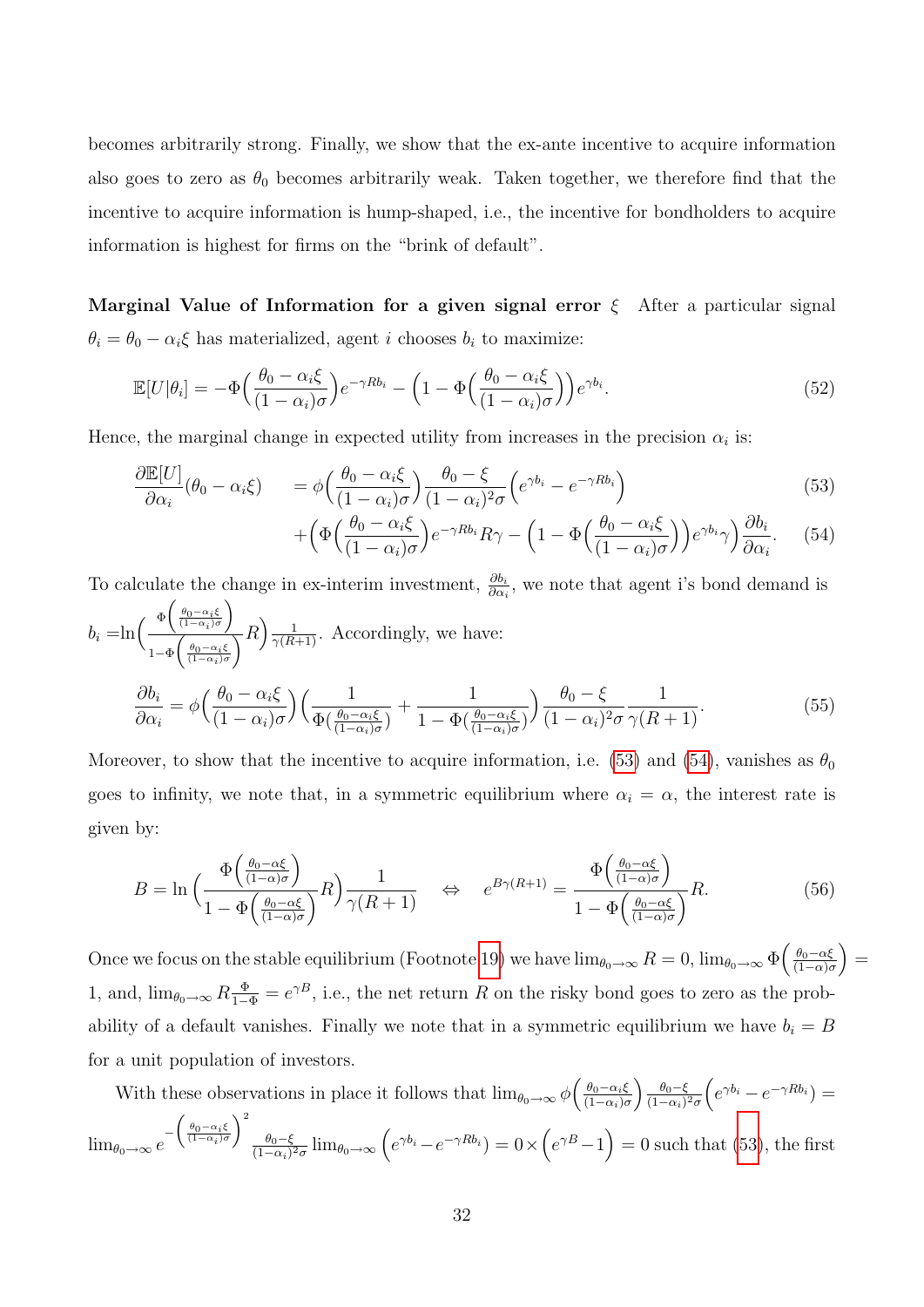increment in utility from improved information, vanishes. Regarding the second increment,  $(54)$ . we find that  $\lim_{\theta_0 \to \infty} \left( \Phi \left( \frac{\theta_0 - \alpha_i \xi}{(1 - \alpha_i) \alpha_i} \right) \right)$  $(1-\alpha_i)\sigma$  $\int e^{-\gamma Rb_i} R\gamma - \left(1 - \Phi\left(\frac{\theta_0 - \alpha_i \xi}{(1 - \alpha_i)^2}\right)\right)$  $\left(\frac{\theta_0-\alpha_i\xi}{(1-\alpha_i)\sigma}\right)$ )  $e^{\gamma b_i}\gamma$ )  $\times \phi\left(\frac{\theta_0-\alpha_i\xi}{(1-\alpha_i)\sigma}\right)$  $(1-\alpha_i)\sigma$  $\binom{1}{1}$  $\frac{1}{\Phi(\frac{\theta_0-\alpha_i\xi}{(1-\alpha_i)\sigma})}+$ 1  $1-\Phi(\frac{\theta_0-\alpha_i\xi}{(1-\alpha_i)\sigma})$  $\frac{\theta_0-\xi}{\theta_0-\xi}$  $\overline{(1-\alpha_i)^2\sigma}$  $\frac{1}{\gamma(R+1)} = 0$  since we have  $\lim_{\theta_0 \to \infty} e^{-\left(\frac{\theta_0 - \alpha_i \xi}{(1 - \alpha_i)\sigma}\right)^2}$  $\theta_0-\xi$  $\frac{\theta_0-\xi}{(1-\alpha_i)^2\sigma}=0, \lim_{\theta_0\to\infty}\Phi\left(\frac{\theta_0-\alpha\xi}{(1-\alpha)\sigma}\right)$  $\frac{\theta_0 - \alpha \xi}{(1 - \alpha)\sigma}$  = 1 and, due to [\(56\)](#page-33-1), we also have  $\lim_{\theta_0 \to \infty} R \frac{\Phi}{1-\Phi} = e^{\gamma B}$ . Taken together, these arguments show that marginal utility  $\frac{\partial \mathbb{E}U}{\partial \alpha_i}(y = \theta_0 - \alpha_i \xi)$  of  $\alpha_i$  vanishes as  $y \equiv \theta_0 - \alpha_i \xi$  goes to infinity with  $\theta_0$ .

**Strong Fundamental** In this paragraph, we use the fact that  $\lim_{\theta_0 \to +\infty} \frac{\partial \mathbb{E} U}{\partial \alpha_i}$  $\frac{\partial \mathbb{E} U}{\partial \alpha_i}(y = \theta_0 - \alpha_i \xi) = 0$ to show that the ex-ante incentive to acquire information vanishes as  $\theta_0$  becomes arbitrarily strong. To this end, we assume that the bond market opens only if an equilibrium exists. That is, we define a critical interest rate  $R_c$  and the market for bonds only opens if  $R \leq R_c$ . It follows from the bond market equilibrium condition [\(56\)](#page-33-1) that  $R_c$  defines a critical signal  $y^*(R_c) = \theta_0 - \alpha \xi^*$  and a critical signal error  $\xi^*(\theta_0)$  such that the bond market opens only if  $y \geq y^*$  or  $\xi \leq \xi^*$ , respectively. If the bond market does not clear, there is no trade and utility is given by  $U = U(b_i = 0)$ . Under these assumptions, ex-ante expected utility is:

<span id="page-34-2"></span>
$$
V = \int_{-\infty}^{\xi^*} \left( -\Phi\left(\frac{\theta_0 - \alpha_i \xi}{(1 - \alpha_i)\sigma}\right) e^{-\gamma R b_i} - \left(1 - \Phi\left(\frac{\theta_0 - \alpha_i \xi}{(1 - \alpha_i)\sigma}\right)\right) e^{\gamma b_i} \right) \times e^{-\frac{\xi^2}{2}} d\xi + \int_{\xi^*}^{\infty} U(b_i = 0) \times e^{-\frac{\xi^2}{2}} d\xi
$$

Recalling the derivative [\(53\)](#page-33-0), we have marginal expected utility of an increase in signal precision:

$$
\frac{\partial V}{\partial \alpha_i} = \int_{-\infty}^{\xi^*} \frac{\partial \mathbb{E} U}{\partial \alpha_i} (y = \theta_0 - \alpha_i \xi) \times e^{-\frac{\xi^2}{2}} d\xi
$$
\n
$$
=_{|\psi \leq \xi^*} \int_{-\infty}^{\psi} \frac{\partial \mathbb{E} U}{\partial \alpha_i} (y = \theta_0 - \alpha_i \xi) \times e^{-\frac{\xi^2}{2}} d\xi + \int_{\psi}^{\xi^*} \frac{\partial \mathbb{E} U}{\partial \alpha_i} (y = \theta_0 - \alpha_i \xi) \times e^{-\frac{\xi^2}{2}} d\xi
$$
\n
$$
\leq \int_{-\infty}^{\psi} \frac{\partial \mathbb{E} U}{\partial \alpha_i} (y = \theta_0 - \alpha_i \xi) \times e^{-\frac{\xi^2}{2}} d\xi + \int_{\psi}^{\xi^*} \sup_{y \in [y^*, \infty]} \frac{\partial \mathbb{E} U}{\partial \alpha_i} (y) \times e^{-\frac{\xi^2}{2}} d\xi,
$$
\n(58)

and hence,

<span id="page-34-1"></span>
$$
\lim_{\theta_0 \to +\infty} \frac{\partial V}{\partial \alpha_i} \le \lim_{\theta_0 \to +\infty} \int_{-\infty}^{\psi} \frac{\partial \mathbb{E} U}{\partial \alpha_i} (y = \theta_0 - \alpha_i \xi) \times e^{-\frac{\xi^2}{2}} d\xi + \lim_{\theta_0 \to +\infty} \int_{\psi}^{+\infty} \sup_{y \in [y^*, \infty]} \frac{\partial \mathbb{E} U}{\partial \alpha_i} (y) \times e^{-\frac{\xi^2}{2}} d\xi.
$$

From the previous section we recall that  $\lim_{\theta_0 \to +\infty} \frac{\partial \mathbb{E} U}{\partial \alpha_i}$  $\frac{\partial \mathbb{E} U}{\partial \alpha_i}(y = \theta_0 - \alpha_i \xi) = 0$  to find:<sup>[38](#page-34-0)</sup>

$$
\lim_{\theta_0 \to +\infty} \frac{\partial V}{\partial \alpha_i} \le (1 - \Phi(\psi)) \sup_{y \in [y^*, \infty]} \frac{\partial \mathbb{E} U}{\partial \alpha_i}(y), \quad \psi < \xi(\theta_0). \tag{59}
$$

<span id="page-34-0"></span><sup>&</sup>lt;sup>38</sup>Note that the supremum  $\tilde{\Psi}$  is well defined since  $\frac{\partial \mathbb{E}U}{\partial \alpha_i}$  is (i) a continuous function and (ii) we know from the previous paragraph that  $\lim_{y\to\infty} \frac{\partial \mathbb{E}U}{\partial \alpha_i} = 0.$